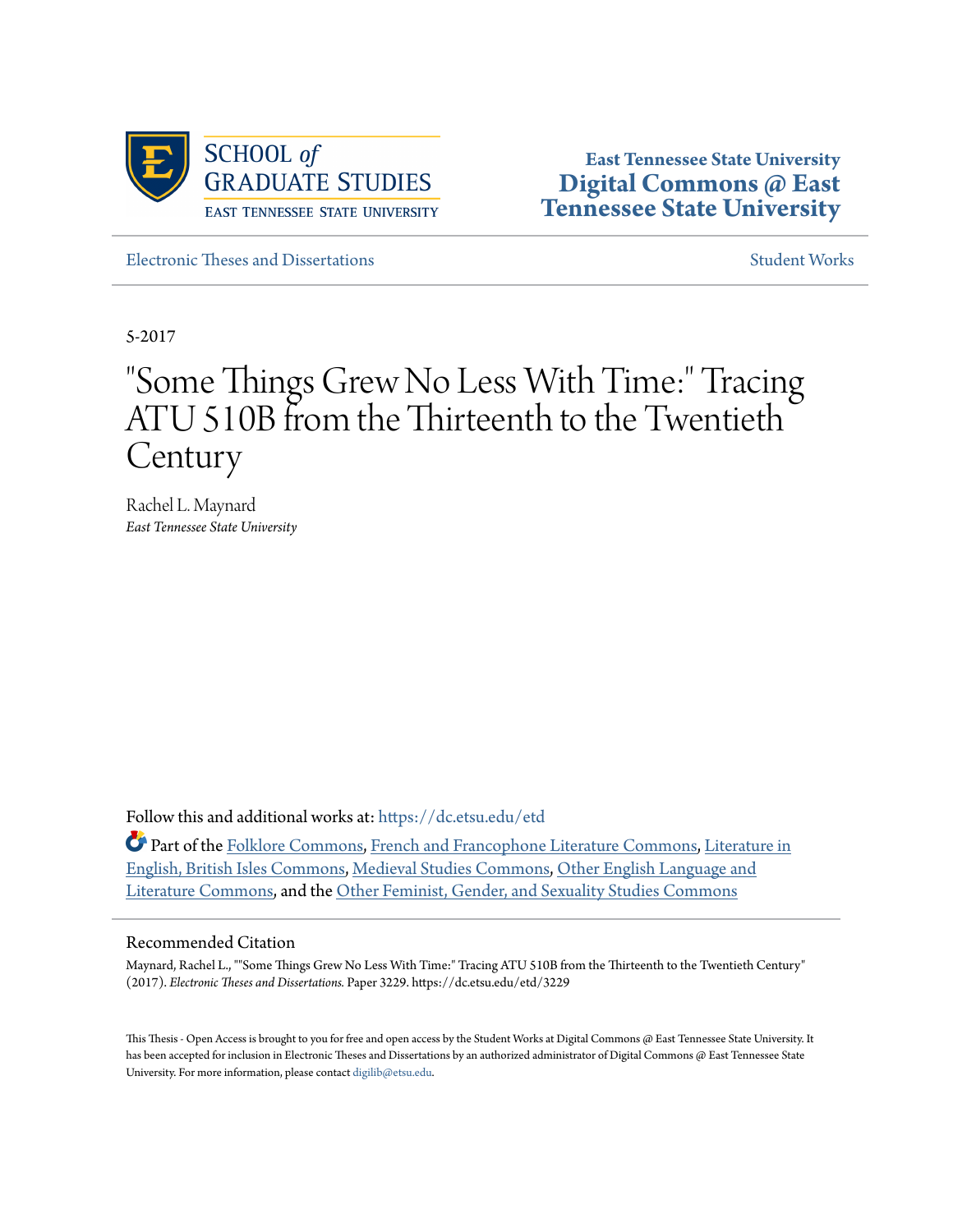"Some Things Grew No Less With Time:"

Tracing ATU 510B from the Thirteenth to the Twentieth Century

A thesis

——————————

presented to

the faculty of the Department of English

East Tennessee State University

In partial fulfillment

of the requirements for the degree

Master of Arts in English

by

——————————

Rachel Maynard

May 2017

Dr. Shawna Lichtenwalner, Chair

——————————

Dr. Ana Grinberg

Dr. Theresa Lloyd

Keywords: Fairy tale, Disguise, Incest, Medieval, Peau d'Ane, Allerleirauh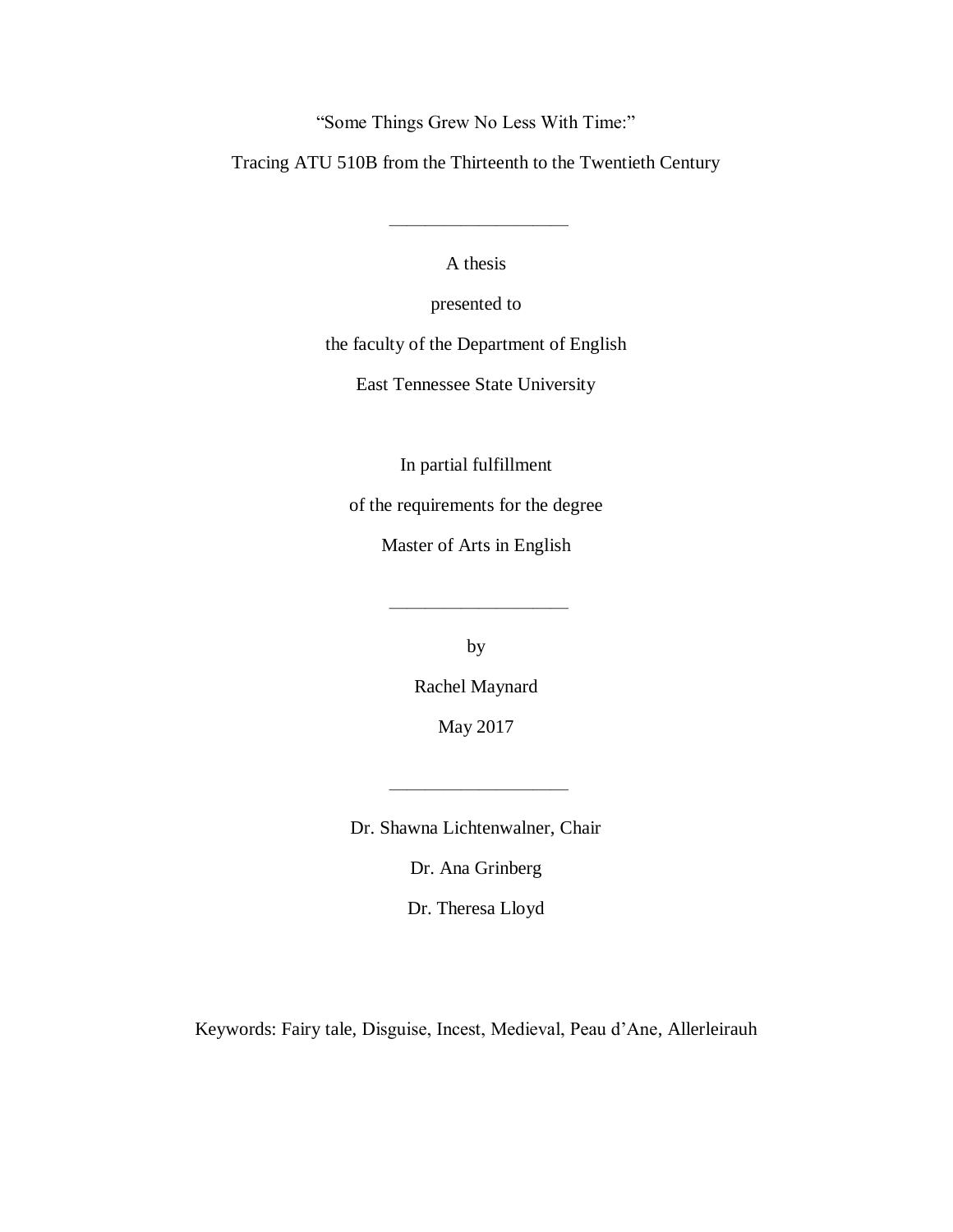#### ABSTRACT

#### "Some Things Grew No Less With Time:"

#### Tracing ATU 510B from the Thirteenth to the Twentieth Century

#### by

#### Rachel Maynard

This thesis provides a comparative analysis of seven different variants of the fairy tale commonly known as "Donkeyskin," classified in the Aarne-Thompson-Uther folktale motif index as ATU 510B. By comparing so many different iterations of one fairy tale, it is easier to recognize the inherent attitudes concerning women and their place in society contained in this tale. Additionally, reading multiple variants from different centuries lends a perspective on the way that these attitudes changed over the centuries. Each of the thirteenth century texts considered end with their heroines trapped in loveless marriages, much like the seventeenth-century fairy tale, "Donkeyskin," their direct literary descendant. The nineteenth century texts then present death or marriage as the alternatives for women, while the twentieth century brings the first instance of a heroine choosing for herself. This comparison allows the reader to learn not only what was considered a "happy ending" at the time, but also to gain a better understanding of the means by which a woman could gain agency.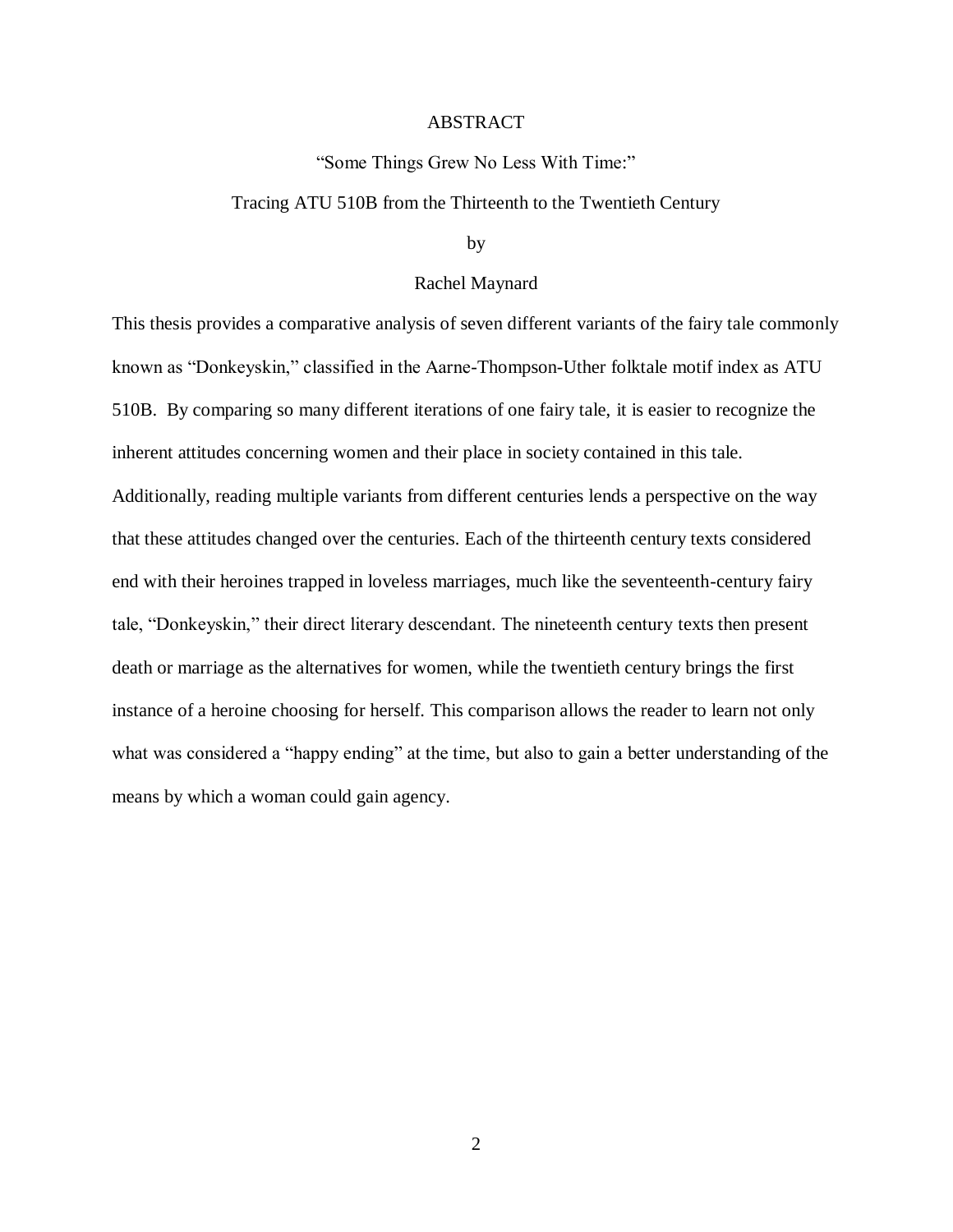Copyright 2017 by Rachel Maynard

All Rights Reserved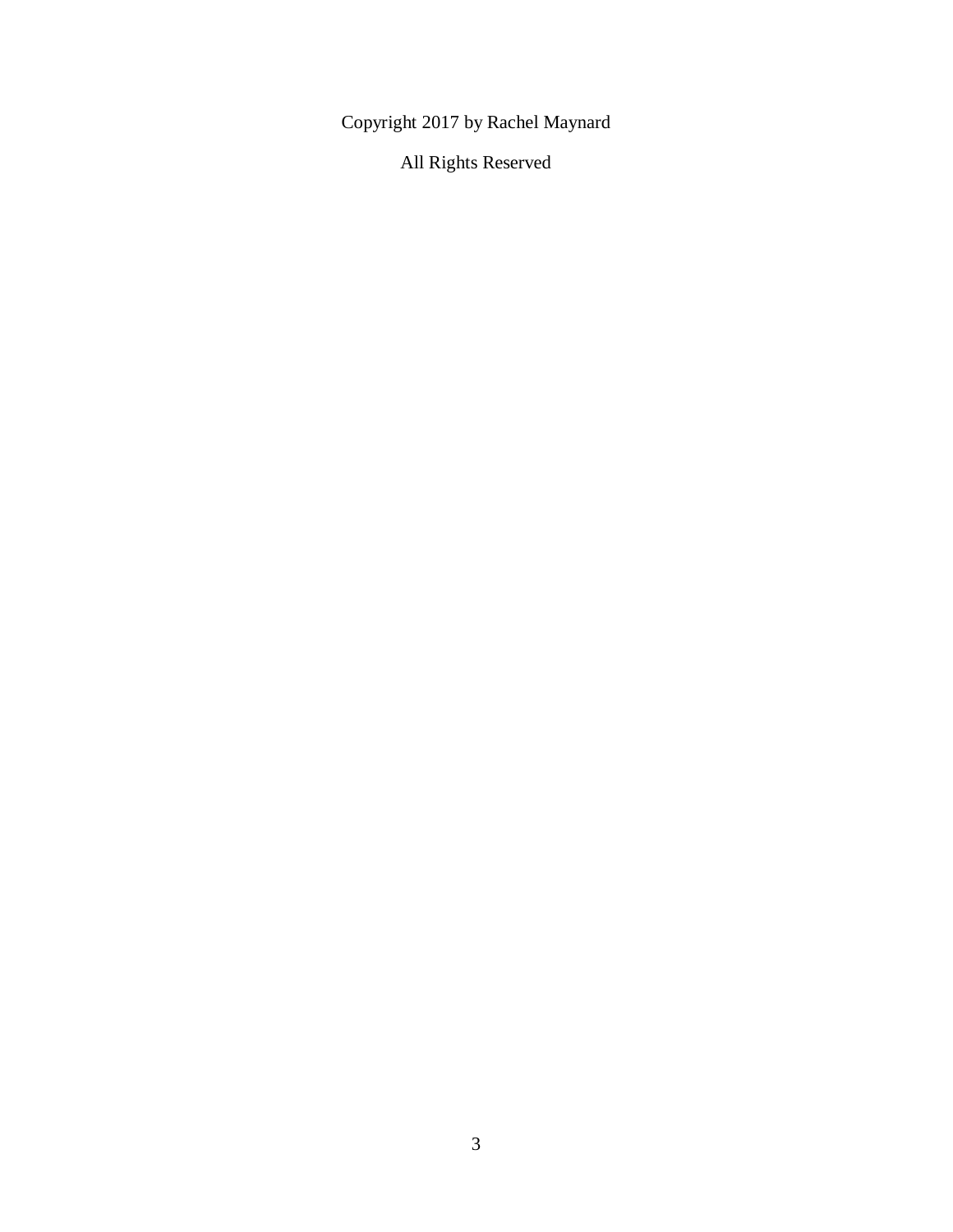#### ACKNOWLEDGEMENTS

I would first like to thank my parents, Keith and Sara Maynard, for making the difficult decision to homeschool me for twelve years, which required a great deal of sacrifice. Thanks also for encouraging me throughout the college and graduate school process. I am profoundly grateful.

Thank you to my brother, Carter Maynard, for listening to me ramble about fairy tales for approximately seventeen years now.

Thanks also to Susanna Holstein, my first librarian, who told me fairy tales when I was a kid. This thesis is the direct result of those stories.

A special thank you to Dr. Ana Grinberg, without whose help this thesis would have never been completed. Thank you for suffering through hours of translating Old French, and especially for encouraging me to write about Grimms' fairy tales for my first project in graduate school.

Thanks also to Dr. Shawna Lichtenwalner, for letting me pursue my weird idea of comparing "All Fur" to *Mathilda*; that paper obviously paid off.

And thanks to Dr. Theresa Lloyd, for being patient throughout this process.

Special thanks to Chelsea Gilbert, for supporting me every step of the way, for listening to my rants about fairy tales, for studying and writing with me on nights when getting hit by a car felt preferable to writing another word, for helping me make the leader board on Oregon Trail, for keeping me sane throughout this process, and for being the best friend anyone could ask for.

4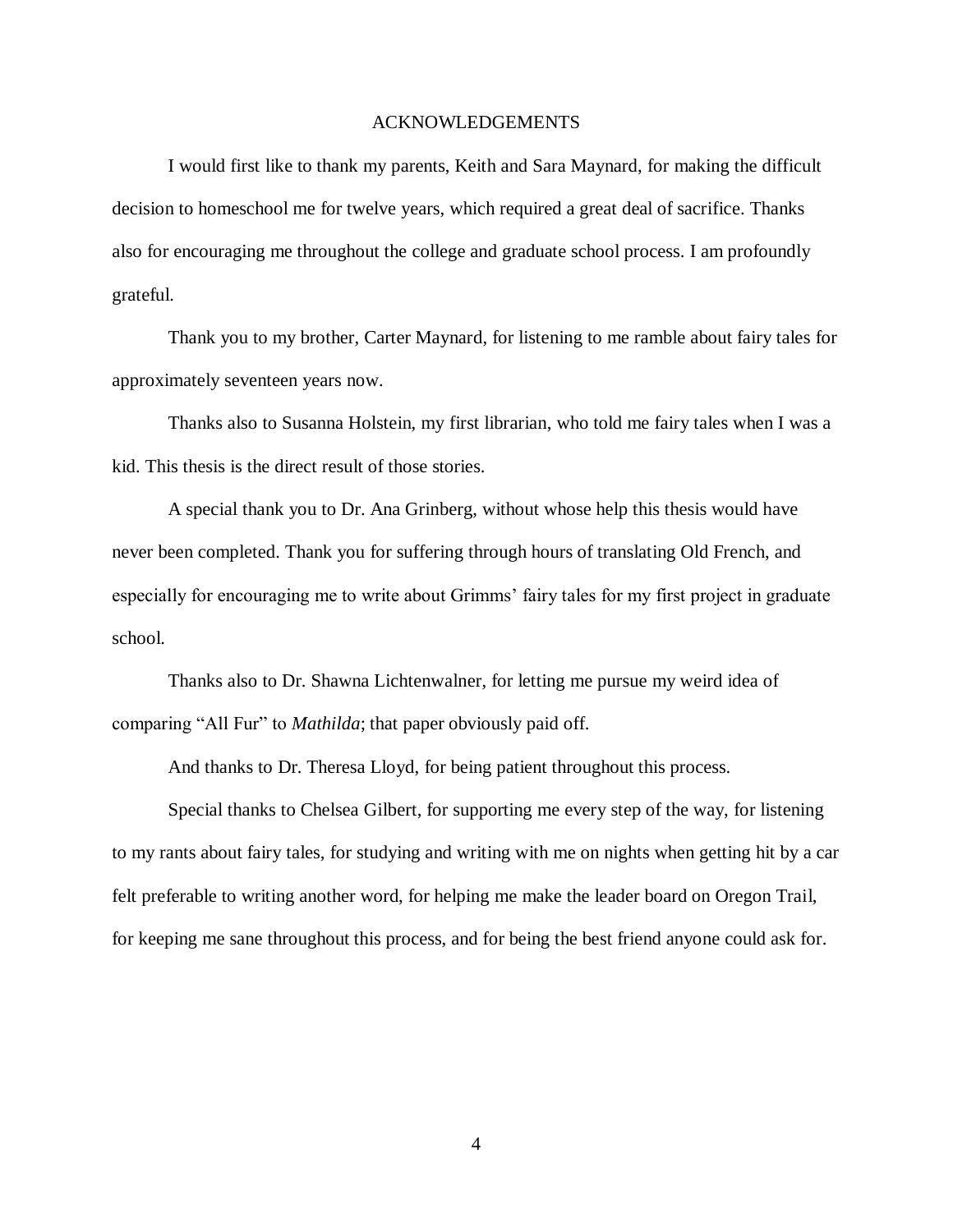## **TABLE OF CONTENTS**

|                                                                       | Page |
|-----------------------------------------------------------------------|------|
|                                                                       |      |
|                                                                       |      |
| Chapter                                                               |      |
|                                                                       |      |
| 2. "I WILL HAVE HER FOR THE LOVE OF HER MOTHER:"                      |      |
|                                                                       |      |
| 3. "[HE FIXED] HIS EYES ON ME WITH AN EXPRESSION THAT CONVULSED MY    |      |
|                                                                       |      |
| 4. "I RETURN TO YOU NOW ALL THAT YOU DID GIVE ME:" ATU 510B RETOLD 51 |      |
|                                                                       |      |
|                                                                       |      |
|                                                                       |      |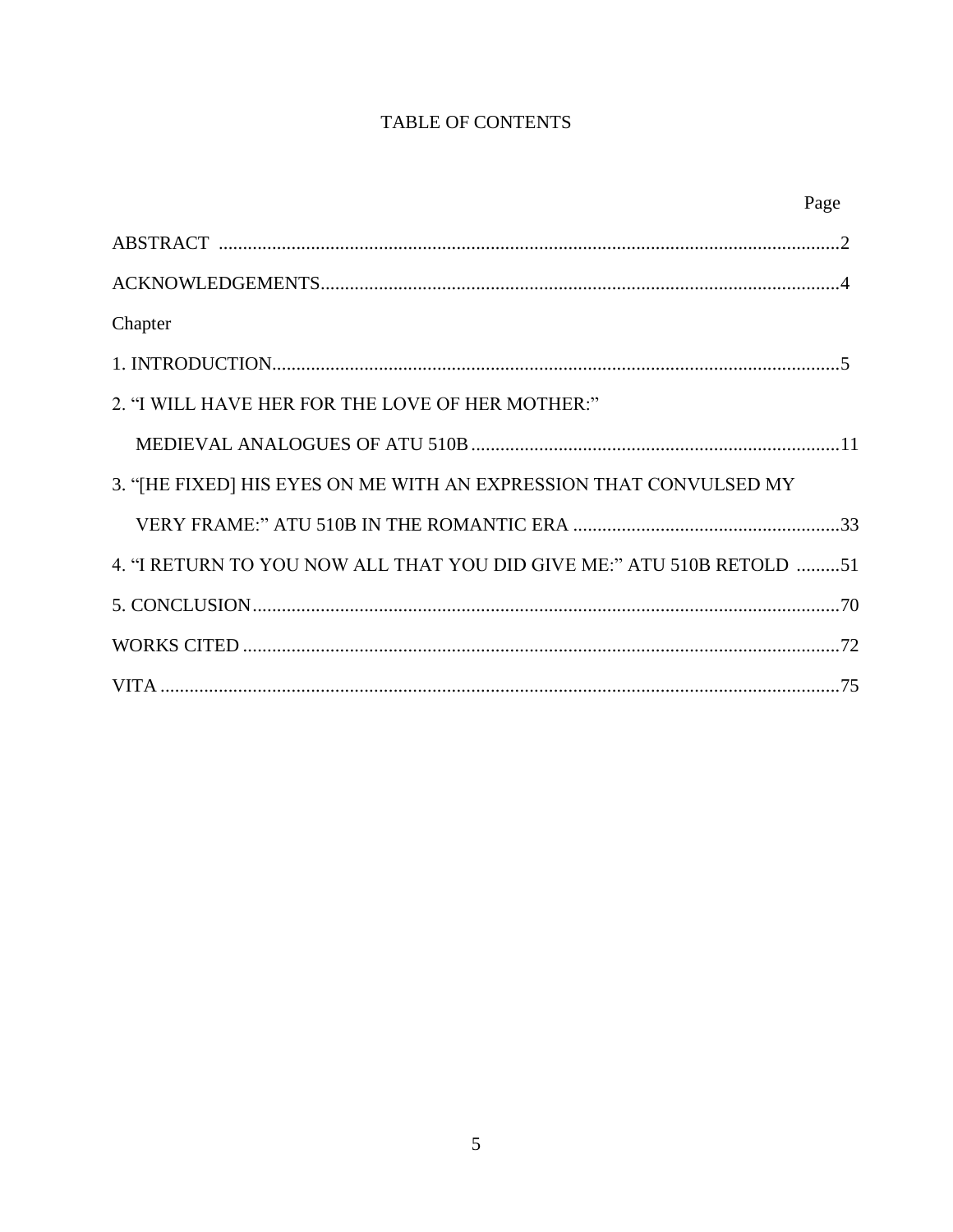#### CHAPTER 1

#### **INTRODUCTION**

The field of fairy tale studies began to gain recognition as an area of serious academic discourse in 1976 with the publication of Bruno Bettelheim's *The Uses of Enchantment*. Bettelheim's work started a trend that continues today of mainly approaching fairy tales from a psychoanalytic critical perspective. Since then, scholars such as Jack Zipes, Maria Tatar, and Marina Warner have continued striving to have fairy tale studies recognized as a genuine academic field. Their attempts have been complicated by the frequent association of fairy tales with children's literature and Disney adaptations. However, this field shares far stronger ties with comparative literature and folklore than with children's literature. Unfortunately, as fairy tale studies is still seen as a somewhat indulgent field of study, most academic writing on the subject has been in the same vein: either a defense of the fairy tale as an important genre, or psychoanalytic readings of individual tales. Although a great deal of time has been devoted to examinations of tale types by folklorists including Carl Lindahl, Linda Degh, and Leonard Roberts, rarely are tale types studied across time and cultures by scholars in the field of fairy tale studies. Additionally, the fields of folklore and fairy tale studies rarely overlap. Folklorists often work with oral variants of a tale, while those who work in fairy tale studies compare literary renditions of the tales, which leads to a lack of cooperative research between these fields of study. While the rise of such academic imprints as the Wayne State University Fairy Tale Studies series have improved publishing opportunities for fairy tale scholars, there is still a great amount of work to be done in the analysis of individual tales and their significance.

6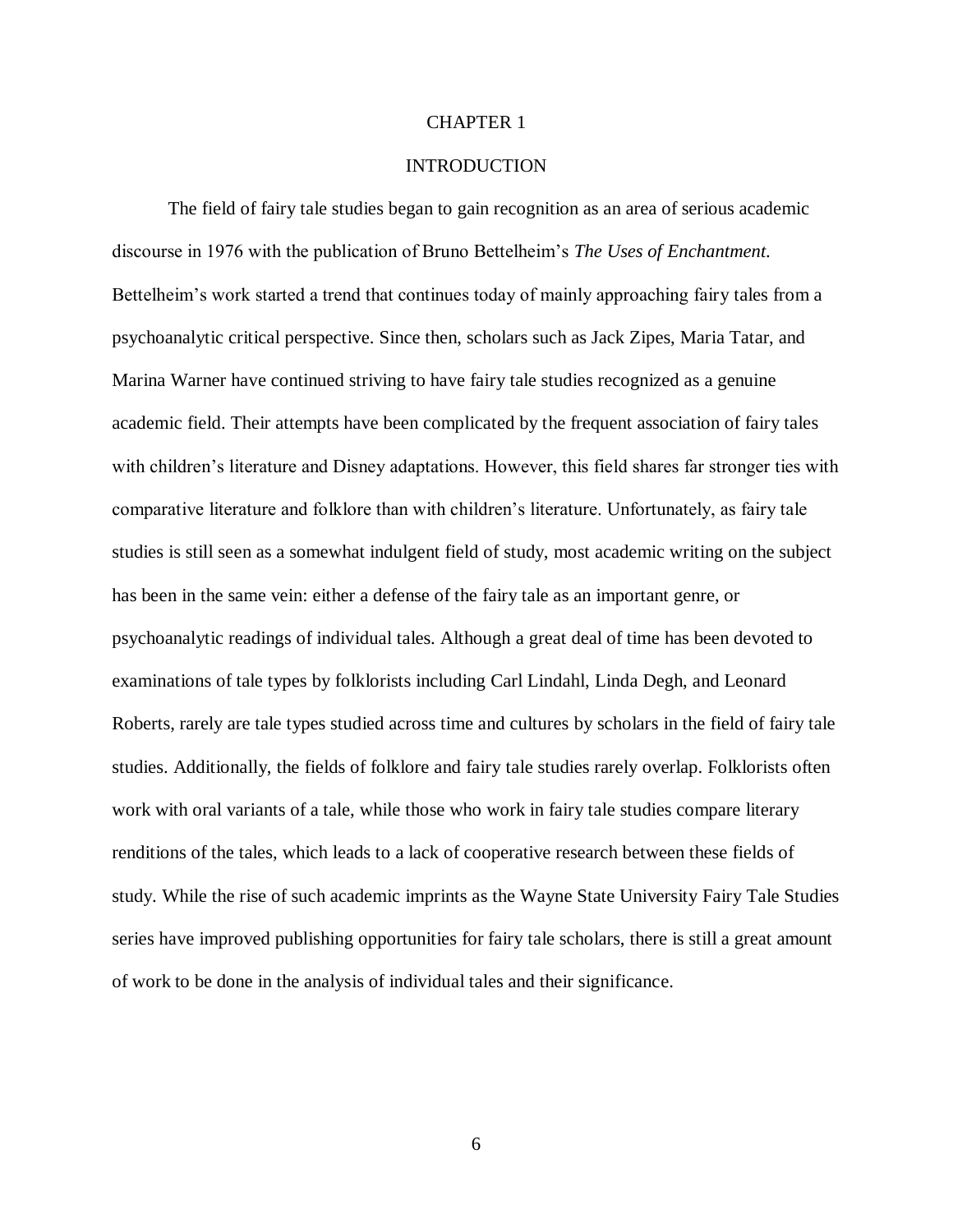This project is intended to fill the gap in fairy tale criticism by providing a detailed analysis of a fairy tale<sup>1</sup> in each of its literary forms, from a thirteenth-century medieval romance to a twentieth-century fantasy novel. The project focuses on ATU 510B, the darker sub-type of "Cinderella" known as "Donkeyskin" or "All Fur" and its evolution from thirteenth-century romances to the contemporary retelling *Deerskin*. ATU 510B is the story of a young woman who, following the death of her mother, is forced to flee her home in disguise to escape an incestuous marriage with her father. The endings of this tale vary; some conclude with the death of the heroine, others end with her marriage. However, until the twentieth century, each variant of this tale features strong patriarchal overtones in its ending. This common thread of marriage or death unites the variations of this story across seven centuries, revealing a dark side to the psyche of each culture where it was collected. Such a comprehensive reading is more beneficial than a study of only one variant of the tale, because each version of the story encapsulates a period of time and explores the cultural perspective on women at that time. This allows the reader to learn not only what was considered a "happy ending" at the time, but also to gain a better understanding of the cultural views of the effects of trauma on women, and the means by which a woman could gain agency.

In addition to this introduction and a conclusion, the project includes three chapters, each of which explores texts from a certain period in comparison to ATU 510B. Each of the chapters takes its title from one of the texts discussed within that chapter, and the titles are meant to serve as a highlight to the transitions between each time period discussed. The second chapter's title is taken from *Yde et Olive,* when King Florent states his intention to marry his daughter. The third chapter's title is drawn from Mary Shelley's *Mathilda,* from the moment when Mathilda

<sup>1</sup> These stories are referred to by folklorists as *märchen* or wonder tales. The term "fairy tale" is widely accepted by experts in the field of fairy tale studies, such as Jack Zipes and Marina Warner, and has been used here to avoid confusion.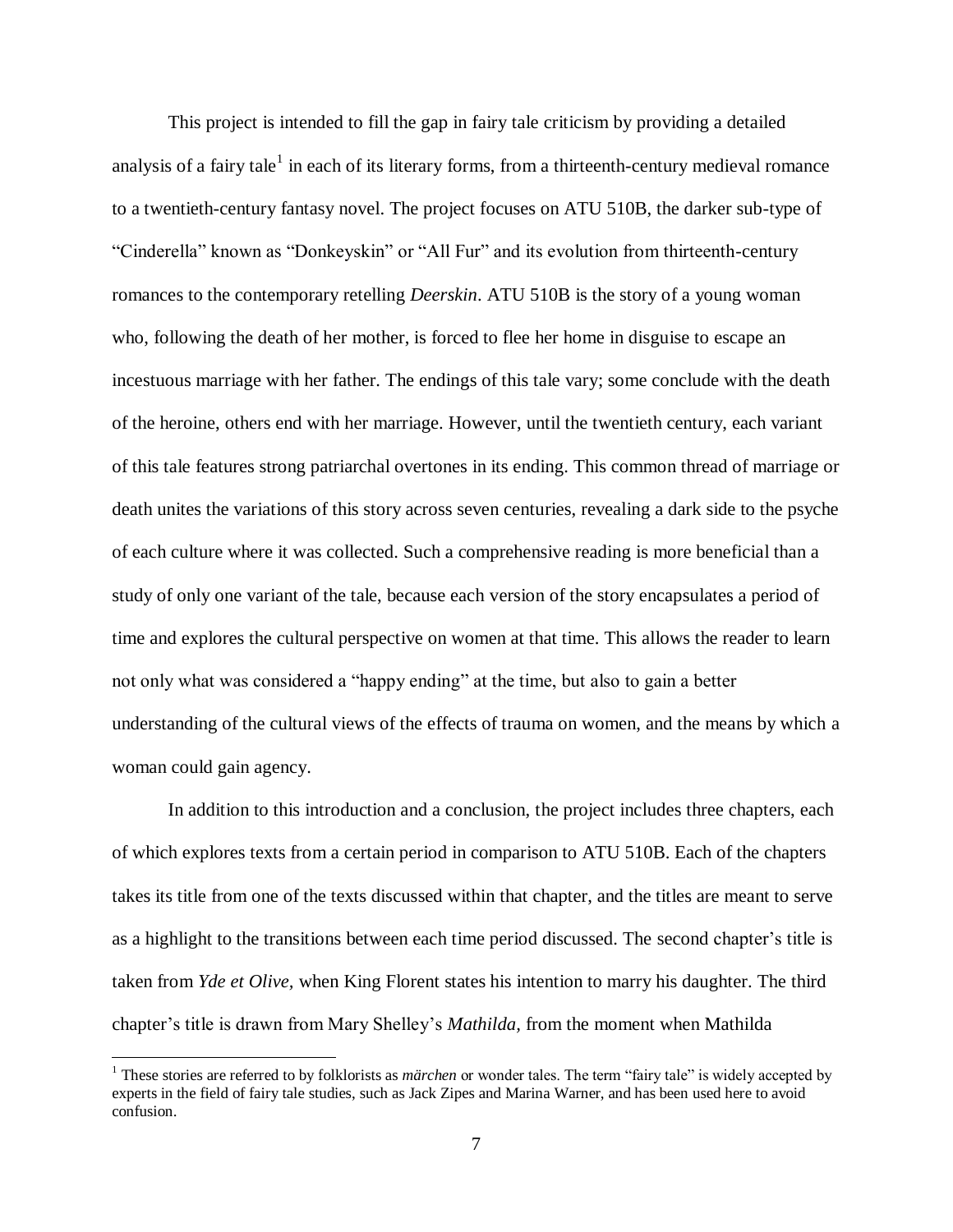recognizes the lust in her father's eyes. The fourth chapter's title is taken from *Deerskin,* when Princess Lissar confronts her father and condemns his incestuous desire. In this way, the titles echo the content of the chapters: in the first, the daughters mainly remain silent in the face of their fate; in the second, the daughter realizes what is happening, but still feels that she cannot act against her fate; in the final chapter, the daughter finds the strength to speak openly against her father and to expose the way that he has harmed her.

The second chapter deconstructs Charles Perrault's "Donkeyskin" (the oldest true ATU 510B fairy tale) into three major motifs: the threat of incest, flight from the father, and disguise. These motifs are then identified in the medieval analogues *La Manekine, Yde et Olive,* and *Guillaume de Palerne*. By examining these early literary antecedents, "Donkeyskin" can be recognized as a composite work, made up of elements gleaned from multiple earlier texts. While the animal disguise motif featured in "Donkeyskin" may be found in texts as old as *The Odyssey*  (Homer book XIV, lines 446-56)*,* scholars have made little headway in connecting it to medieval texts that may have influenced Perrault. Previously, "Donkeyskin" has been thought to be influenced by texts including *The Life of Saint Dymphna* and *La Manekine*, but there has not been a complete study of the motifs that make up "Donkeyskin" in order to find their predecessors.

The third chapter focuses on Mary Shelley's nineteenth-century novella *Mathilda*, analyzing the text as a variation on "All Fur." When the misogynistic plot of the Grimms' fairy tale is used as a framework for reading Shelley's first-person novella, it reveals the contrast between the idyllic, patriarchal stories told by nineteenth-century men and the deeply traumatized, dystopian versions of the same stories told by women. To this end, Mary Shelley's *Mathilda* can be read as a much darker variation of "All Fur," one in which the heroine—like the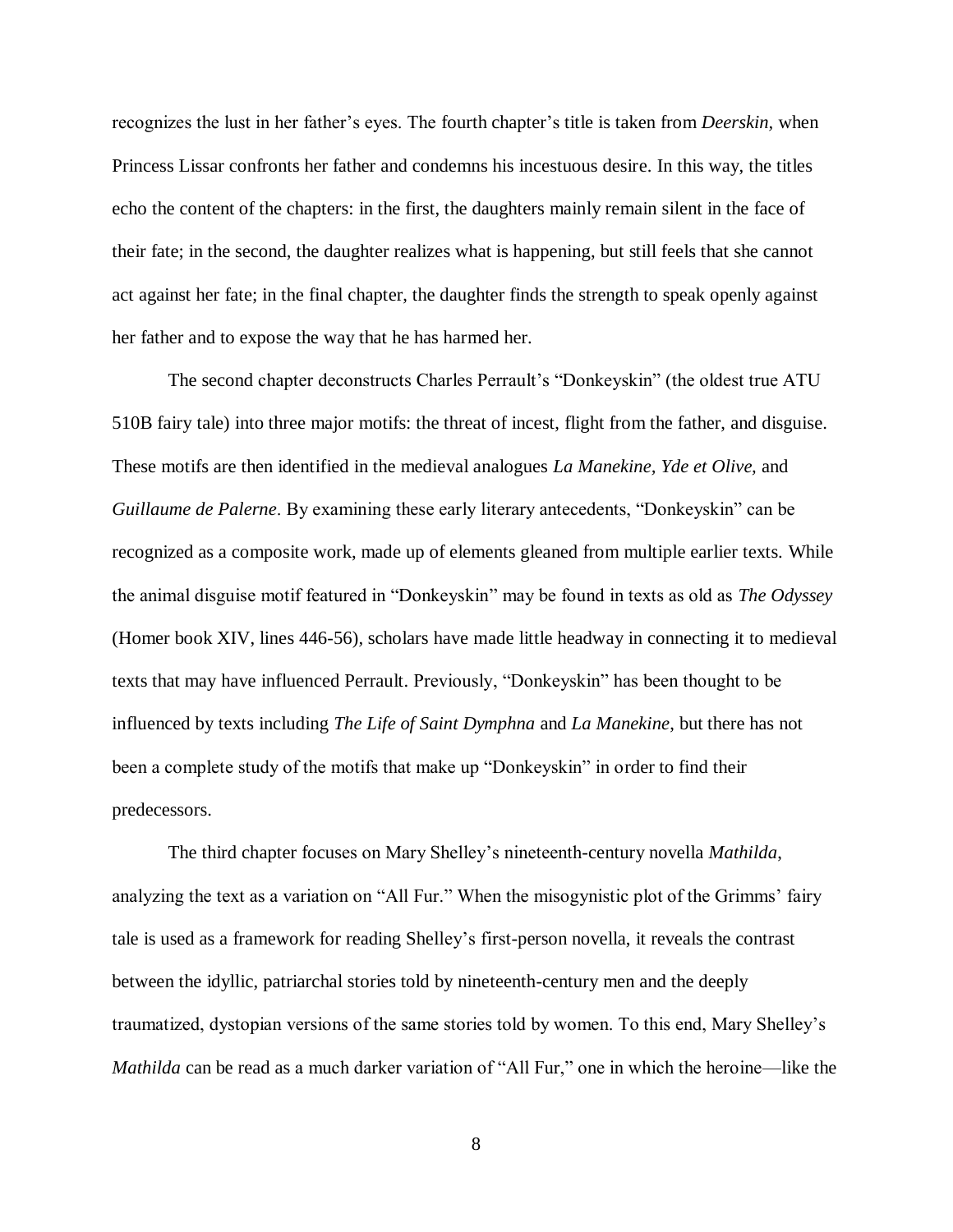princess in the fairy tale—creates a new identity for herself through disguise, but this young woman ultimately finds herself trapped in that identity. Scarred by mental illness, Mathilda adopts masculine agency in order to escape the patriarchal system, then finds herself caught in the hybrid identity she has created. In *Mathilda*, a stronger focus is placed on the effects of abandonment and incestuous lust on the heroine, with the result being a complex portrayal of mental illness. Mental illness is frequently used as a plot device in Gothic novels, with specific disorders assigned by sex—hysteria being a "female disorder" and paranoia being a "male disorder"—a system which is upended by Mathilda. Unlike the other heroines of ATU 510B, the gender-bending disguise she adopts is less physical than mental. However, despite *Mathilda* being a more realistic, feminist portrayal of the effects of patriarchy, the heroine faces inevitable death as the result of her refusal to marry or to confine herself to prescribed societal standards.

The fourth chapter is a reading of Robin McKinley's *Deerskin*, a twentieth-century retelling of "Donkeyskin," set in a feudal fantasy world. The chapter considers the changes made to the nature of this tale by adapting it as a novel, particularly the greater role of the heroine's parents, who essentially function as embodiments of the patriarchy and the feminine ideal. In a sort of return to the medieval romance roots of ATU 510B, the novel begins by telling the love story of Princess Lissar's parents, similar to the way *Yde et Olive* is part of a cycle of medieval romances that begins not with Yde's story, but with that of her parents. This adaptation also reintroduces the violence that was omitted from each variant since *Apollonius of Tyre:* in *Deerskin,* Lissar is raped by her father. While this may seem like violence for its own sake, McKinley's text provides a compassionate portrayal of the psychological trauma the princess endures as a result of her father's abuse. However, this text does not function like a more violent version of *Mathilda*, leaving the princess doomed to misery. Instead, the story offers, again, a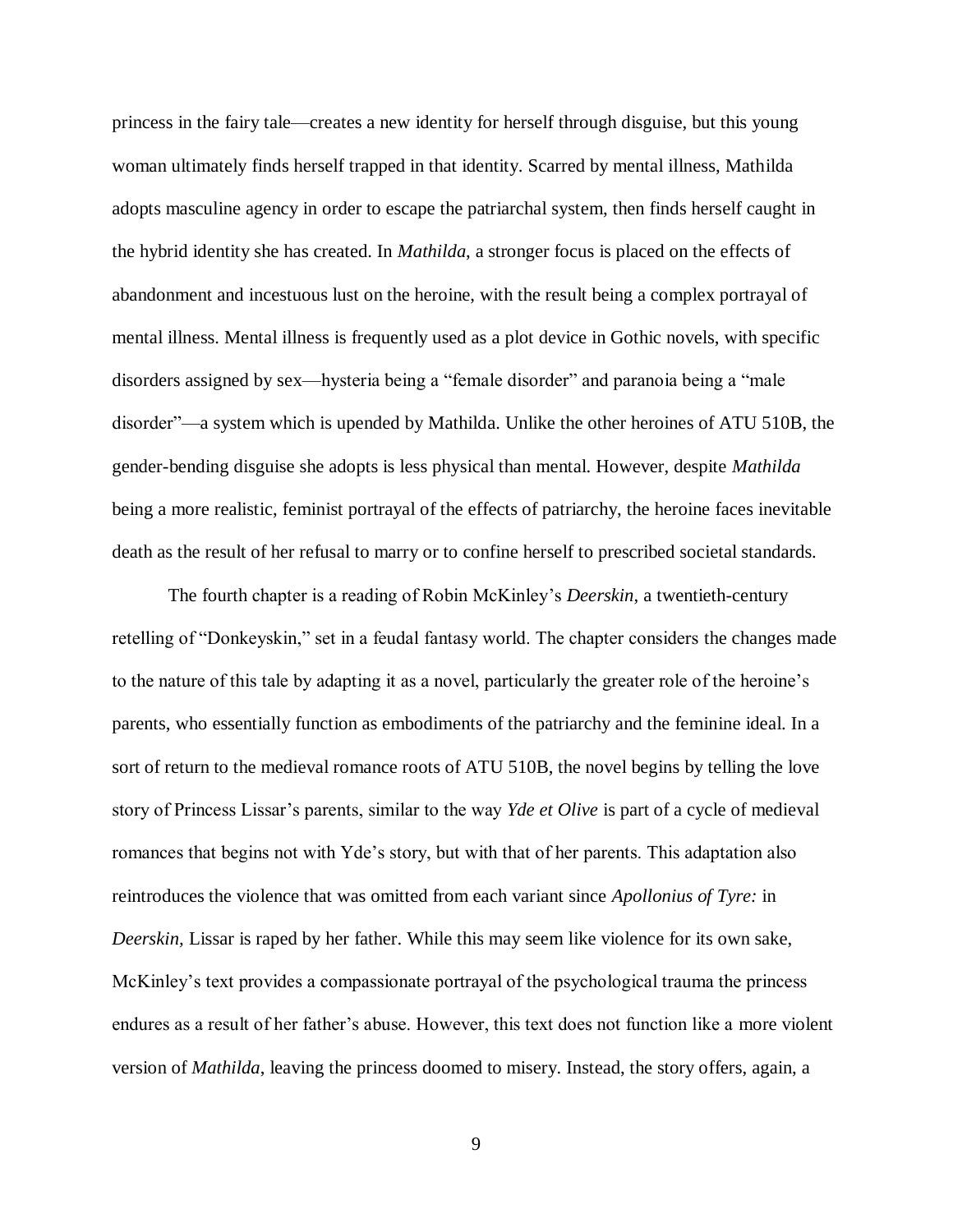happy ending, similar to that of the original tale. However, the ending of *Deerskin* is not a marriage for the sake of patriarchal norms. Rather, for the first time, the happy ending is wholly dependent on the heroine's decision, giving her something no other ATU 510B heroine has ever had: a choice.

The evolution of ATU 510B's ending from the obligatory marriage of the heroine to the spouse who discovers her hidden identity to her consensual marriage to the man she loves reveals seven centuries of thought about the place of women in society. The object of this project is to advance the field of fairy tale studies, while also providing also providing valuable insights into the importance of the progression of ATU 510B from the medieval era to today.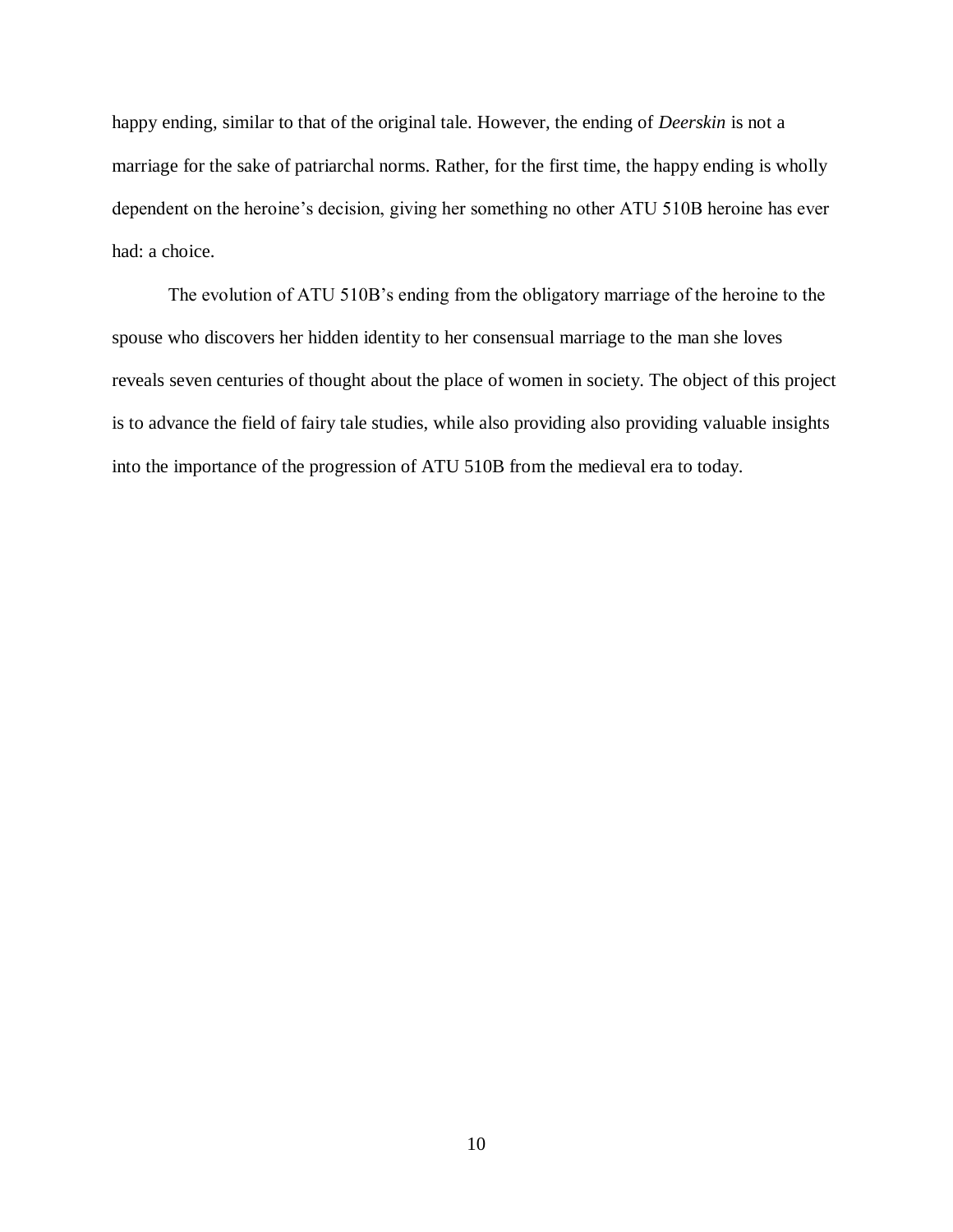#### CHAPTER 2

# "I WILL HAVE HER FOR THE LOVE OF HER MOTHER:" MEDIEVAL ANALOGUES OF ATU 510B

"*Once upon a time there lived a king who was the most powerful ruler on earth."*

### *Charles Perrault, "Donkeyskin"*

The thirteenth century was filled with fantastical stories of kings and queens, which were known in France as *romans*. While such stories were present in other countries, the genre flourished particularly in France. These medieval stories were influenced by oral folktales, and later contributed to the creation of literary fairy tales, such as those penned by Charles Perrault in the seventeenth century. While there has been a great deal of scholarship regarding the medieval stories of daughters fleeing the threat of incest in disguise, such as Elizabeth Archibald's *Incest and the Medieval Imagination*, these stories are rarely looked at in comparison to Perrault's "Donkeyskin," the fairy tale that is their clear literary descendant.

As a subtype of "Cinderella,"<sup>2</sup> the fairy tale "Donkeyskin" is usually overshadowed by its more presentable variant. "Donkeyskin" is often hidden away, much like its heroine, kept out of all but scholarly editions of fairy tales. But in the seventeenth century, Charles Perrault took special delight in telling this tale (Warner 321), and his literary edition of the story is where the majority of research starts. "Donkeyskin" begins with a king and queen who have no heir except a daughter. When the queen discovers she is dying, she requires her husband to swear that he will never marry again unless his next wife is as beautiful as she had been. Unfortunately, this promise has horrific consequences when the king recognizes his daughter's resemblance to her dead mother. When her father determines to marry her, the princess turns to her fairy godmother for help. Her godmother advises her to demand an impossible dowry: three dresses, one the

 $^2$  In the Aarne-Thompson-Uther folktale motif index, "Cinderella" is ATU 510A; "Donkeyskin" is ATU 510B.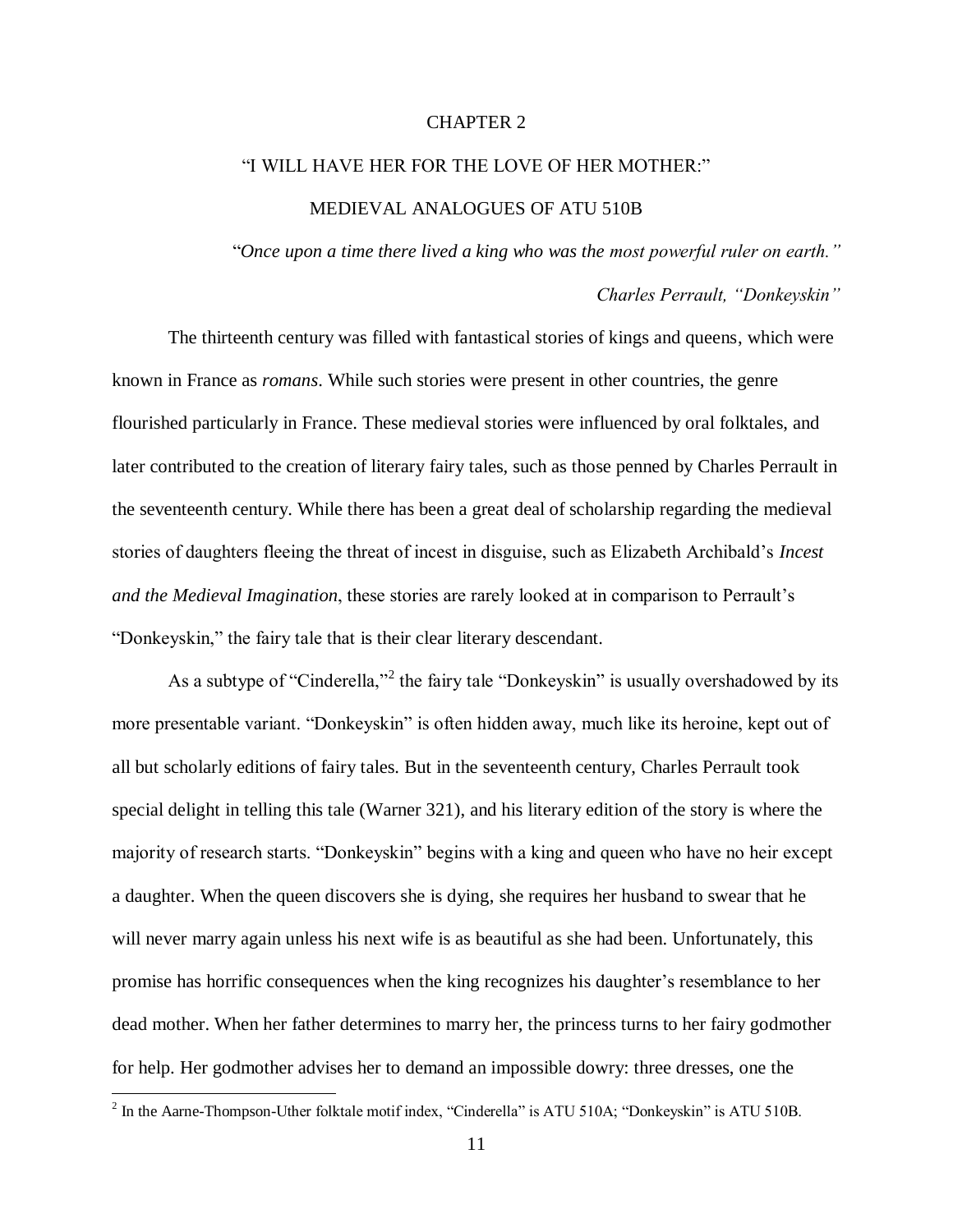colors of the four seasons, one as shining as the moon, and one as brilliant as the sun. When the king produces the dowry, the princess demands the hide of his prized donkey that defecates gold. When even this is given to her, she dons the donkey skin as a disguise and escapes. Eventually, she is caught wearing one of her beautiful dresses by the prince of the nation to which she has fled and he makes her his bride (Perrault 214-28). While the fairy tale is the most common iteration of the story, the roots of this tale can be traced back five centuries earlier than Perrault. This chapter contends that—when reduced to its major motifs—"Donkeyskin" can be clearly seen as a composite of various medieval texts.

Although Antti Aarne and Stith Thompson classified the ATU 510B tale type as "The Dress of Gold, Silver, and of the Stars" (Johnson-Olin), Hans Uther correctly revised the name of the type to "Peau d'Asne" or "Donkeyskin" (295). The revision of the type name is important to note because it shifts the focus away from the most "Cinderella"-like aspect of the story (the three balls where the heroine wears three beautiful dresses) and points directly to the most unique, non-"Cinderella" motif in this story: the disguise. However, focusing on one motif in this fairy tale is far too reductive, as "Donkeyskin" can be broken down into three essential motifs that make up the complete version of the text: the threat of incest, flight from the father, and disguise (particularly disguise in animal skins). Each of these motifs can be found in medieval texts, though rarely are all of them found together,<sup>3</sup> which implies that "Donkeyskin" itself is likely a synthesis of the various elements found in narratives such as *La Manekine, Yde et Olive,*  and *Guillaume de Palerne*.

*La Manekine*, the oldest of the texts discussed here, was composed by Philippe de Remi Beaumanoir in the second quarter of the thirteenth century (Sargent-Bauer 86). Philippe's text

<sup>&</sup>lt;sup>3</sup> While many medieval heroines disguise themselves to flee incest, none of them wear an animal skin for disguise. Juliana Dresvina has suggested that Saint Dymphna, who fled her father disguised as a *jongleur,* likely wore a costume complete with ass's ears, but the connection is tenuous (93).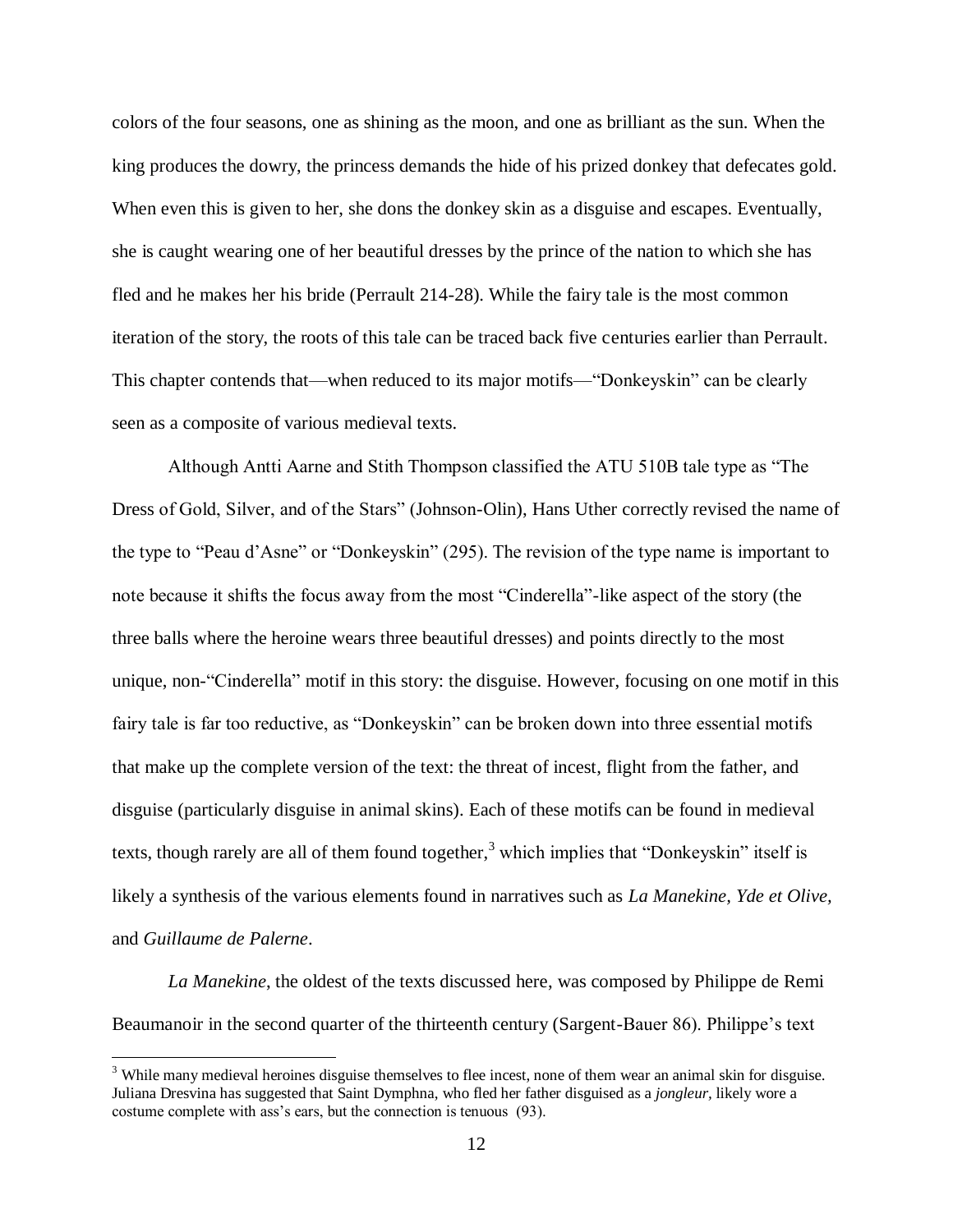was also translated into German around 1240, an edition that was heavily edited by the translator, Rudolph von Ems (86, 89).This hints at the possibility that Jacob and Wilhelm Grimm may have had access to *La Manekine* as inspiration for their fairy tale "The Maiden Without Hands," but Sargent-Bauer contends that "Philippe's works were not widely distributed, then or subsequently" (88). While *Yde et Olive* is found in fourteenth-century French manuscripts, according to Barbara Brewka the *romans* was "probably composed in the last quarter of the thirteenth century, perhaps toward the earlier part of that period" (127). Unlike Philippe, who places his own name at the beginning of his manuscript, the composer of *Yde et Olive* is unknown. Brewka also names only one other edition of the text besides the medieval manuscripts and her own annotated version: a German translation published in 1888 by Max Schweingel (127-28). The final text, *Guillaume de Palerne*, also written in the thirteenth century, was the work of another anonymous poet (Sconduto 2). In addition to the original manuscript, Leslie Sconduto names several other editions of *Guillaume*, including "four editions of a Middle French reworking by Pierre Durand [that] were published in the sixteenth and seventeenth centuries" (2). The fact that *Guillaume* was going through new editions at this time is of particular interest, as that places the text in the same period as Perrault's works. In addition, Sconduto mentions English the existence of English prose editions of the story dating back to the sixteenth century and three Middle English verse adaptations, making *Guillaume* the most popular and widely distributed of the source texts for "Donkeyskin." The idea of Perrault borrowing elements of medieval texts builds on Alicia Montoya's explanation of the medieval roots of fairy tales: "during the first decade of fairy tale production, the 1690s, fully half of the fairy tales published drew on folkloric motifs that ultimately went back to medieval tales" (116).

13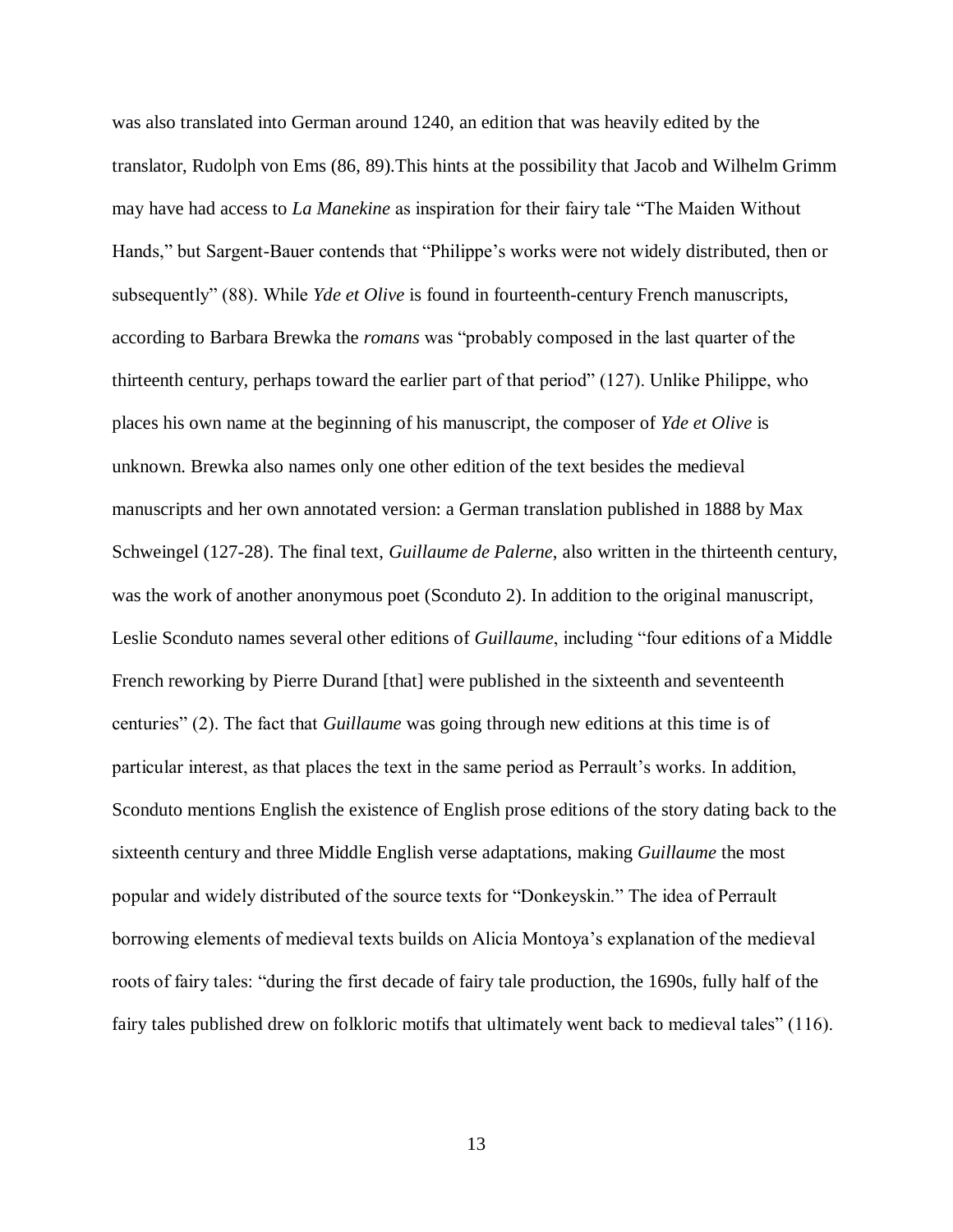The threat of incest motif is likely the most productive starting point for studying the origins of "Donkeyskin," because it can be found in the majority of ATU 510B analogues. In her book *Incest and the Medieval Imagination*, Elizabeth Archibald states that "Medieval incest stories are so numerous that it is impossible even to mention them all, let alone discuss them all in detail" (2). Unfortunately, Archibald offers no explanation for the proliferation of the incest motif. But these early stories, including *Apollonius of Tyre*, the *Life of Saint Dymphna*, and the two variants discussed here, *La Manekine* and *Yde et Olive*, clearly lay the foundations for "Donkeyskin," the earliest of the ATU 510B fairy tales.<sup>4</sup>

One of the oldest medieval analogues to "Donkeyskin," *La Manekine* concerns a father's desire to marry his daughter, although the text goes to great lengths to demonstrate that the king is not wholly to blame for his actions. The king and queen of this variant are happy together for ten years, but their union has resulted only in the birth of a daughter, the princess Joie (Joy) (Philippe lines  $63-8$ ).<sup>5</sup> When death comes for the queen, she begs that her husband promise he will not marry again, except upon one condition:

"Bien vous otroi: se vous avoir Poés femme de mon sanlant, Qu'a li vous alés assanlant; Et des autres bien vous gardés Se vous mon couvenant gardés"

<sup>&</sup>lt;sup>4</sup> Marina Warner identifies Giambattista Basile's "L'Orsa," ("The She Bear") as the earliest ATU 510B fairy tale (320). However, the story features a heroine with a magical disguise that transforms her into a bear. This shapeshifting disguise sets Basile's princess apart from the others, who undergo less radical physical transformations. <sup>5</sup> Throughout this chapter, I refer to Barbara Sargent-Bauer's face-to-face translation of *La Manekine*. All

translations from the French are hers.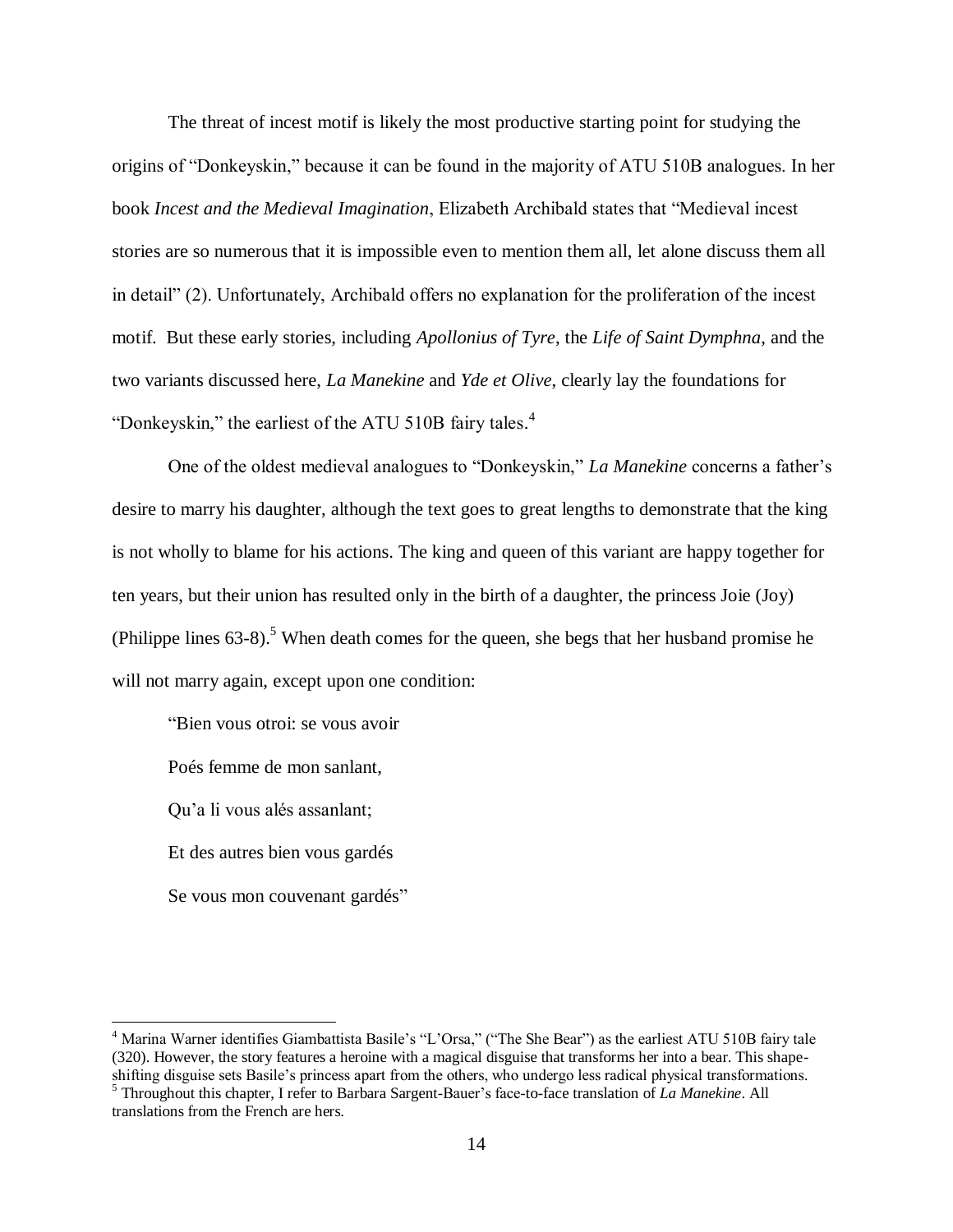["I concede this to you: / if you can have a wife who resembles me, / that you form a union with her, / and that you keep away from the others / if you are to keep your promise to me."] (ll. 138-44)

With the queen's stipulation about her husband's remarriage, this text makes its first attempt to relieve the king of any guilt—a decision that is echoed in "Donkeyskin." In fact, Perrault's story explicitly condemns the queen for her supposed conniving, stating: "Confidence in her own qualities convinced the queen that the promise, cunningly extracted, was as good as an oath to never marry" (Perrault 215).<sup>6</sup> But *La Manekine* grants another motivation to the queen. She did not extract this oath merely to please her own vanity; she wishes also to secure her own lineage, for the king must additionally swear that Joie will succeed him on the throne if he does not remarry and produce a male heir. This element was effaced in Perrault's fairy tale, which presents the reader with an arrogant queen who is merely seeking to keep her husband in her power, even after her death.

But in Philippe's story, the king's counselors will not hear of Joie succeeding her father as queen and whisper amongst themselves: "Et nonporquant en briquetoise / Ert li roialmes de Hongrie / Se feme l'avoit en baille" ["Nevertheless the kingdom of Hungary / Will be in peril / If a woman had it in her power"] (ll. 212-14).<sup>7</sup> Clearly, the counselors do not approve of the queen's power play and will not accept Joie as the royal heir. Therefore, they plead with the king to marry again, but he holds firm to his promise (ll. 221-36). So a yearlong quest is undertaken to the four corners of the earth in search of the queen's equal, but the messengers return hopeless.

<sup>6</sup> All references are from Maria Tatar's translation of Perrault in *The Annotated Classic Fairy Tales*.

 $7$  This was in keeping with Salic law (instituted by the Salian Franks and kept also in Germany), which allowed women to inherit any material possessions, with the exclusion of Frankish land (Drew 44-5). This meant that women were permitted to inherit family property, but not land that belonged to the kingdom. Therefore, a woman could not be the heir to the throne. While Philippe's story takes place in Hungary, it is likely he would have referred to familiar laws of France.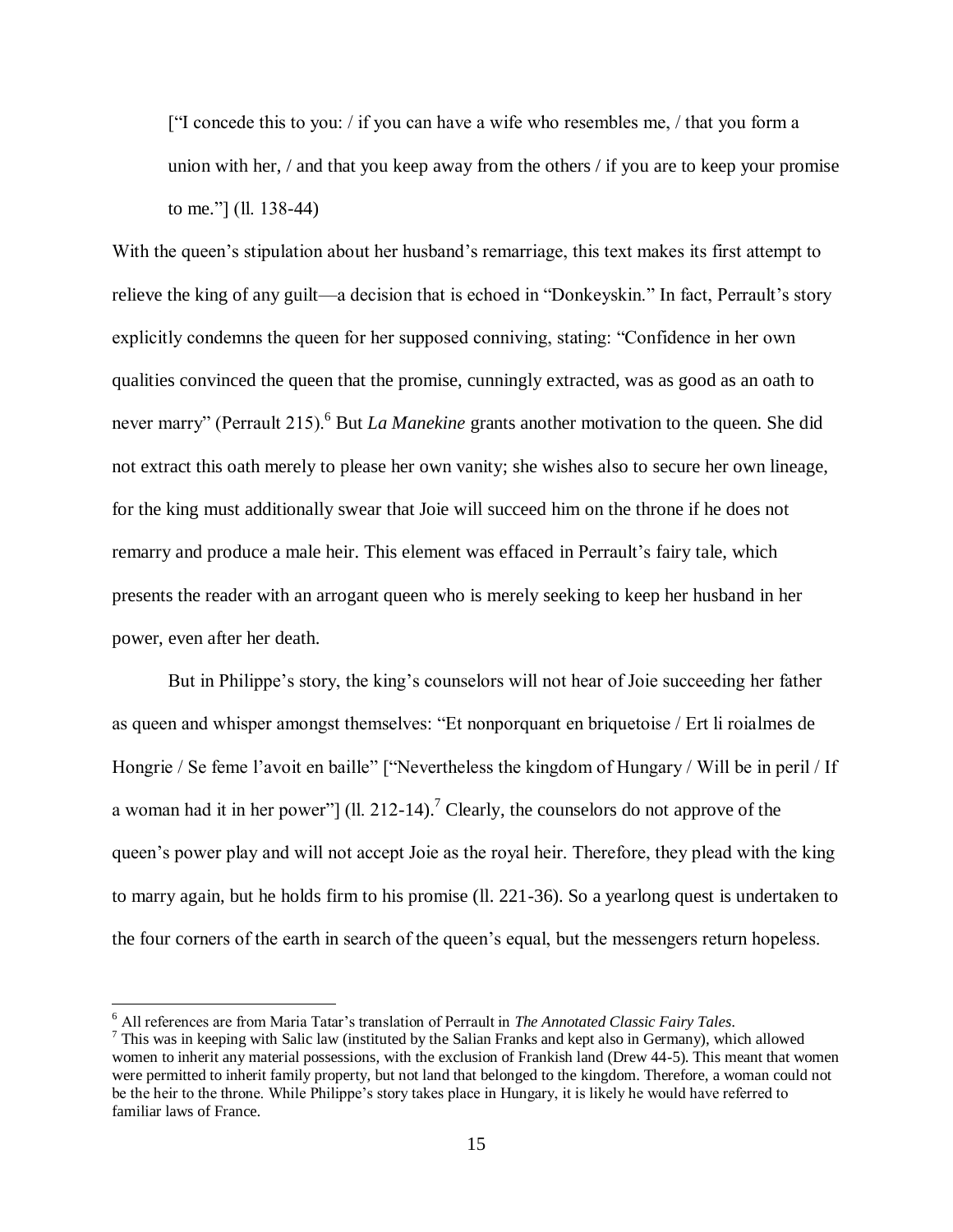One of the barons, despairing at the king's lack of a son, happens to cast his eye on the princess Joie and realizes her strong resemblance to her mother. For the first time, Joie has been perceived as a sexual being, the object of the male gaze. The baron, fearing that their kingdom will come to ruin under the rule of a queen, thinks nothing of proposing Joie as the only possible bride for her father. Arguing that there is no other woman as beautiful as the dead queen, this baron manages to persuade the entire court and all of the clergy to support his arguments (ll. 300-40). The king at first hesitates, but when his eye is drawn to Joie, he no longer wants to resist the match, especially with the blessing and even encouragement of all of the clergy and nobility (ll. 431-52). This stands in sharp contrast to "Donkeyskin," where the king's mourning is done quickly and, "After a few months the king wanted to go ahead and choose a new wife. But that was not an easy matter. He had to keep his promise . . . . [but] only his own daughter was more beautiful" (Perrault 215). There is a significant difference between the roles of each king. In *La Manekine*, the king mourns for at least a year, for that is how long the counselors search for his new bride, and he does not look to his daughter until he is told that there is no other choice. It is initially his dead wife and his wicked counselors who are to blame for Princess Joie's fate.

Perrault changes this completely with his condemnation of the dead queen and by presenting the king's own lust as the reason for the marriage. "Donkeyskin" states that, "Only [the king's] daughter was more beautiful, and she even possessed some qualities that his dead wife had lacked. The king himself noticed this and, burning with a desire that drove him mad, he took it into his head that she should marry him" (Perrault 215-16). While this may be rightfully compared with the king's musings in *La Manekine*, the two are fundamentally different. Philippe's king ponders,

"Pour fol me puis tenir

16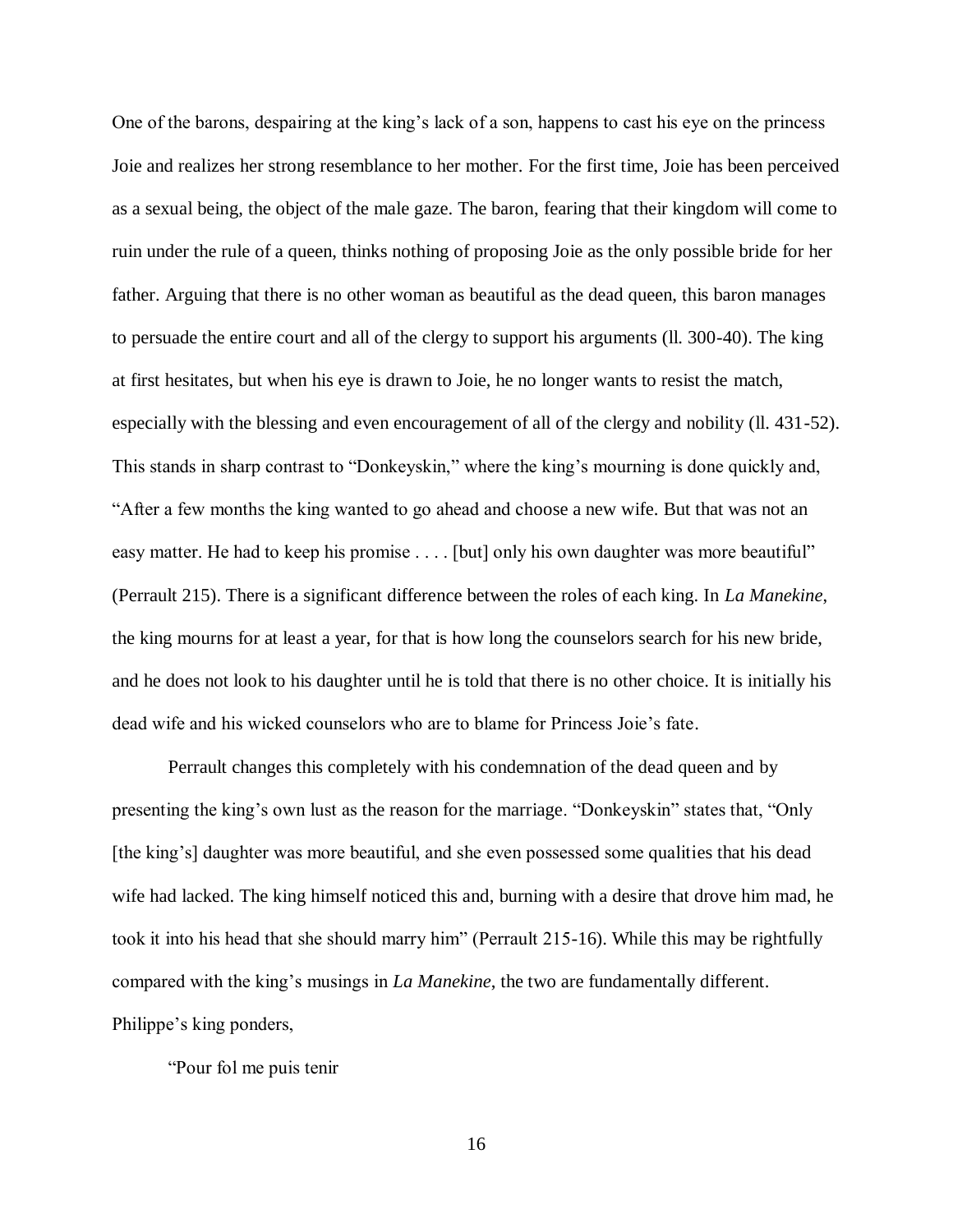Quant a çou ne doi avenir Que mes fols cuers aime et covoite . . . . "Je sai bien que cele est ma fille Dont li pensers si fort m'escille. En cel pensé, qui n'est pas gens, M'ont mis mi baron et mes gens; Si m'ont en tel folie empaint Dont li miens cuers souspire et plaint. Et pour quoi en souspire gié?"

["I may well think myself a fool / Since I am not to gain / What my foolish heart loves and desires  $/ \ldots$  / I well know that this girl is my daughter, / The thought of whom torments me so. / In this way of thinking, which is not noble, / I have been put by my barons and my people; / They have pushed me into such a folly, / For which my heart sighs and laments. / And why do I sigh about it?"] (Philippe ll. 433-47)

Perrault's king lusts after his daughter and manages to find a "philosopher" who agrees that the king should be permitted to marry his daughter (216), but Philippe's text presents the king as a poor man caught in a trap set by his dead queen, his counselors, and his own heart. This king reluctantly admits that he loves his daughter in a way "which is not noble," but as he has the encouragement of all of his trusted advisors and the clergy, he decides to give in to his base desire (Philippe ll. 444-54, 520-42). This is the fundamental difference between the two kings: while Perrault makes a slight excuse for the king on account of his "desire which drove him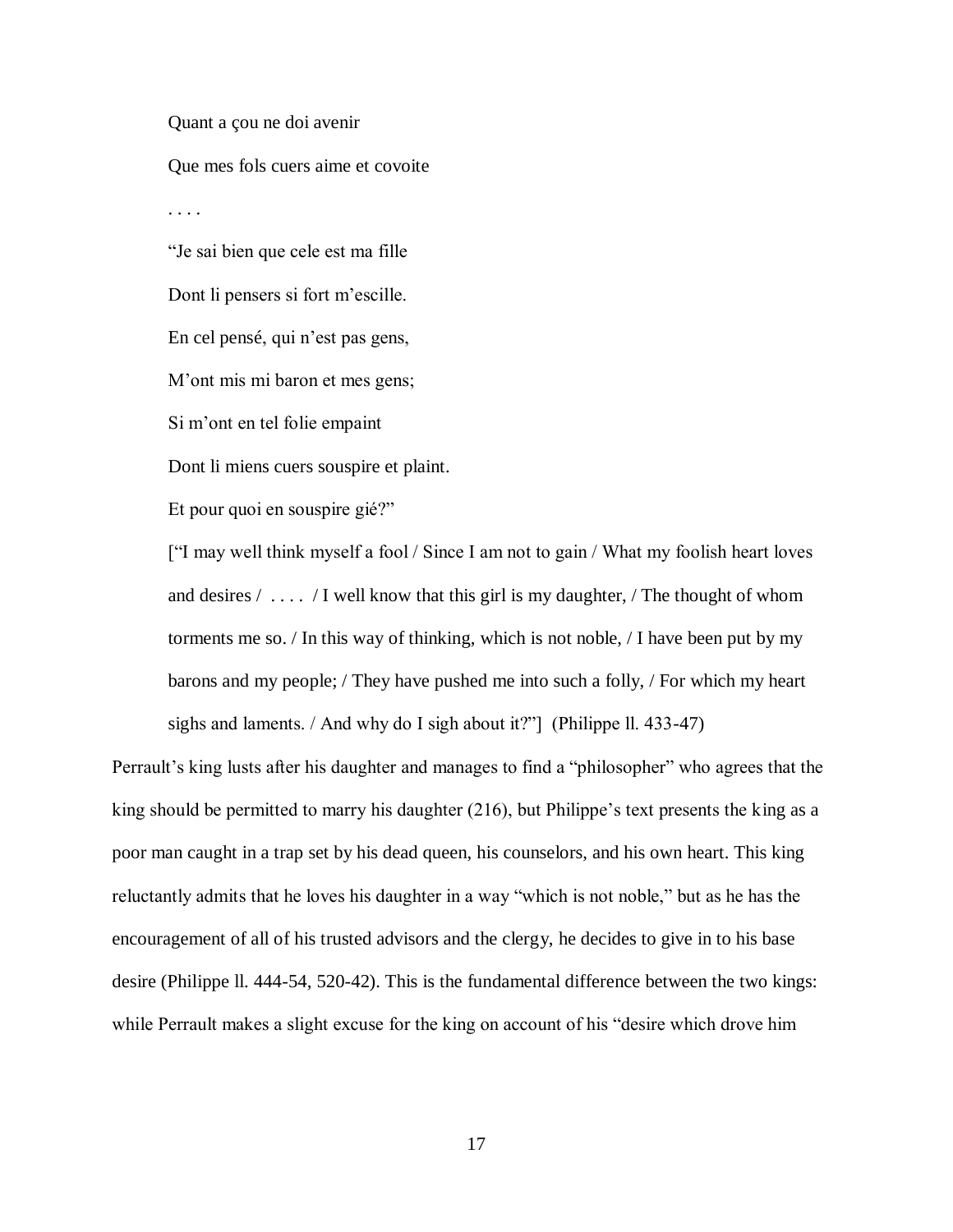mad" (215), Philippe sets up his king as a truly tragic figure who could almost rival Oedipus, whose actions are never fully his own.

In contrast, *Yde et Olive* takes several steps to ensure the king receives all of the blame for his horrific actions.<sup>8</sup> This text begins with several stanzas concerning the heroine's parents. The reader is presented with the beautiful romance of King Florent and Queen Clarisse, who "A grant deduit ont lor vie gardee" ["have conducted their lives well"] (*Yde* line 6276). And because of their wise and good conduct, the kingdom is happy. But the joy does not last. "Li rois Florent engroissa s'espousee" ("King Florent has made his wife big with child"), the text reads (l. 6277), and their happiness is ended. Queen Clarisse fears her pregnancy will claim her life, and often prays that Saint Mary will spare her, but in the end, "Qu'ele en morut, ce fu griés destinee" ["She dies, as was destined"] ( l. 6290). But a child is born of their great love: a daughter, the Princess Yde.<sup>9</sup> Still, the birth of his daughter cannot console the king. Florent is so caught up in mourning his beloved wife that his chief counselor, Sorbarres, pleads with him to stop, asking, "bons rois, pour la vertu nommee, / Vous volés vous ocire par crïee?" ("Good king, in the name of virtue, / Do you want to kill yourself crying?" (ll. 6316-17) The king's grief is nearly equaled by that of his people, who mourn Clarisse mightily. This immediately creates contrasts with *La Manekine*  and "Donkeyskin." Whereas both Philippe and Perrault write of a king whose wife dies when his daughter, the princess, is nearly of marriageable age, *Yde et Olive*'s king is left widowed upon the birth of his daughter. There is also no promise made to Queen Clarisse concerning Florent's remarriage, which means that his failure to remarry is only on account of his great grief at losing Clarisse. This also means that everything that transpires as a result is solely the fault of the king.

<sup>8</sup> The text used here is Barbara Anne Brewka's edition of *Yde et Olive*. All translations from the French were completed by Dr. Ana Grinberg.

<sup>&</sup>lt;sup>9</sup> The princess is alternatively called Ydain in the text, for the sake of rhyme.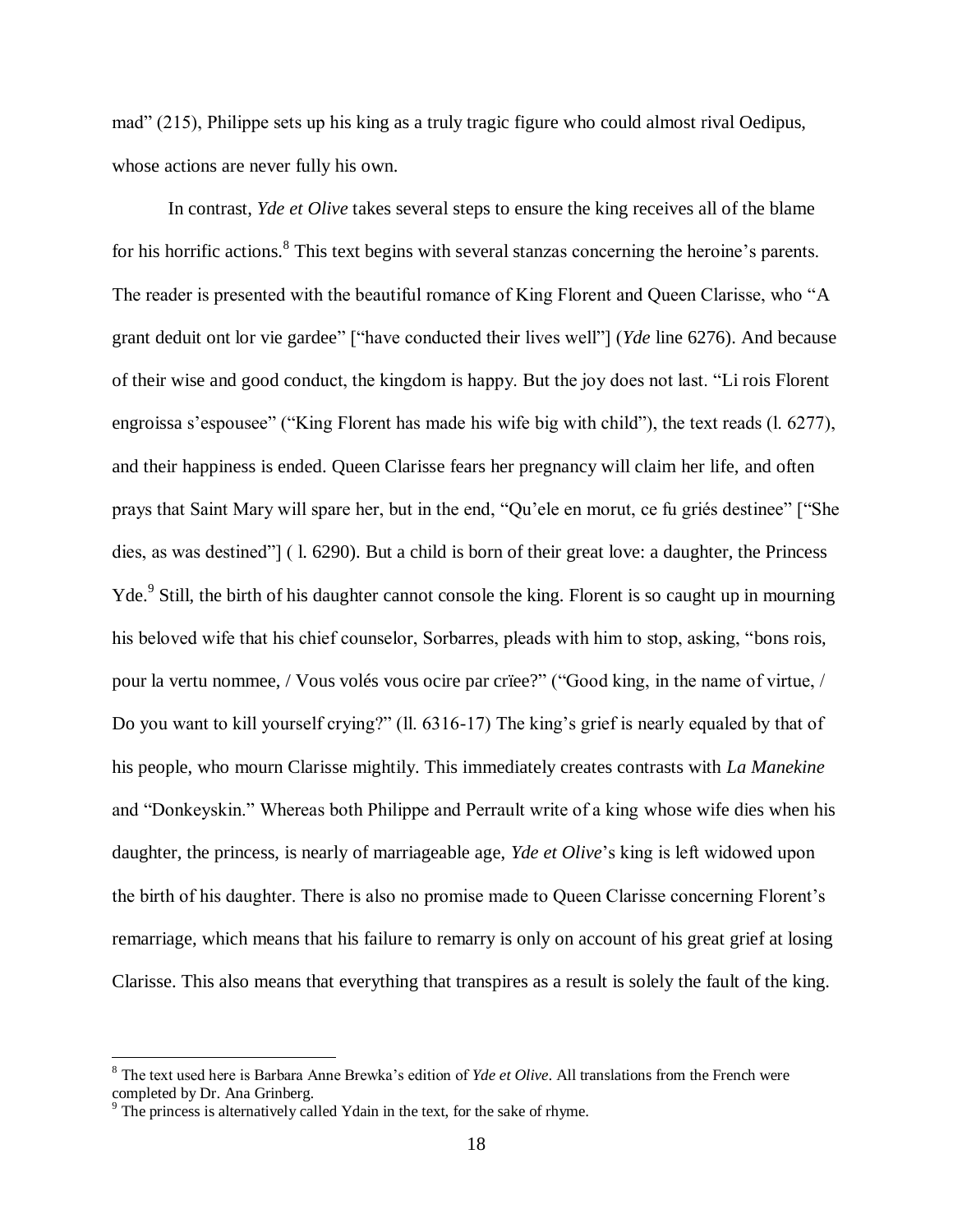For seven years, King Florent is disconsolate, "et nuit et jour pour sa femme souspire" ["and night and day, for his wife, he sighs"] (*Yde* l. 6352). But Princess Yde is growing up into a beautiful, accomplished young woman, "ele aprent tant, bien sot son sautier lire / Et en rommans et en latin escrire.  $/ \ldots$   $/$  A xiiij ans fu si bele meschine" ["who learns so much that well she can read her Psalter / And in French and Latin writes / . . . . / By fourteen, she was such a beautiful girl"] (ll. 6355-58). Unfortunately, it is her beauty that will prove Yde's undoing. Her father, who has mourned his beloved Clarisse for the fourteen years since his daughter's birth, has turned away all of Yde's suitors, insisting that "ains l'avera pour lui a compaignie" ["he will have her to keep him company"] (*Yde* l. 6365), which seems an innocent decision. The court thinks nothing of this announcement, until the king tells them that he will marry again. This scene takes place before the entire court, all of whom sexualize Yde when she enters and is subjected for the first time to the male gaze.

The news that the king is to remarry makes the kingdom joyous at first, but the rejoicing turns to horror when the king proclaims,

Maint haut homme ont ma fille demandee;

Jou ne sai homme u mix fust marïee:

Dedens .j. mois l'averai espouzee;

Jou le prendrai pour l'amour de sa mere.

["Many men of rank have requested my daughter / I don't know of a better man to marry her / Within a month, she will marry me / I will have her for the love of her mother." (*Yde* ll. 6395-98)

The king's announcement throws his court into chaos, because no one had suspected the king's plan. Whereas Philippe's king had to be persuaded to consider replacing his dead wife with his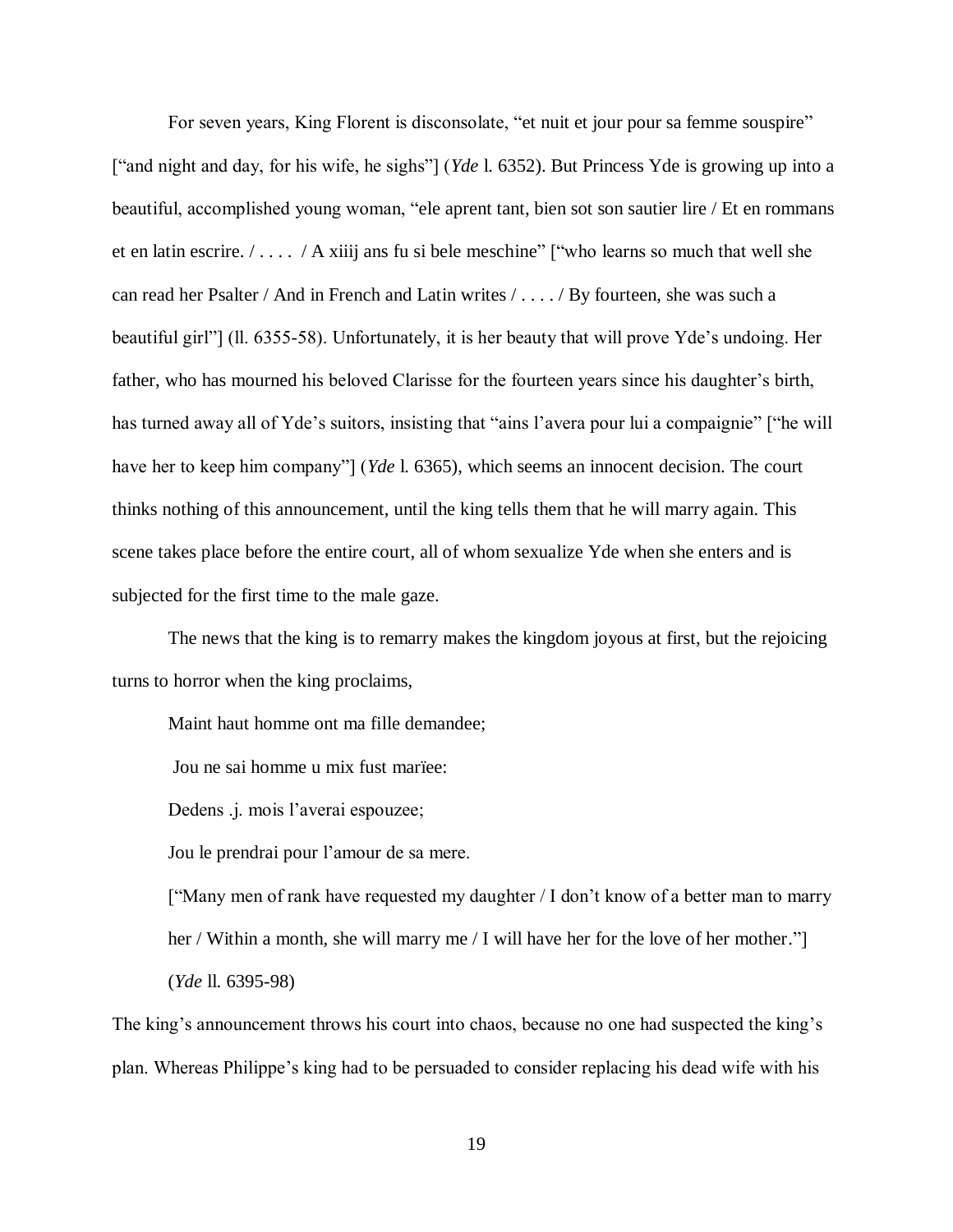daughter, King Florent shocks his entire court by announcing his mad intentions. Afterward, he also faces the admonishment of his chief counselor, Sorbarres, who demands to know,

"Qu'est ce que tu dis, leres?

Doit dont ta fille estre a toi marïee?

A ceste loi que Dix nous a donnee,

Dedens infer sera t'ame dampnee"

["What is this that you say, scoundrel? / That your daughter has to be married to you? / According to the law that God has given us, / Your soul will be damned in hell."] (*Yde* ll. 6399-402)

This, too, sharply contrasts with the situation in *La Manekine*. King Florent's closest friends and advisors turn on him following his crazed announcement, again emphasizing the king's own blame in the matter. "Donkeyskin," surprisingly, contains no mention of how the court responds to their king's desire to marry his daughter. Therefore, *Yde et Olive* is the text in which the king is most strongly condemned and is solely to blame for his incestuous desires.

The next element of "Donkeyskin" found in medieval narratives is the flight from the father motif. This begins with the princess's reaction to her father's desire. In "Donkeyskin," the reader is told that "the young princess, saddened by this kind of love, grieved and wept day and night. With a heart aching from a thousand sorrows, the princess went to find her godmother" (Perrault 216). The story then begins to feature Perrault's embellishments, as the fairy godmother devises a plan to help the princess escape (217-18). While Elizabeth Archibald identifies this trope as "the Flight from the Incestuous Father" (149), incest is not always the motivating factor for the flight, as in *Guillaume de Palerne*, a story that includes both the flight from the father and

20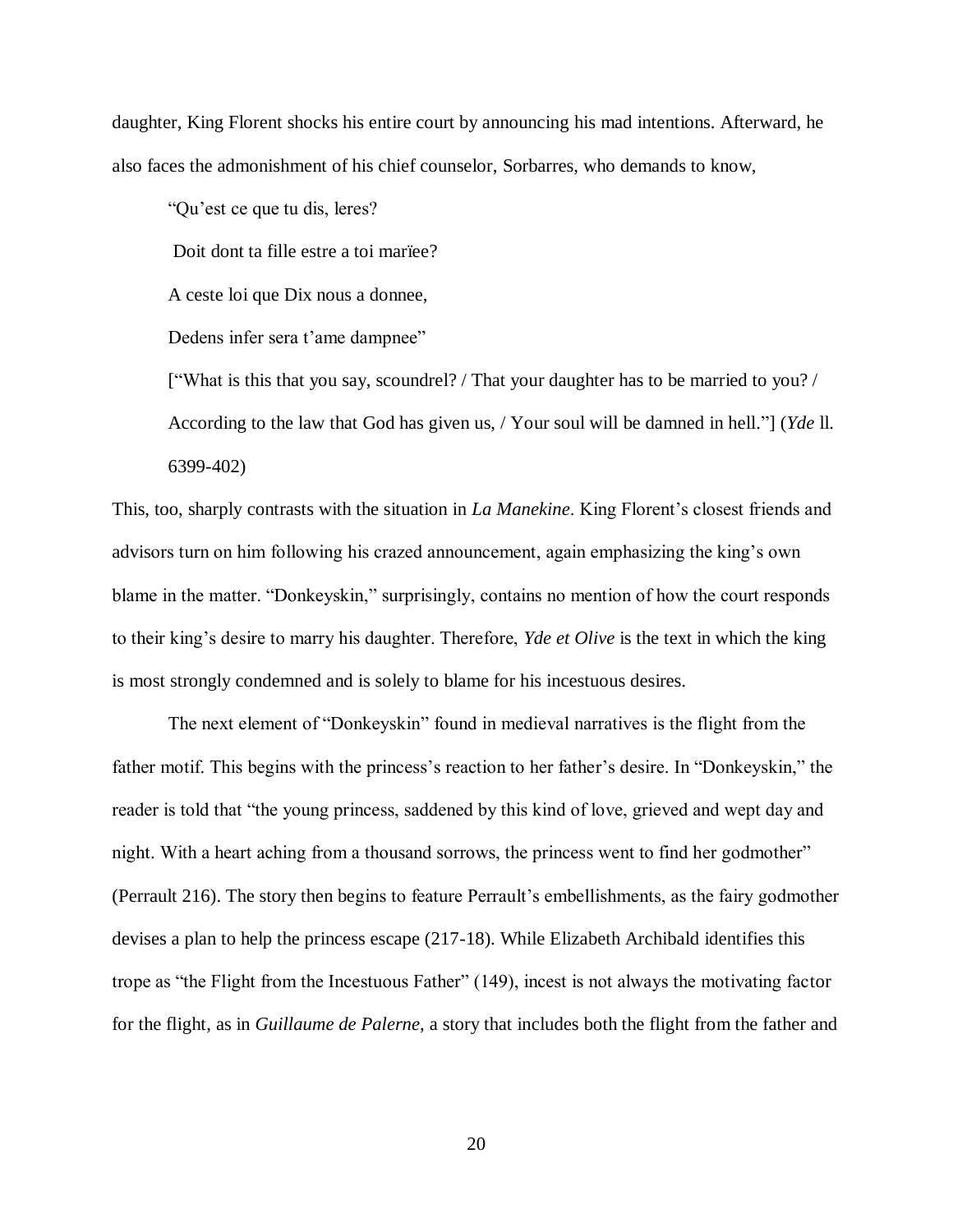the disguise motifs, but lacks incest. The texts that are integral to this discussion of the flight from the father are *La Manekine, Yde et Olive,* and *Guillaume de Palerne*.

In *La Manekine,* Princess Joie is resourceful enough to send a young nobleman to spy on her father and his counselors for her. When the young man reports to her that the unspeakable wedding is being planned, Joie reacts more strongly than Perrault's princess (Philippe l. 654-55). The text states,

Quant ele [l]'ot, en tel offroi Est, qu'ele ne set qu'ele face. En petit d'eure fu sa faice Des larmes de ses iex couverte. Or est ele seüre et certe: Se ele ne troeve occoison, Petit li vourra sa raison

 $\overline{a}$ 

["When she hears this, she is in / Such terror that she does not know what to do. / In no time, her face / Was covered with tears. / Now she is sure and certain of this: / If she does not find a way out, / Her reasoning will be worth little to her."] (l. 656-661)

The next step of Joie's story is different from the other iterations discussed here, but is itself a common motif in medieval texts. The princess chooses to mutilate herself in order to escape her father—a theme that is connected to other ATU 510B analogues. As Nancy Black explains, "although Philippe's heroine is named Joy, not Constance, the tale follows the pattern of the secularized stories written a century or so later in England by Trevet, Gower, and Chaucer, who name their heroine either Constance or its variant Custance" (38).<sup>10</sup> Black also contends that *La Manekine* is the earliest example of the "Accused Queen" motif that would lead to the Constance

 $10$  This story is partially retold in Geoffrey Chaucer's "The Man of Law's Tale," which omits the incest motif.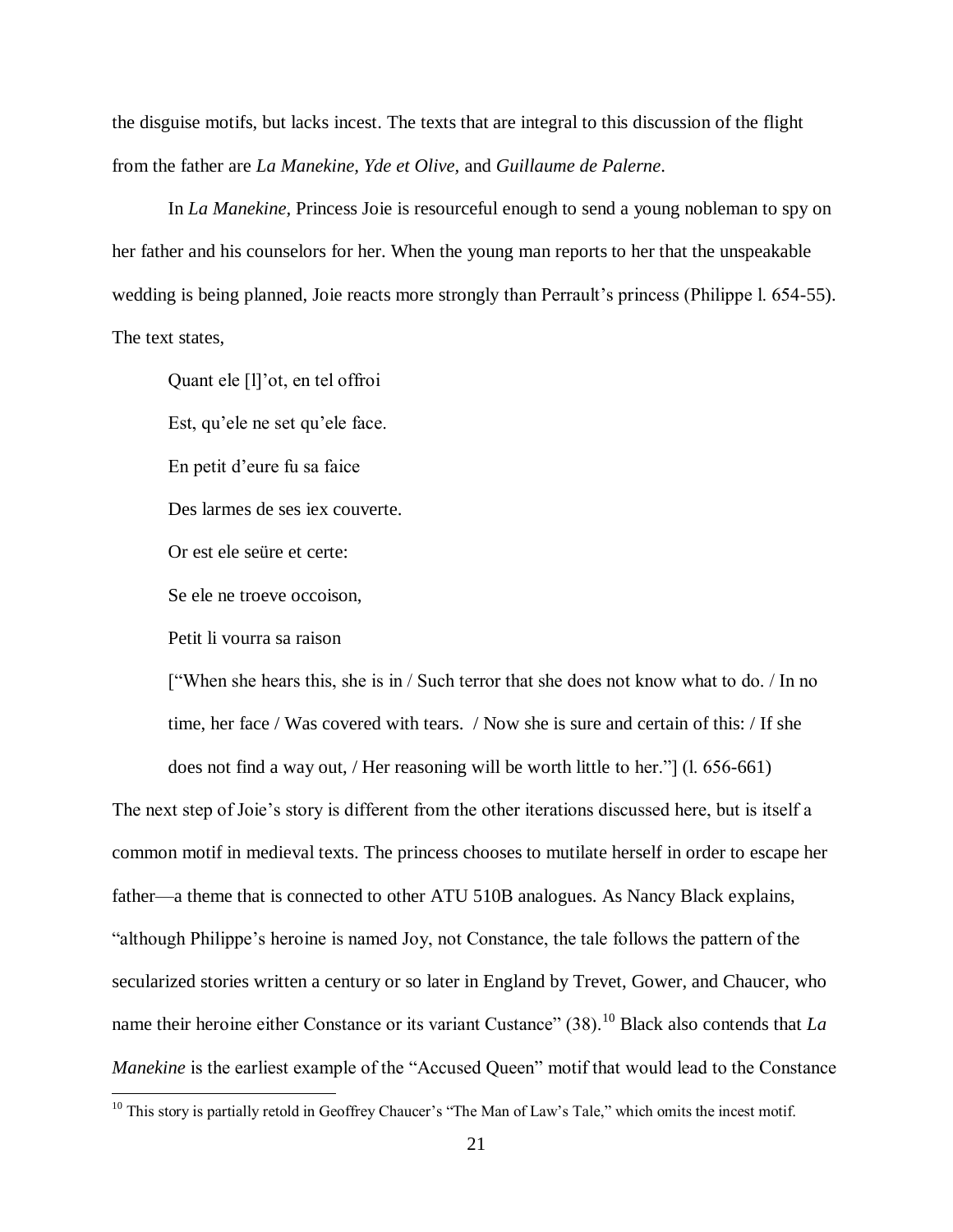cycle of tales. More importantly, this story serves as one of the predecessors to Jacob and Wilhelm Grimm's fairy tale "The Maiden Without Hands," in which the incest motif is curiously suppressed (Grimm 109-113). Marina Warner suggests that "the Grimms erased the motive of the father's unlawful love from their source, because they simply could not bear it; they were too squeamish for the motive, though not the mutilation itself" (348). However, this assumption is contradicted by the Grimms' inclusion of "Allerleirauh" ("All Fur"), a clear ATU 510B tale, complete with the incest motif.<sup>11</sup> Therefore, the Grimms' reason for purging the mention of incest from "The Maiden Without Hands" remains a mystery.

Princess Joie's flight in *La Manekine* is unique, as the princess does not undertake the journey of her own volition. After she has mutilated herself so that her father may not carry out his wish to marry her, the princess is locked away, awaiting execution. Her father has declared that she must be burned alive. But the king's seneschal and the jailer take pity on Joie and set her adrift in a boat without mast, oars, or rudder, entrusting her to the hands of God. They create an effigy to be burned in her stead (Philippe ll. 879-1068).<sup>12</sup> It may be argued that Joie's being sent away by those who pity her parallels the way in which Perrault's heroine is helped by her fairy godmother, but the agency of the two women is very different in each story. Joie has the presence of mind and strength of will to remove her own hand in order to prevent marrying her father. When that fails, she is left without recourse. Peau d'Ane, as the princess is called in "Donkeyskin," must instead rely on her godmother's suggestions in order to avoid marrying her father, but when the time comes to leave, she goes alone, with no rudderless boat to carry her to wherever God wills.

<sup>&</sup>lt;sup>11</sup> See Chapter Three for an analysis of "All Fur."

<sup>&</sup>lt;sup>12</sup> Effigies were frequently burned in place of accused heretics, especially at the height of the Spanish Inquisition during the late medieval period and early modernity.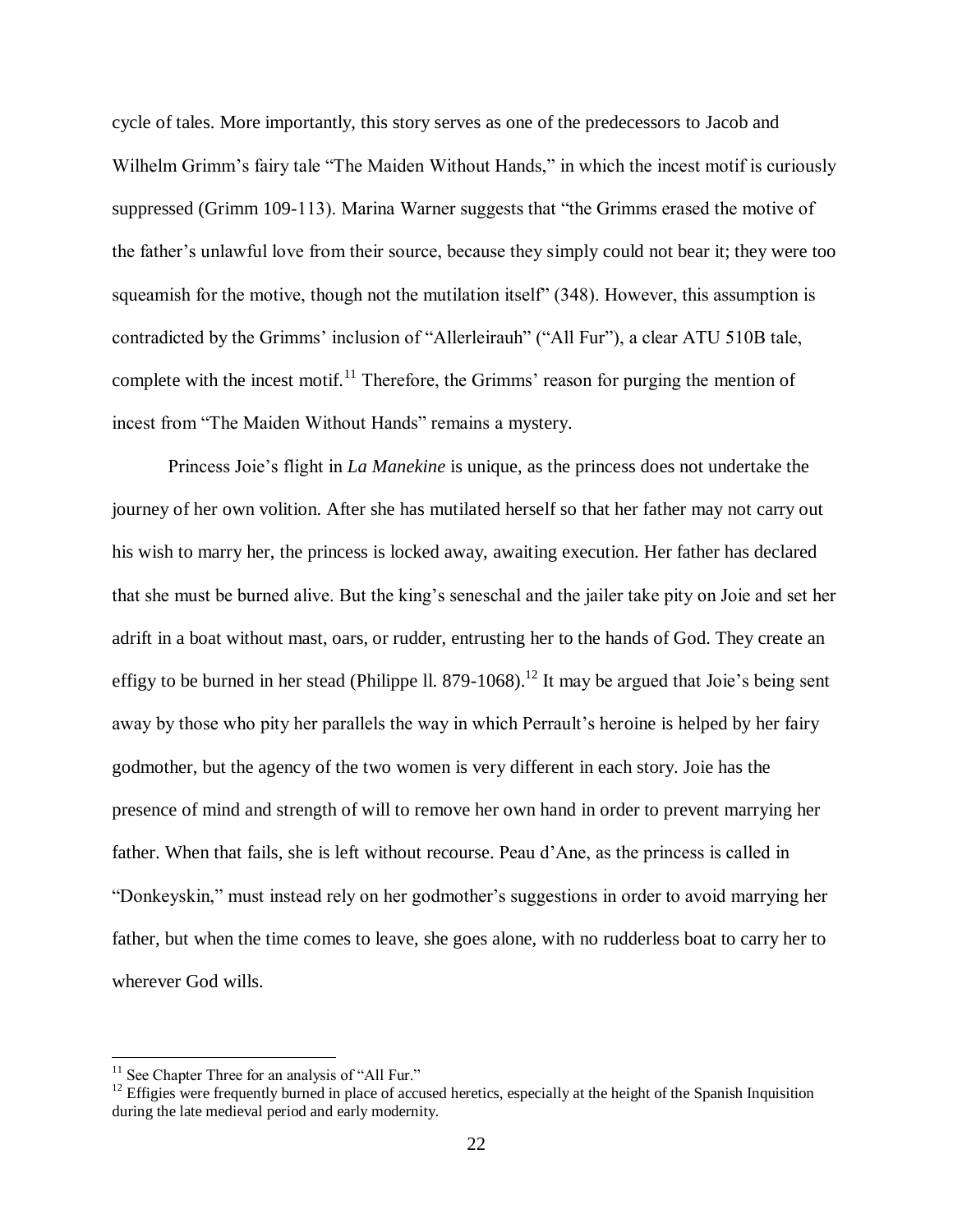The idea of the princess being helped by the kindness of others is effaced in *Yde et Olive,*  as the heroine must make the decision and the preparations to leave on her own. Unlike Joie, Princess Yde does not have the luxury of learning her father's plan from someone else. Instead, her father tells her of his intentions before the entire court. Calling her before him, King Florent tells Yde,

"Ma bele fille

. . . .

Puis que perdi vo mere, ne fui lies,

Mais par voc ors iere resleeciés:

Mix ressamblés vostre mere au vis fier

Que riens qui fust onques desous le ciel;

Pour son samblant ai jou voc ors plus cier,

Si vous prendrai a per et a moullier."

["My dear daughter / . . . . / After I lost your mother, I never remarried / But in your body, I found joy again / Well you resemble your mother . . . / For her face I love more your body / I will have you as father and as wife."] (*Yde* ll. 6526-33)

Upon hearing this, Yde does something quite different from the heroines thus far: she rebukes her father, in the sight of his entire court. The text states, "Cele l'entent, si embroncha son cief. / 'Peres,' fait elle, 'as tu le sens cangiét? / Plus chou ne dites, car trop est grans peciés!'" ["This she hears and covers her face. / 'Father,' says she, 'have you lost your senses? / Say nothing else, because these are grievous sins'"] (*Yde* l. 6534-6536). Thus, Yde is the first of these heroines to be given a voice to confront her father, and she is unafraid to state her opposition to the king's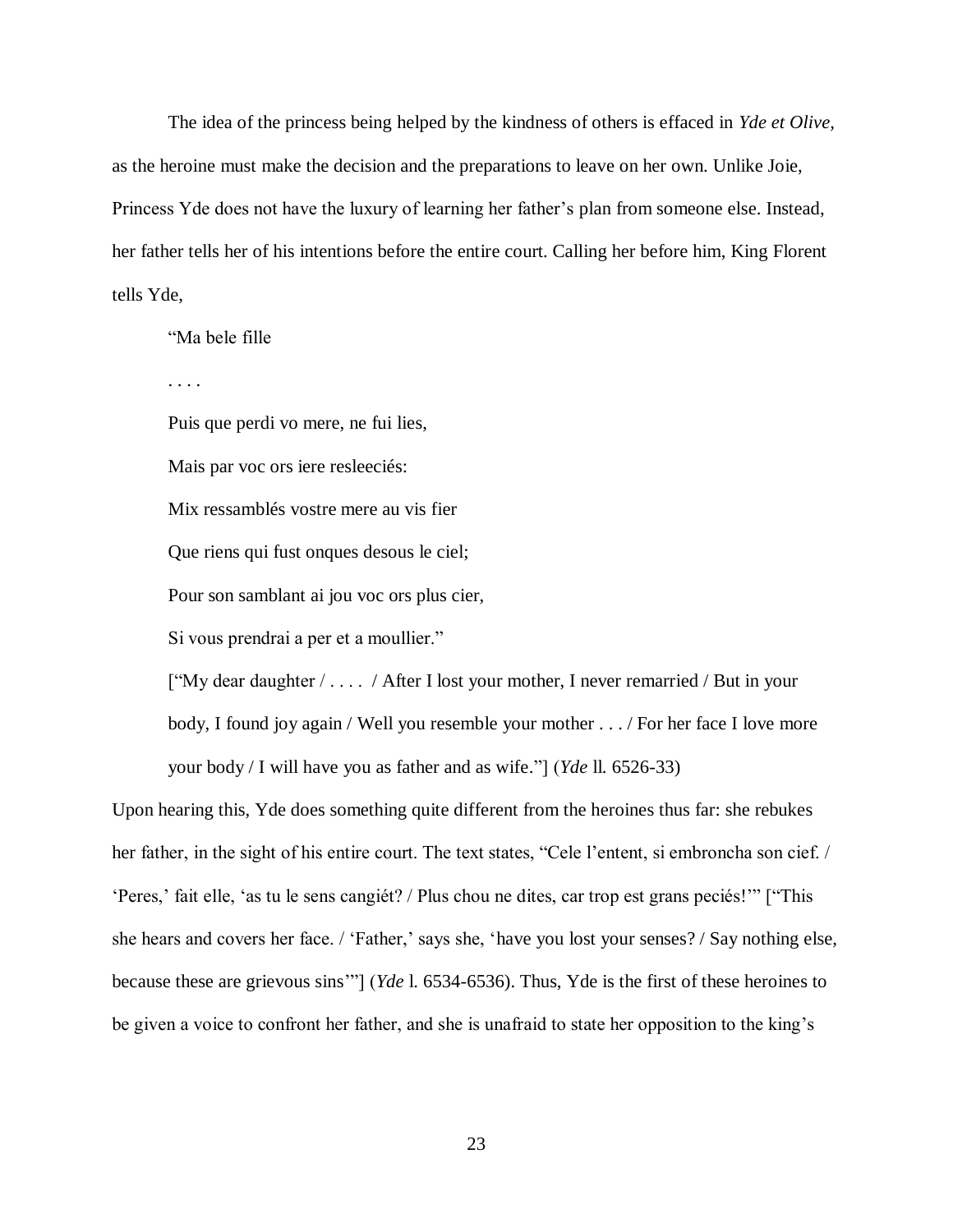wishes, accusing him of having "lost [his] senses" before all of his nobles, just as he has made her a public spectacle by announcing his intention to marry her before the whole court.

Upon returning to her chambers, Yde, like Peau d'Ane and Joie, gives vent to her emotions, as the text expresses,

La fille au roi est forment esmarie; Toute nuit pleure, si s'apelle caitive: "Que devenrai? Pour coi fui ainc nasquie? Se li miens peres a o moi compaignie, L'ame de moi en iert pour voir traïe. Jou m'en fuirai, chi n'arresterai mie"

["The daughter of the king is sorely dismayed; / Cries all night, she calls herself a doomed captive: / 'What will happen? Why was I born? / If my father has my company,  $^{13}$ my soul will be betrayed. / I will flee, they will not constrain me.'"] (*Yde* ll. 6547-552)

With these few lines, Yde shows herself to have the same power of will that gave Joie the strength to mutilate herself in order to escape her father. However, Yde's plan proves to be more successful, as she chooses, like Peau d'Ane, to immediately flee from her father. But there is no fairy godmother or kind seneschal to advise or aid Princess Yde. Her character can be seen clearly in her statement, "I will flee, they will not constrain me." Although she fears resistance, she is determined to escape in spite of the consequences she may face.

Having made her decision, Yde awaits the ideal moment to disappear, which comes on the very day set for her wedding to her father. The king has sent his intended bride to bathe in preparation for the wedding ceremony, but while Yde is bathing, her father's old friend, Desiier de Pavie, arrives in the city. With the court distracted by receiving the king's friend, Yde

<sup>&</sup>lt;sup>13</sup> This term implies sexual intercourse.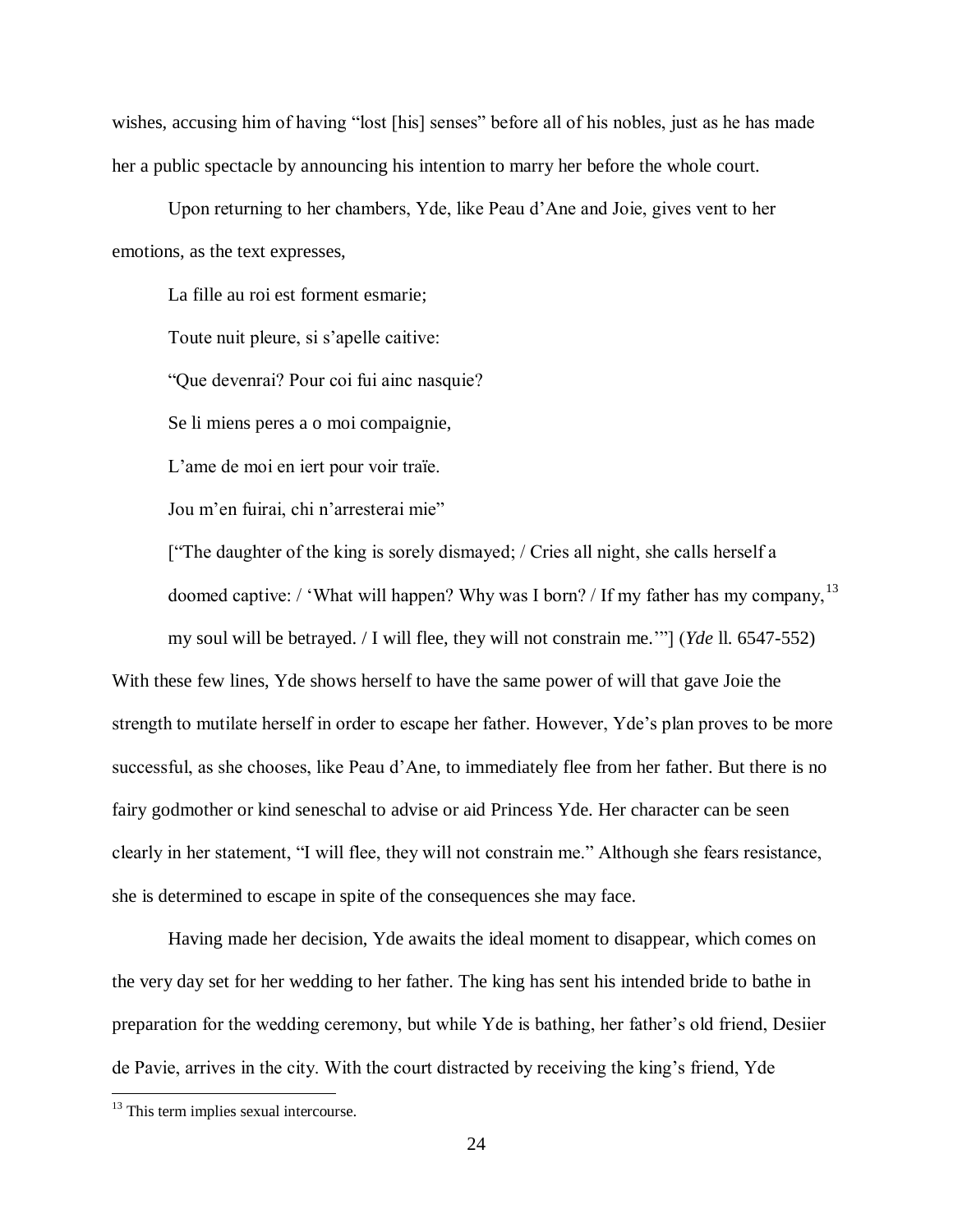disguises herself and escapes to the woods, even taking her father's prized warhorse with her, echoing Peau d'Ane's act of carrying away the skin of her father's prized donkey. Though she must make each of her decisions unassisted, Yde proves resourceful enough to flee all alone from the grasp of her father. This sets her apart from the other heroines discussed thus far, as she manages to make her escape without the intervention of others. Although Joie manages to subvert her father's wish to marry her, she patiently waits the execution she seems to believe she deserves. Without the seneschal and the jailer's assistance, she would not have lived. Likewise, Peau d'Ane is wholly dependent on the guidance of her fairy godmother, who counsels her on how best to stall the wedding, how to disguise herself, and when to flee.

*Guillaume de Palerne* is somewhat of an oddity in the midst of these texts, as Princess Melior faces no threat of incest from her father. Instead, she chooses to flee from the marriage her father has arranged for her. She has been pledged to the ruler of Greece, but she is very much in love with her father's retainer, Guillaume. In spite of Guillaume's respected status in the court, he is a foundling, and thus is not a fit husband for the princess (lines 2620-684).This is also one of the only medieval texts in which the princess takes a companion when she flees, the other being *The Life of Saint Dymphna*, in which her confessor, Gereburnus, accompanies her (Warner 335-36). Upon hearing of the arranged marriage, Melior "is very displeased / By what her father has done to her" (*Guillaume* ll. 2681-82). Her grief partially springs from the knowledge that the man she loves is unaware of her affections and she is now promised to another. She feels that she must speak to Guillaume at last and tell him that she loves him (ll. 2792-800). But once Melior and Guillaume have acknowledged their love for each other, they must face the reality of Melior's unwelcome betrothal. This prompts Melior's decision to escape, and she tells Guillaume they must plan "How we might get out of the realm / Without being seen, / Found or

25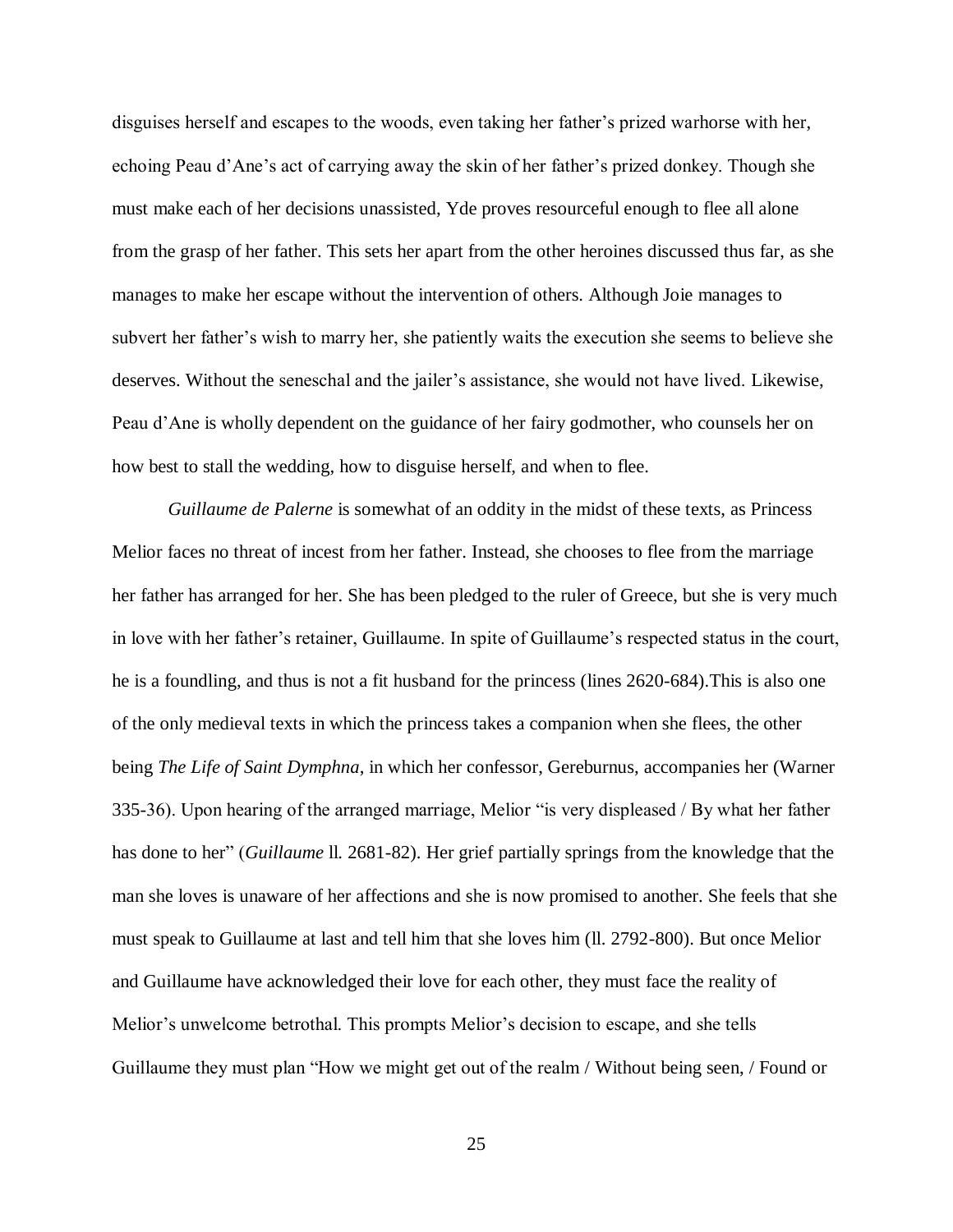captured or detained" (*Guillaume* ll. 2966-968). While Melior otherwise melodramatically laments her fate, as when she spends thirty lines bemoaning her fear that Guillaume will not love her (ll. 2770-800), she does not weep like Joie, Peau d'Ane, or Yde over her betrothal. Melior does determine immediately that "she will have no one other than her beloved" (2686), showing a similar determination to that of the other princesses when they decide to make their escape. She and Guillaume puzzle over how to escape undetected, but cannot come upon a solution until they summon Melior's best friend, Alixandrine, who devises a disguise that will allow them to escape (2991-3023).

Disguise is the principal motif in "Donkeyskin"—the element that gives both the tale and the tale type their names. It is also the primary connection between "Donkeyskin," *La Manekine, Yde et Olive,* and *Guillaume de Palerne*. In each of these stories, disguise can take three possible forms: mutilation, clothing, or animal skins. "Donkeyskin" obviously depicts the third type. When Peau d'Ane approaches her fairy godmother and begs for help, her godmother devises a plan: she will ask for a dowry of three dresses so elaborate that they will be nearly impossible for the king to provide. When the dresses arrive in succession, the princess despairs, but her godmother requires that she demand a greater boon: the skin of the prized donkey that provides her father's wealth. When even that is given to the princess, her godmother orders her to don the skin and escape. Thus, the princess assumes the persona of Peau d'Ane (Donkeyskin), suggested by the filthy hide she bears on her back (Perrault 216-18). Donning the skin of the donkey is a multifaceted act of defacement for the princess. As Warner points out, "in this early fairy tale, [Perrault] marks the daughter with the father's sin: the sign of the donkey conveys his lust. She becomes a beast, after her father has behaved like one" (325). Peau d'Ane has taken the symbol of her father's lust upon her and has also blurred the lines between human and animal, becoming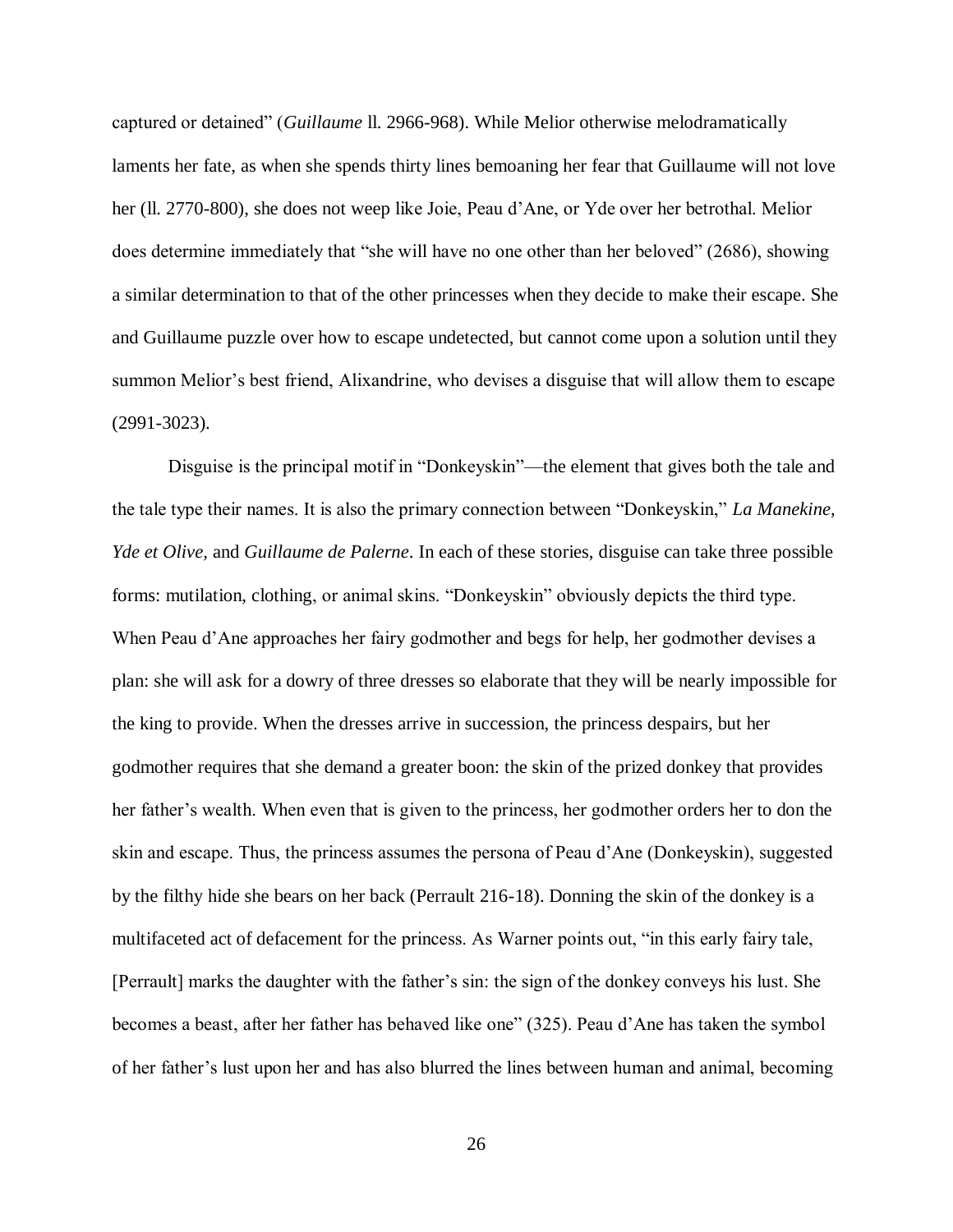a hybrid outcast who belongs to neither world. She additionally faces a severe social degradation, which leaves her begging for work on the streets, but also brings her to the place where her disguise will eventually be discarded, as she becomes the bride of a prince (Perrault 218-19).

The princess Joie chooses the first form of "disguise," which does not in fact conceal her, but instead disfigures her in such a way that she is untouchable by her father. Finding herself alone in the kitchen, Joie notices a large cooking knife that is used to butcher swans. She then thinks of a way to escape her father forever:

En sa main le prent la meschine,

Et pense que ele colpera

Son puing, et caoir la laira

En l'iawe

["The young girl takes it in her hand, / And thinks that she will cut off / Her fist and will let it fall / Into the water."] (Philippe ll. 688-91)

At first she fears that her father will condemn her to death because he will realize she has dismembered herself in order to escape their wedding. But she hears her father's people coming to escort her to him and

Or voit bien n'i plus caloigne.

Son puing senestre tant aloigne

Q'ele le met seur la fenestre;

Le coutel tint en sa main destre.

Onques mais feme ce ne fist:

Car le coutel bien amont mist,

S'en fiert si son senestre puing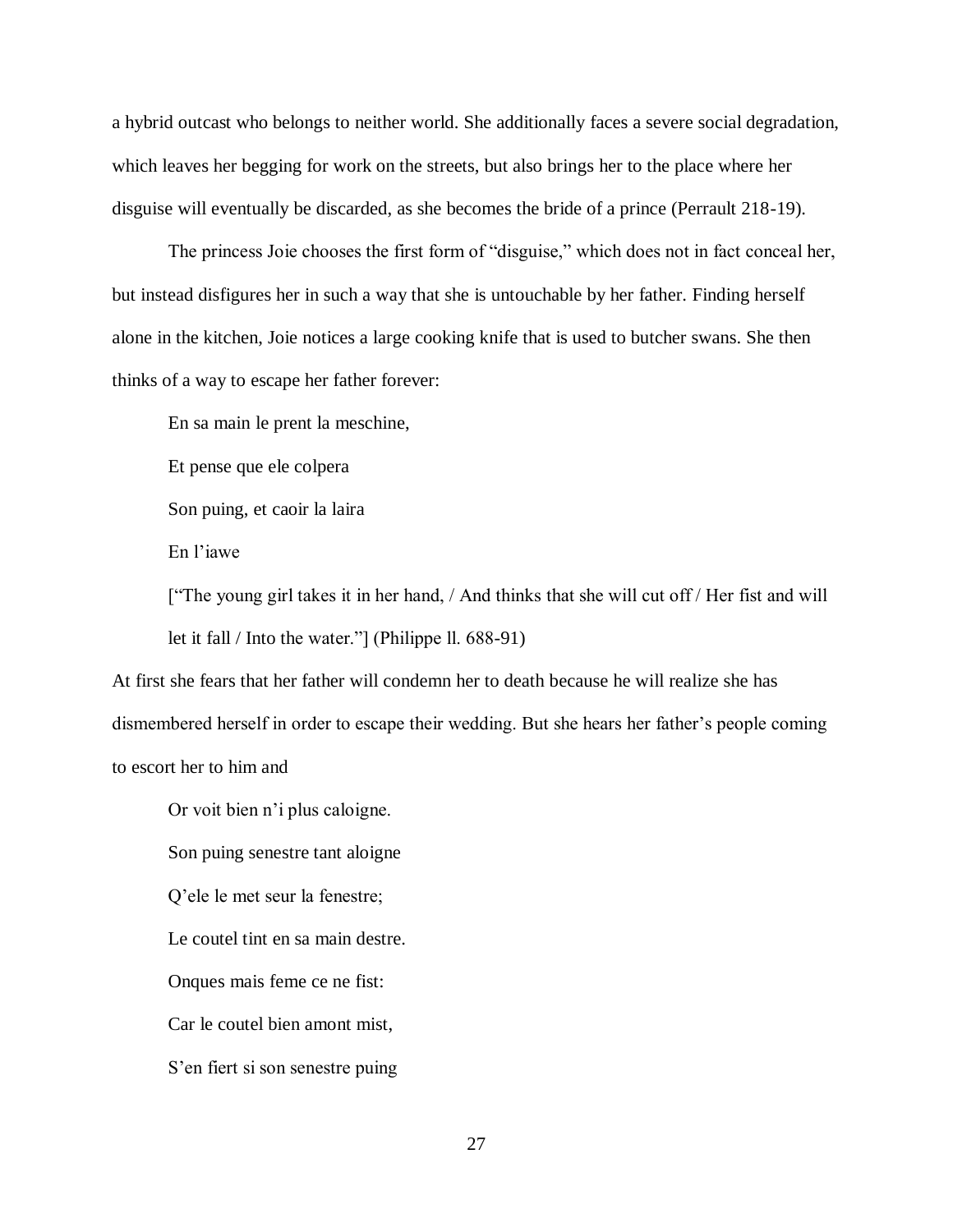Qu'ele l'a fait voler bien loing

En la riviere la aval.

De la grant dolor et du mal

Quë ele senti s'est pasmee.

["Now she sees that there can be no more indecision. / She stretches out her left fist / Until she puts it on the window-sill; / She held the knife in her right hand. / Never did a woman do this: / For she raised the knife very high, / And struck her left fist so hard / That she made it fly far / Down into the river. / Because of the pain and the injury / That she felt, she fainted."] (Philippe ll. 721-731)

In this brutal scene, the princess goes so far as to amputate the hand on which her father might place a wedding ring, thus ensuring that she will be unfit for marriage, but also condemning herself to death for her defiance. This concept of self-mutilation occurs in many saints' lives, in which maidens frequently mutilate themselves to preserve their virginity.<sup>14</sup> But in spite of this suggestion at hagiography, Joie is not intended to be a saint, but an accused queen.

When she is called before her father to hear his plans for their wedding, Joie patiently waits for the opportunity to speak, then reveals,

"Mais roïne ne doi pas estre,

Car je n'ai point de main senestre,

Et roi ne doit pas penre fame

 $\overline{a}$ 

Qui n'ait tous ses members, par m'ame!"

["But I may not be a queen, / For I do not have a left hand, / And a king may not take a wife / Who does not have all her members, upon my soul!"] (Philippe ll. 793-97)

 $14$  Joie also faces the risk of martyrdom, because she is condemned to be burned alive after making herself an unfit bride for her father. This would have placed her among the ranks of other virgin martyrs, including Saint Dymphna, who was murdered by her father for refusing to become his wife (Warner 337).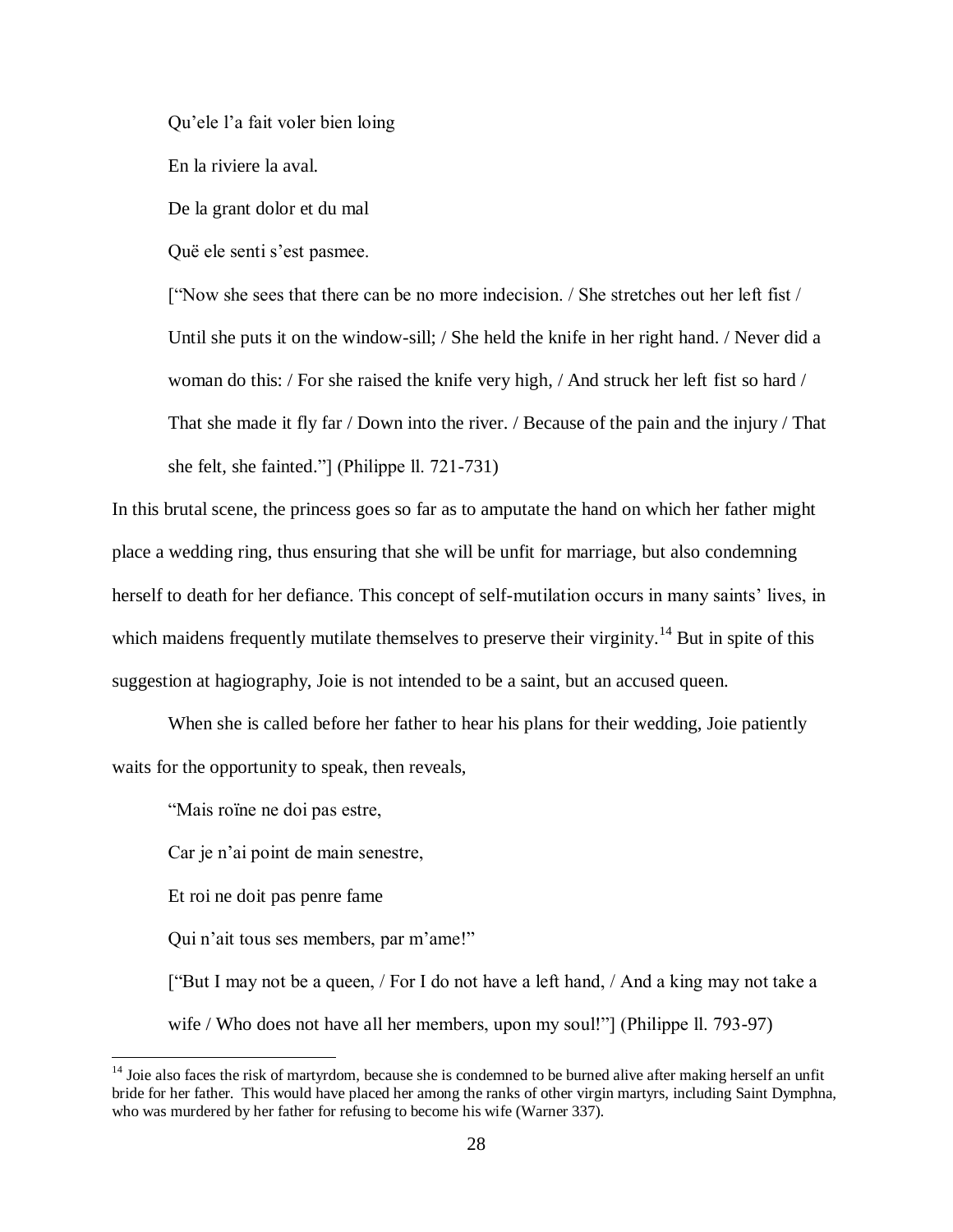With this mutilation, Joie has fundamentally altered her identity. She is now considered unfit for marriage, due to the lack of her hand, which means she is doomed to a life of singleness unbefitting a royal heir. And, as Black argues, "this act so disfigures her that she no longer resembles her mother" (38). Princess Joie, the predecessor to many "accused queens," goes much further than simply donning a disguise, altering her body itself in order to escape the threat of incest. In this way, "Her body becomes the text upon which the tyranny of the father's violence is written" (Black 40). And, like Peau d'Ane, Joie's disfigurement becomes her identity, as she is referred to as "Manekine," due to the loss of her hand, until her true identity can be revealed at last (Philippe l. 1340). An interpolation of the narrator states that "Ele nommer ne se voloit / Pour çou que li cuers li doloit / De la vilenie son pere" ["She did not wish to speak her name / Because her heart ached / At the baseness of her father"] (l. 1343-345). This surprisingly places all of the blame for Joie's suffering upon her father, just as *Yde et Olive* portrays King Florent as the cause of his daughter's woes. This is a surprisingly feminist concept in these particular texts, one which sharply contrasts with the condemnation of the queen and the explanatory madness of the king interpolated by Perrault.

*Yde et Olive* introduces the idea of clothing as disguise for the princess. Rather than donning a demeaning animal skin or choosing self-mutilation, Yde escapes the threat of incest by becoming a man—first by means of clothing and finally by a miraculous physical transformation in which her sex is changed. As Sylvia Huot expresses,

Yde's position as a woman is rendered impossible through her father's transgressive desire. But while she is forced to alter her identity radically, she does so . . . through a carefully controlled change of performance, replacing her all-too-successful staging of courtly femininity with one of chivalric masculinity (181-82).

29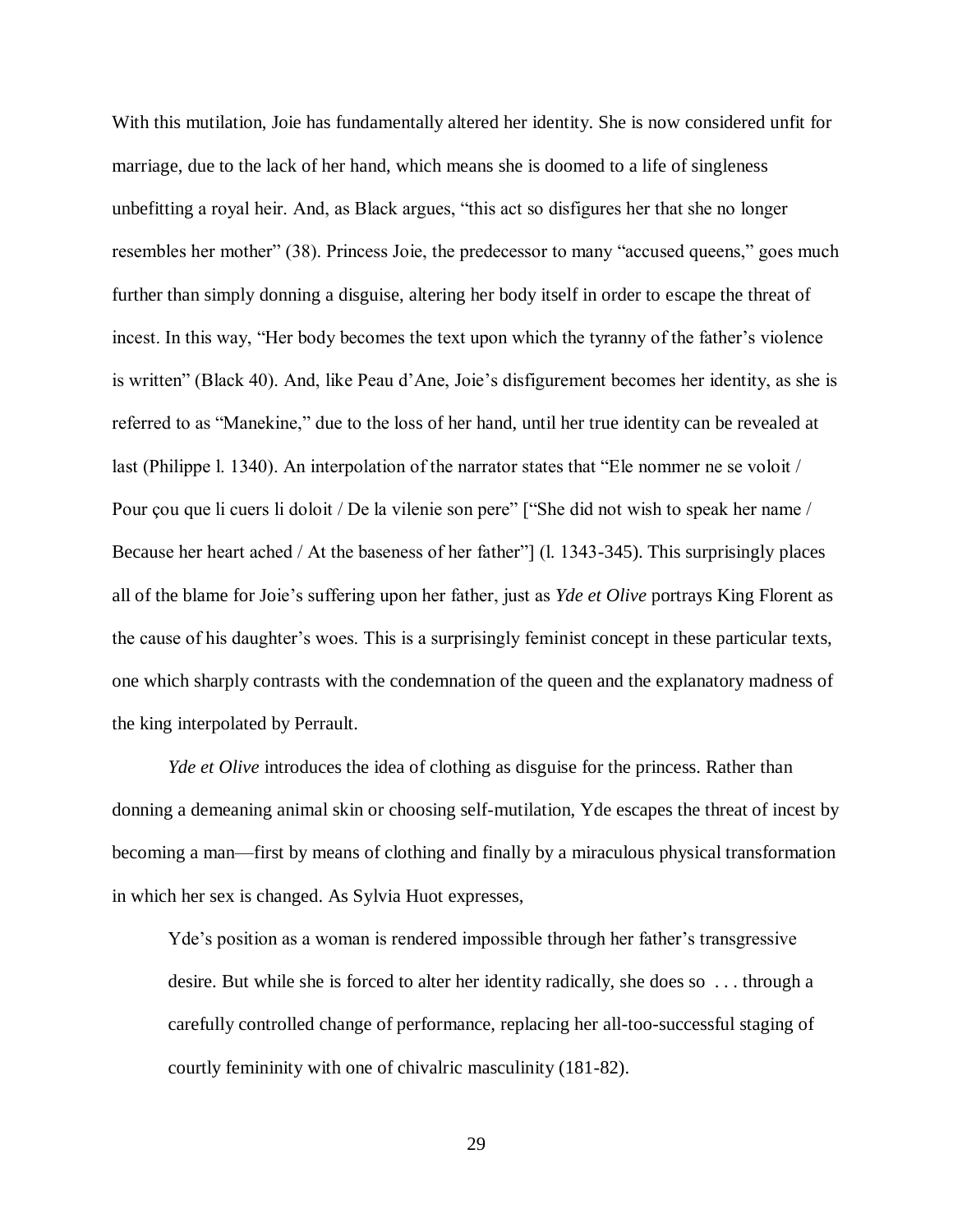While she is thus able to avert unwelcome sexual advances, Yde additionally manages to elevate her social status, rather than relegating herself to a lower class like the other princesses. This also means that she faces less suffering than the other young women from the outset of her flight. While Yde briefly worries about starvation, much in the same way that Peau d'Ane is forced to beg for food and shelter (Perrault 218), they arrive at vastly different destinations. Peau d'Ane becomes a scullery maid, where she is widely regarded as a "grubby little fright, uglier and dirtier than the most filthy scullion" (Perrault 222), but Yde arrives in Rome and becomes a soldier, quickly distinguishing herself as one of the best men in the emperor's ranks. Rather than becoming a social outcast, Yde gains autonomy as a benefit of her disguise.

While *La Manekine* and *Yde et Olive* feature clothing and mutilation as disguise, *Guillaume de Palerne* is the earliest medieval text to feature a protagonist who dons animal skins to escape a king, in the same way Peau d'Ane does. Guillaume and Melior are placed in an unusual situation by their disguises. When they determine to escape, the lovers rely on the guidance of Alixandrine, who takes on the role of Peau d'Ane's fairy godmother by suggesting the disguises. Alixandrine tells Guillaume and Melior to hide themselves in a pair of white bearskins she has seen in the palace kitchen. She sews them into the skins, so that they can pass for actual bears, dangerous predators best left alone. As Alixandrine completes her work, she tells her friends that she has deliberately left one of their hands free so that they can feed themselves (*Guillaume* ll. 3011-024, 3323-326). This hand slips in and out of the bearskin, serving as a symbol of the lovers' humanity as they travel on all fours in the guise of beasts. The exposed hand echoes Joie's loss of her hand, the constant reminder of "the baseness of her father" (Philippe l. 1345), the reason for her flight.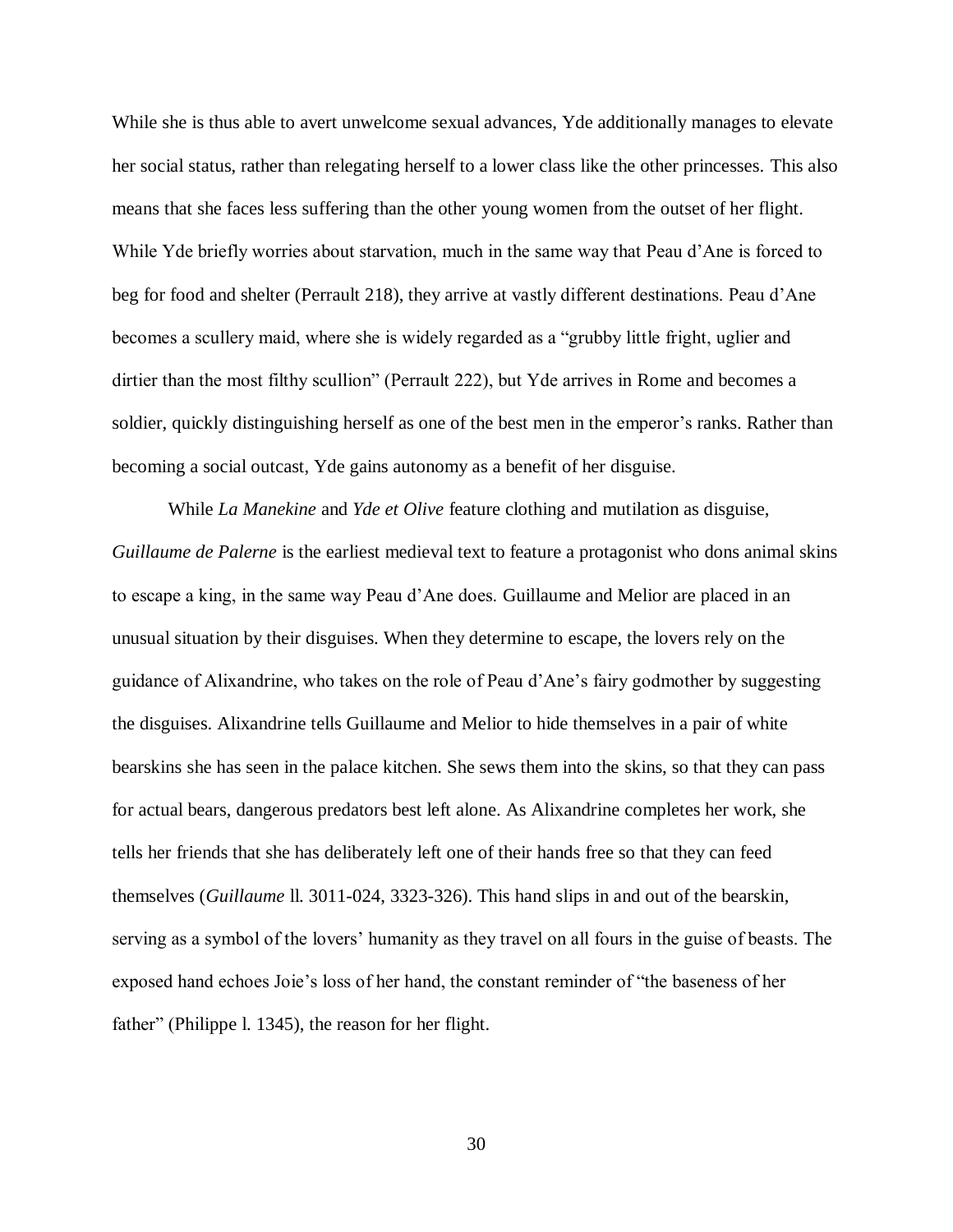The hand also connects to the way that Peau d'Ane is discovered in Perrault's tale. The prince finds a ring baked into the cake he requested from Peau d'Ane and knows it must belong to her. Because he has accidentally seen her without her hideous disguise, the prince wants to marry Peau d'Ane. So he vows to marry no one but the maiden who can wear the ring. This sets off a Cinderella-like search, in which some women mutilate their fingers in hopes of marrying the prince. But, as with Cinderella's shoe, the ring fits only its rightful owner and Peau d'Ane's marriage is secured by means of her hand.<sup>15</sup> In contrast to Perrault's princess, however, Guillaume and Melior mainly play the part of animals, going on all fours and hiding in the woods, rather than using their disguises as a way to remain unrecognized in the company of others. However, they also become unnatural hybrids like Peau d'Ane, because the text says that

At night they walk upright

And when they see that it is day,

Then they go on all fours like bears.

But know one thing to be true:

They are much more ugly to see

 $\overline{a}$ 

When they are walking upright on two feet

Than when they get down on all fours (*Guillaume* ll. 3384-390)

The idea that they are "more ugly to see / When they are walking upright on two feet" stems from the unnaturalness of their concealment. Bears may occasionally go on two legs, but it is rare to see them doing so for long periods of time. That is a particularly human behavior. To do so while concealed in a bearskin emphasizes the human beneath the animal pelt—an uncanny

<sup>&</sup>lt;sup>15</sup> This theme of the exposed hand takes on additional significance in Grimms' "All Fur," in which the king slips his ring onto the heroine's finger at one of the balls. Allerleirauh is discovered because, in her haste, she did not completely blacken her hand with soot and the king recognizes his ring on her finger.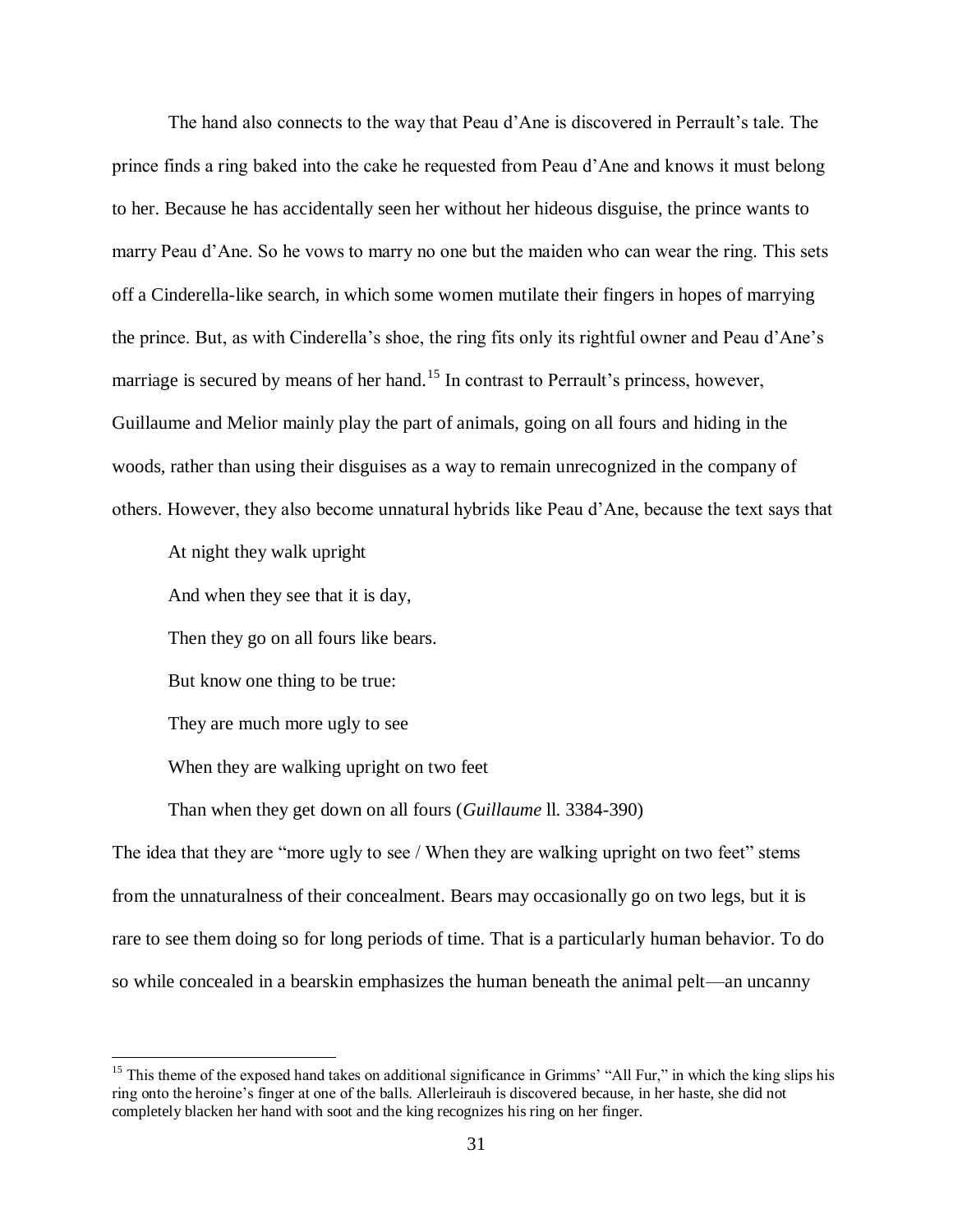occurrence that should not exist in nature, much like Peau d'Ane's appearance as a hideous creature of whom it is said "only wolves are uglier than she is" (Perrault 222).

The elements found in *La Manekine*, *Yde et Olive,* and *Guillaume de Palerne* can be clearly recognized as the foundations of the later ATU 510B fairy tales, including Perrault's "Donkeyskin." Each of these stories offers at least one of the three primary motifs found in Perrault's fairy tale: threat of father-daughter incest, flight from the father, and animal disguise. By examining these early stories, it becomes clear that "Donkeyskin" is a composite of various elements of these texts, along with original content by Perrault, including the animal that provides Peau d'Ane's disguise. Having assumed their varying disguises, each princess discovers she has gained far more agency than she enjoyed in her father's court. While she may be scoffed at and mocked like Peau d'Ane, each woman is able to earn her keep and even to catch the eye of an eligible spouse. In the end, it is only when the disguise is set aside that each woman resumes her prescribed role as either a dutiful wife, or—as in the case of Yde—a husband. This demonstrates that while each of these princesses initially defies authority and asserts her own will, she must ultimately come under the rule of a man or become a man herself.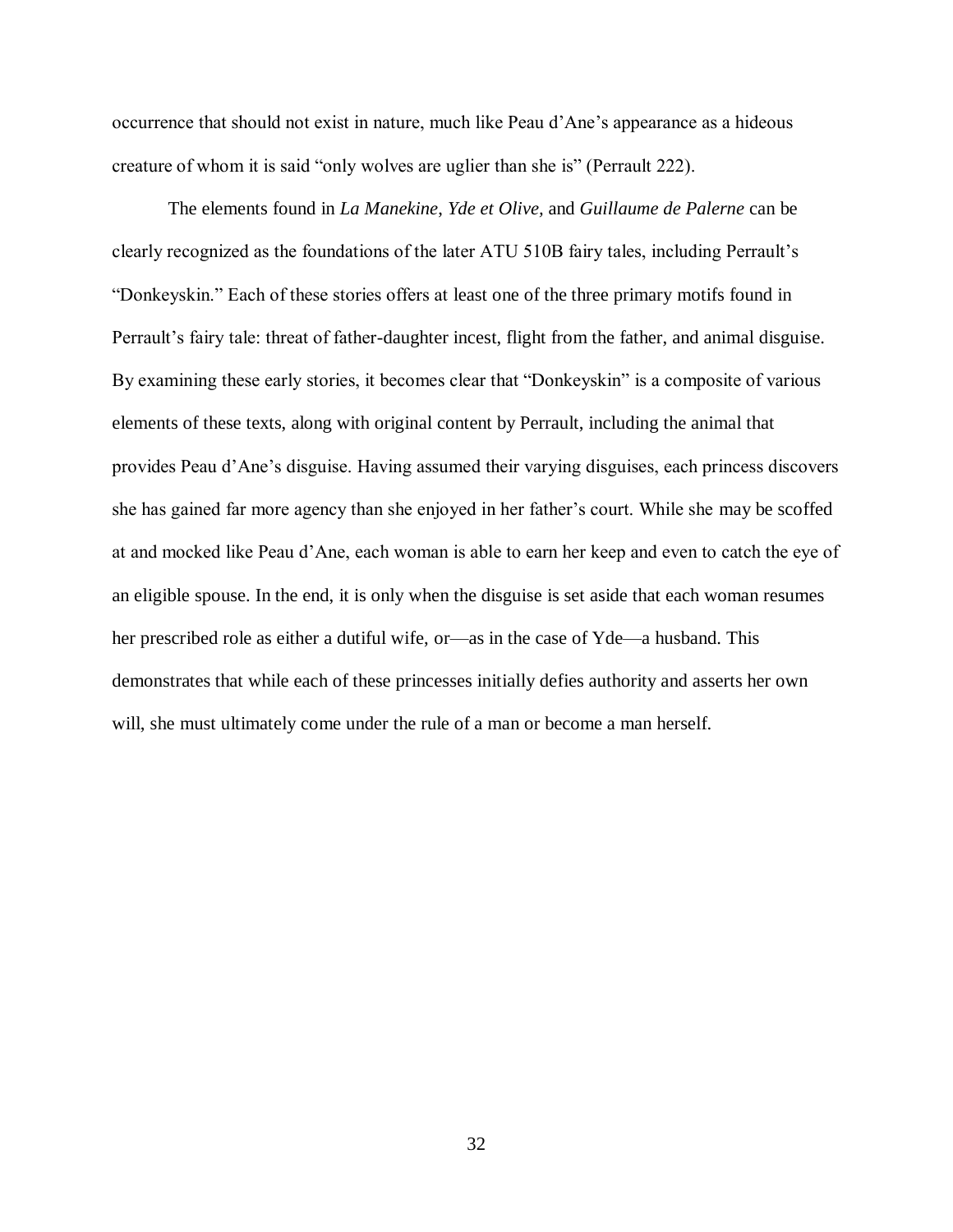#### CHAPTER 3

#### "[HE FIXED] HIS EYES ON ME

# WITH AN EXPRESSION THAT CONVULSED MY VERY FRAME:"

### ATU 510B IN THE ROMANTIC ERA

*"Once upon a time there was a king whose wife had golden hair and was so beautiful that her equal could not be found anywhere on earth."* 

*Jacob and Wilhelm Grimm, "All Fur"*

The nineteenth century brought Jacob and Wilhelm Grimm's seminal collection of fairy tales, which included a German variation of ATU 510B. "Allerleirauh" (translated as "All Fur" by Jack Zipes) removes the fantastical trappings of Charles Perrault's tale, including the enchanted donkey, the fairy godmother, and the magical trunk. In their place is a stripped-down narrative in which a young woman is forced to rely on her own cleverness to escape an unthinkable relationship with her father. And in place of the Cinderella-like revelation of the princess in "Donkeyskin," Allerleirauh's disguise is torn away without her consent, raising questions about her willingness to resume her royal identity.

Only a few years after Grimms' fairy tales were originally published, another story that has clear roots in ATU 510B was written (though it was not published until over a century later). Mary Shelley's *Mathilda*, while not clearly linked to ATU 510B by Shelley herself, functions as another iteration of this tale.<sup>16</sup> While numerous scholars have argued that Mary Shelley's *Mathilda* is a work in which a young woman invents a traumatic history for herself in order to transcend the oppressive patriarchal system in which she lives (Miller 299, Edelman-Young 34), such a reading makes no account for the tragic events which the heroine cannot control,

<sup>&</sup>lt;sup>16</sup> While it is impossible to prove a connection between Mary Shelley and any version of ATU 510B, it is possible that she may have come across a version while researching father-daughter incest for Percy Bysse Shelley's play, *The Cenci*, which Mary was initially intended to write.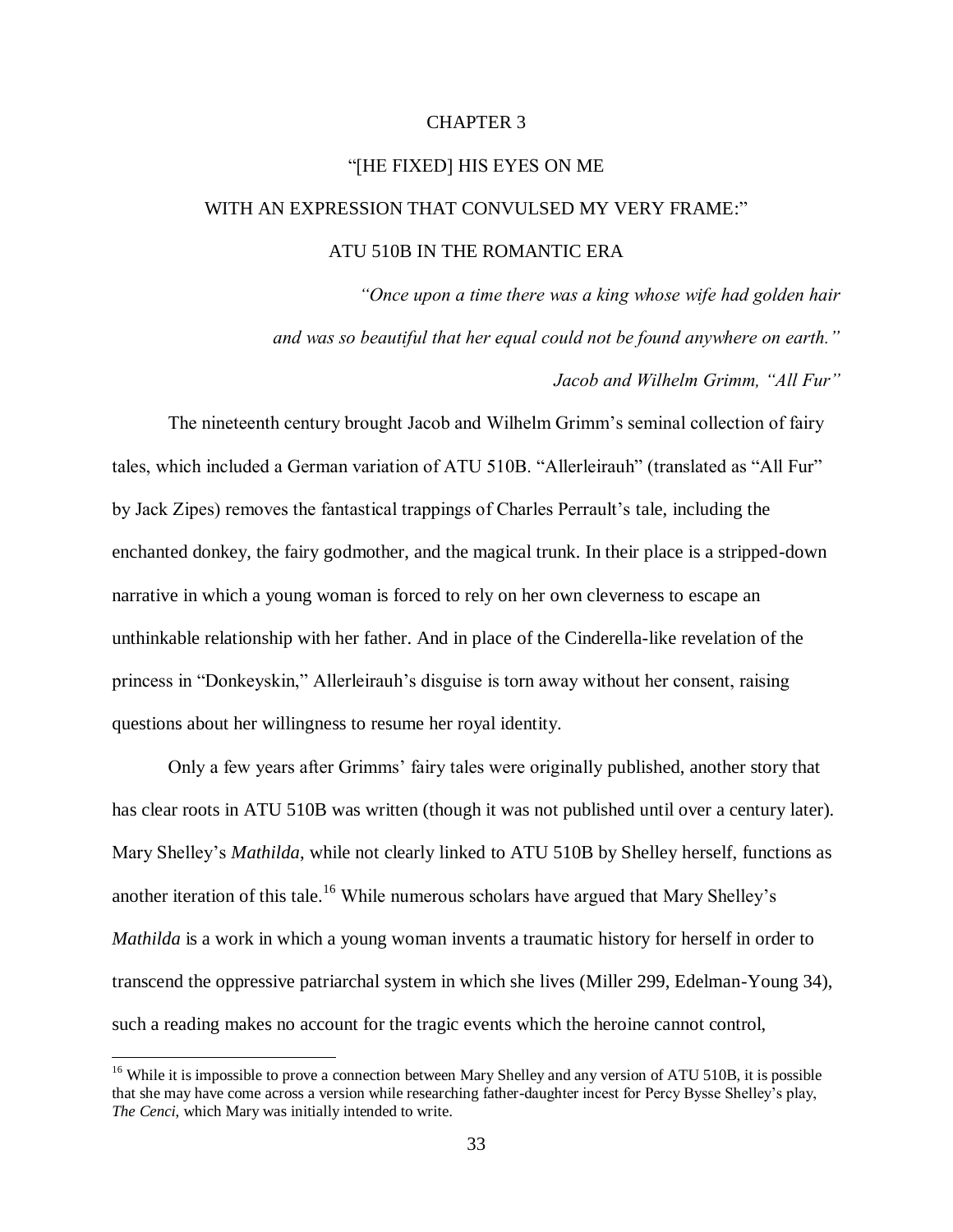including her father's suicide and her own death from exposure to the elements. If Mathilda is to be seen as a powerful (and incredibly deceitful) woman who constructs a false narrative of her life in order to shape her own identity, there is no real justification for the heroine's death. In actuality, *Mathilda* is not a tragic drama, penned by its own starring actress. Rather, the novel is a failed fairy tale in which a mentally ill heroine finds herself caught between patriarchal expectations and her own desire for autonomy.

The collection of fairy tales created by the Brothers Grimm serves as a powerful tool for studying nineteenth century culture. As Jack Zipes states, "the Grimms imbued the tales with a heavy dose of Christian morality, the protestant work ethic, and patriarchalism" ("Once," xxxv). The careful revision and selection of stories in the Grimms' collection insured that the tales reflected "proper" nineteenth century values. Zipes traces the Grimms' moralistic revisions of several common tales, the most notable being "Aschenputtel" ("Cinderella"), which manifested in three major European tales: Giambattista Basile's "The Cat Cinderella" in Italy, Charles Perrault's "Cinderella" in France, and the Grimms' "Aschenputtel" in Germany. Zipes notes that Zezolla in "The Cat Cinderella," the oldest of the tales, is a far more active heroine than the later incarnations: she murders her stepmother, then has to make her way out of poverty by outwitting her stepmother's replacement and marrying a prince. Perrault went on to soften Cinderella's personality by emphasizing her meekness and modesty. The Brothers Grimm feminized her even further, making her a symbol of passivity and piety (*Brothers Grimm* 194-96). This trend in one story reveals the way that many of the stories were reshaped as a means of teaching the bourgeoisie about proper behaviors and gender roles, particularly when it came to female passivity. Zipes discusses the use of fairy tales in the education system, noting that the "specific canon of tales, continually reproduced and used for the last two centuries, emphasizes male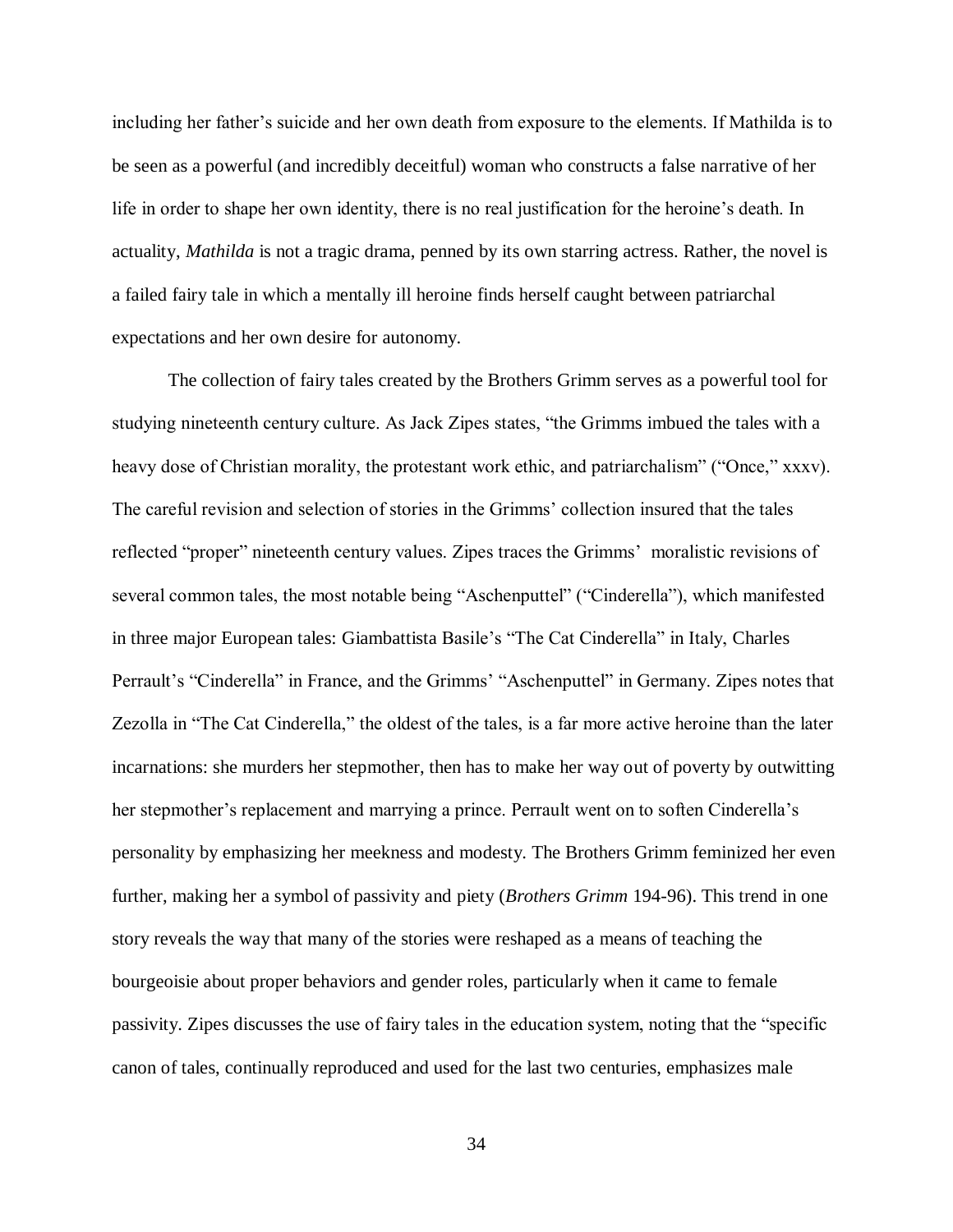adventure and power and female domesticity and passivity" (*Brothers Grimm* 189). With this in mind, fairy tales emerge as useful tools for understanding the treatment of patriarchal values in the nineteenth century, providing a stronger framework for understanding the ambiguities of some texts, which is certainly the case with Shelley's *Mathilda*. In *Mathilda*, the heroine alternates between a type of thinking typically attributed to Gothic heroines and the sort of thinking associated more closely with Gothic males, in much the same way that the heroine of "All Fur" shifts her identity with her beastly disguise.

In this instance, "All Fur," the fairy tale that will provide the framework for analysis in this chapter, is one that is rarely published in anything other than scholarly collections, for the same reason that Shelley's text was suppressed for over a century (Shelley 1339): both stories deal with a father's incestuous desire for his daughter.<sup>17</sup> "All Fur" provides a valuable comparison to *Mathilda*, because the initial plot of the stories is almost identical. In the fairy tale, a princess leaves her life behind after her father determines to marry her. She escapes with the dowry she requested—three beautiful dresses and a cloak of a thousand furs—and disguises herself with the fur cloak. Taken for a strange creature of the woods, something between human and animal, male and female, the princess is captured by hunters and taken to another palace. Relying on her wits alone, Allerleirauh reclaims her royal identity and reaches the capstone achievement for a fairy tale princess (as well as a nineteenth-century woman): she marries a wealthy man—in this case, a king (Grimm 239-42).

 $17$  While Shelley's text was kept out of print by her father, William Godwin, there were other nineteenth-century texts that contained themes of father-daughter incest, including Percy Bysse Shelley's own play, *The Cenci* (published 1819) and Edgar Allen Poe's short story "Morella" (published 1850), which itself shares many characteristics with ATU 510B.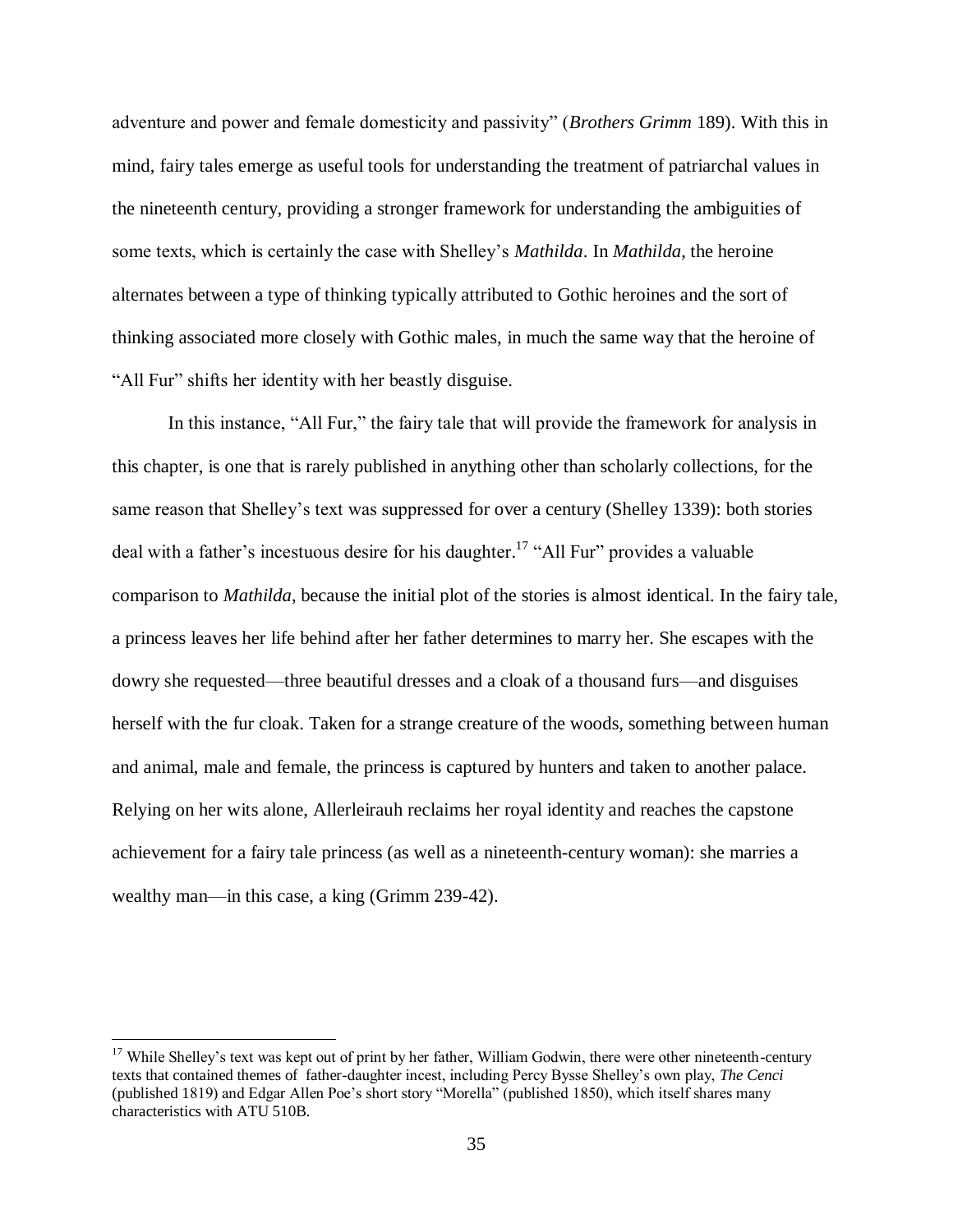*Mathilda* begins, not with a royal family, but with the story of the title character's parents.<sup>18</sup> They, like a couple in a fairy tale, were very happy. Both possessed brilliant minds and kindly natures. Having loved one another since childhood, they were married by the age of twenty, and they seemed destined only for future joy. But even at this point in the text, their relationship seems unnatural. Mathilda explains, "He [her father] felt as if by his union with her [her mother] he had received a new and better soul" (Shelley 1341-42). However, as Mathilda recounts, disaster occurred fifteen months later, when her mother died in childbirth (1342). The death of her mother is also the initial crisis in Allerleirauh's story, for upon her deathbed, the queen demands that her husband swear he will marry no one less beautiful than she (Grimm 239). This places the initial blame for the events to come upon the queen's selfish hope to keep her husband from remarrying.

Mathilda, instead, is abandoned by her father upon the death of her mother and left in the care of a neglectful aunt (Shelley 1343). At this point in her life, Mathilda becomes "adjusted to solitude," but is painfully starved for affection (1343). Her only comfort in this isolation is to daydream about her father, a figure she believes is obliged by nature of their relation to love her. She writes, "My favorite vision was that when I grew up I would leave my aunt . . . and disguised like a boy I would seek my father through the world," but she "never found courage to depart" (1344-1345).<sup>19</sup> Even in her teenage years, Mathilda dreams of creating an identity that will give her the agency to do as she wishes; in this case, to dress as a boy in order to find the only person she has left to love her. Unfortunately, even so early in her life, Mathilda has adopted an unhealthy view of love.

<sup>&</sup>lt;sup>18</sup> This portion of Shelley's text has more in common with *Yde et Olive* than with any later fairy tales.

<sup>19</sup> Yet another way in which *Mathilda* parallels *Yde et Olive*.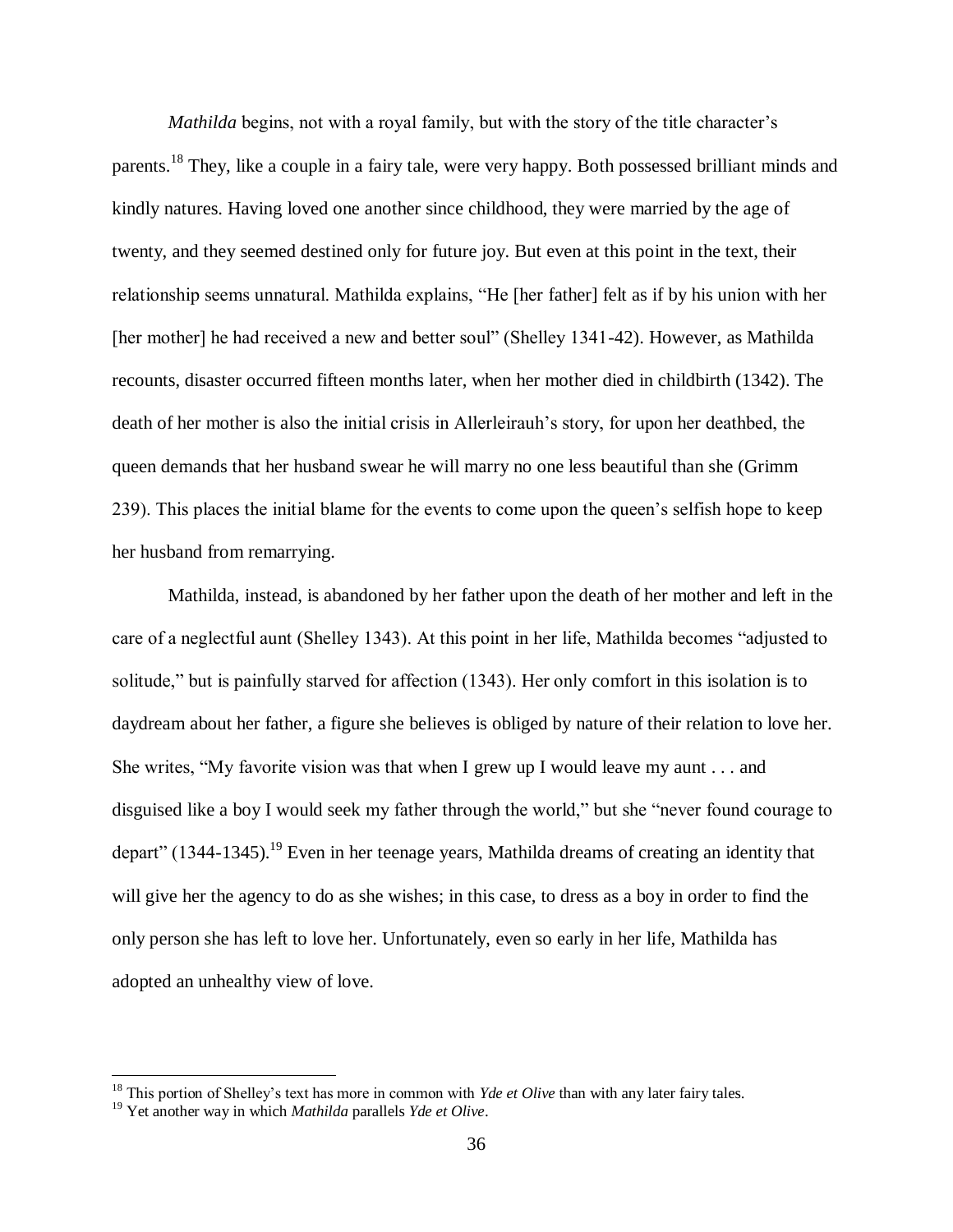Allerleirauh experiences no such fantasies, as her father is present with her. She is not as isolated as Mathilda. However, the princess seems to be kept at a distance from her father, as he does not notice her growing resemblance to her mother, until "one day, when she [is] grown up" (Grimm 239). Allerleirauh also seems to feel no danger in her father's house, so it seems safe to assume that she is reasonably happy during her childhood, very much unlike Mathilda, who has no one to love her and founds all of her hopes on reestablishing ties with her long-lost father.

Daydreaming becomes unnecessary for Mathilda when she receives a letter from her father on her sixteenth birthday. Having reached the end of her years of solitude, Mathilda joyously welcomes her father (Shelley 1345-46). It seems that her life has changed for the better, as her father celebrates their meeting and welcomes her as "my Mathilda, my consolation, and my hope" (1346). It seems that even with this first meeting, Mathilda's father shares her hope that they may find solace in each other. Upon the death of her aunt, Mathilda and her father leave Scotland and go to London. She is taken out of the environment where she "had become a complete mountaineer," and is thrust into the cultured, calculating atmosphere of the city (1345- 47). At first, she barely notices the change, because her father fills all of her time with pleasant diversions, but soon after their move to London, Mathilda feels the effects of the society into which she has been led. In the city, Mathilda begins to understand that she is no longer an isolated "mountaineer," who can delight in whatever amusements she wishes; instead, she must take her place as the object of the male gaze.

Her first observation about society in London concerns the behavior of a man. She writes, "Among our most assiduous visitors was a young man of rank . . . After we had spent a few weeks in London his attentions towards me became marked and his visits more frequent" (Shelley 1347). Although she has only just re-entered society, Mathilda has already garnered the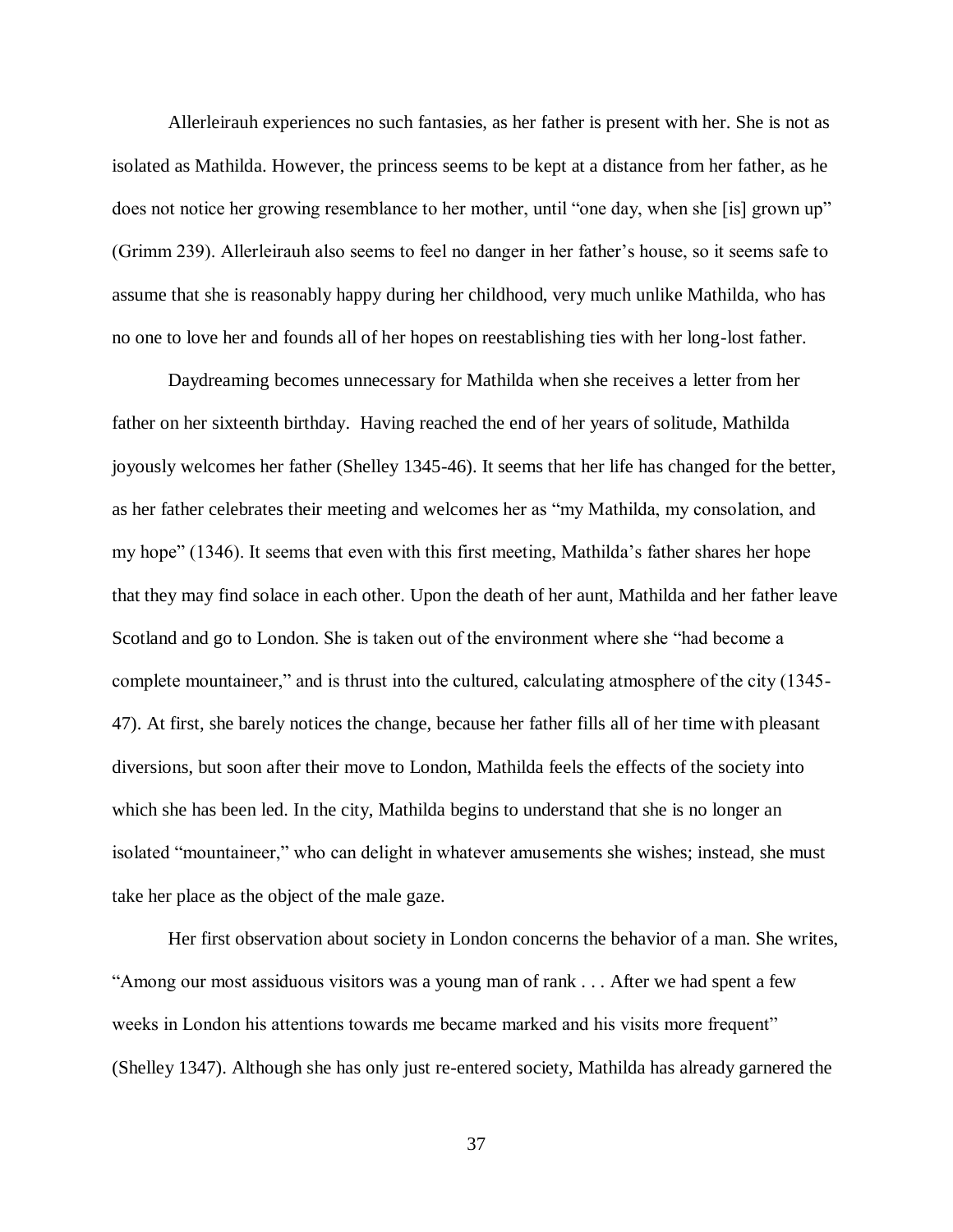attention of a suitor and has been set on the course toward marriage, the only proper destiny for a young woman at the time. But Mathilda states that she was "too much taken up in [her] own occupations and feelings to attend much to this" (1347). But upon reflection, Mathilda recalls something more significant about her suitor's visits, stating, "I now remember that my father was restless and uneasy whenever this person visited us, and when we talked together watched us with the greatest apparent anxiety"  $(1347)$ .<sup>20</sup> This event recalls the next step of Allerleirauh's story: "Now the king had a daughter who was just as beautiful as her dead mother . . . When she was grown up, the king looked at her one day and realized that her features were exactly the same as those of his dead wife" (Grimm 239). Mathilda writes that her suitor's visits "suddenly ceased altogether, but from that moment I must date the change of my father" (Shelley 1348). Mathilda does not yet guess at the danger she faces; she merely appreciates the ongoing attentions of her father, whose identifying gaze provides her with the recognition that she mistakes for love.

From this point on, Mathilda's happiness begins to crumble. She describes this transformation, lamenting, "There were no degrees which could break my fall from happiness to misery . . . he, my beloved father, shunned me, and either treated me with harshness or a more heart-breaking coldness" (Shelley 1348). For Mathilda, sensitive as she is, it is almost too much to bear that she has been shut out by the only person who cares for her, and without explanation. Soon after, however, she receives a hint as to what is happening, and begins to learn that her father's gaze of recognition, the subordinating male gaze, is not the only look she must endure in this patriarchal society. There is also the sexualizing male gaze, which paints women as sexual objects to be obtained. While out with a group of people, Mathilda says, "I chanced to cast my

 $20$  This also echoes the behavior of King Florent, who will hear of no suitor for Yde but himself.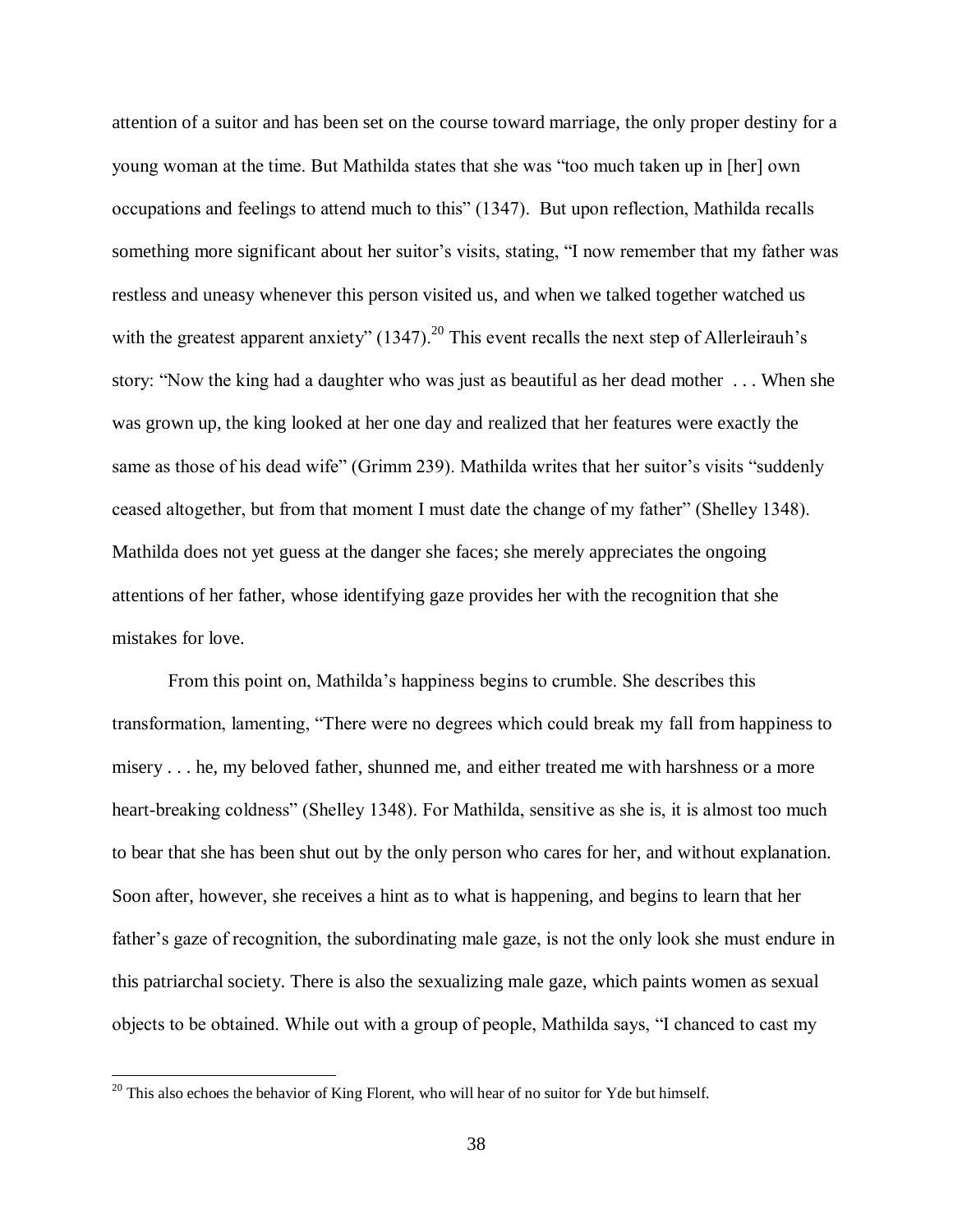eyes on my father and met his: for the first time the expression of those beloved eyes displeased me, and I saw with affright that his whole frame shook with some concealed emotion" (1348). Her father's look is no longer one that defines her correctly. Something has changed about the way he sees her, and both of them are afraid of it: Mathilda is "displeased" by her father's gaze, and her father is left "[shaking] with some concealed emotion." For two months, Mathilda endures her father's alternating anger and neglect, until he decides to return to his Yorkshire estate, where he lived with her mother (1349).

The change of location also marks a difference in Mathilda's mental state. Due to her despair at her father's neglect, Mathilda becomes a hysteric. She plays a role around her father, hoping to regain the relationship they have lost. "Changing mood rapidly, overtly expressing her moods, and constantly seeking attention" are behavioral patterns attributed to the hysteric by Nakagawa (44), all of which are applicable to Mathilda, who experiences the loss of her father's attention as a near loss of her own identity.

Eventually, frustrated and heartbroken by her father's emotional turmoil, Mathilda begins desperately trying to understand its cause. She explains,

The solution that seemed to me the most probable was that during his residence in London he had fallen in love with some unworthy person . . . and that he had now visited this house that by reviving the memory of my mother whom he so passionately adored he might weaken the present impression. (Shelley 1351)

Unfortunately, Mathilda's hope that her father will look to her mother's memory in order to forget another woman is tragically misguided, as it is her mother's memory that makes Mathilda herself desirable, just as it is Allerleirauh's resemblance to the dead queen that awakens her father's desire for her. Thus mistaken, Mathilda writes, "I said to myself, let him receive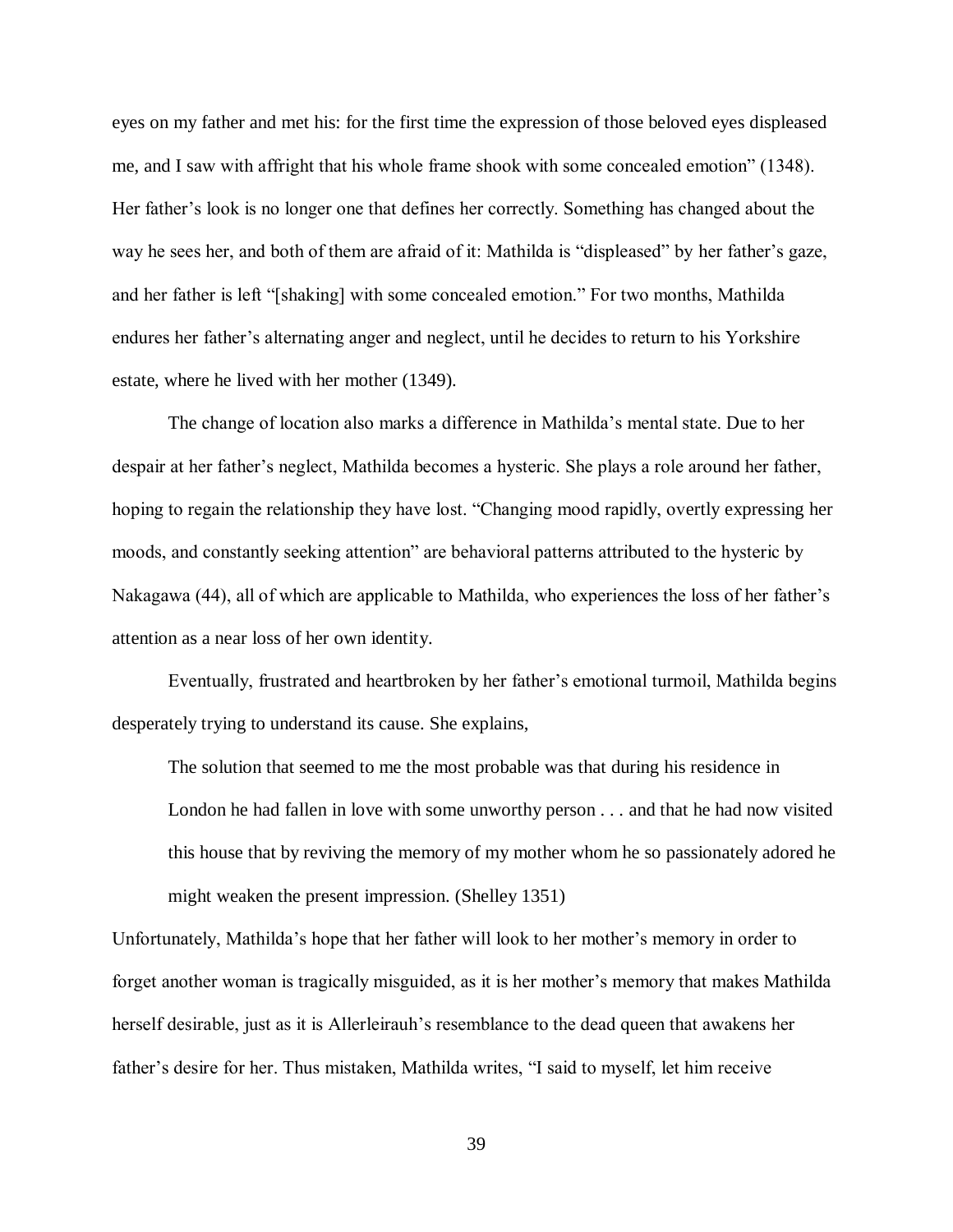sympathy and these struggles will cease . . . Half I accomplished; I gained his secret and we were both lost forever" (1351).

In a violently emotional scene, Mathilda finally confronts her father about his rejection of her, begging him to divulge his secret, that he may finally enjoy peace. At first, he resists her, saying, "You are indeed presumptuous, Mathilda, presumptuous and very rash . . . Do not again speak to me in this strain, but wait in submissive patience" (Shelley 1352). Just as Allerleirauh does not fear anything from her father's promise to his dying queen, Mathilda believes that her father has only formed an attachment to some unlikely woman of London—an attachment which may or may not pass. It is her deep-seated fear of losing the only person who loves her that prompts Mathilda's hysterical behavior; she confesses, "I hardly knew what feelings resistlessly impelled me" (1352), but she continues to press for an answer.

The result is the mostly highly disputed scene of the novel and the one that most closely parallels the initial tragedy of "All Fur." Seeing Mathilda as nothing more than a consummate actress, Katherine Miller urges a reading that "acknowledge[s] Mathilda's complicity in her father's revelation," noting that "she repeatedly goads her father into speech" (298). This is the case, but Miller has overlooked the influence of patriarchy and neglect, which have deeply wounded Mathilda's psyche. Mathilda is not, as Miller suggests, cruelly manipulating her father for her benefit—she is trying to preserve her sanity and the only loving relationship she has ever known.

Finally unable to contain herself any longer, Mathilda expresses the only conclusion his behavior has offered her: "I know it—I see it—you hate me!" (Shelley 1353). Miller argues that by "asking specifically whether her father loves her, Mathilda establishes a situation where her father's response to her queries must acknowledge his love for her" (298). However, her father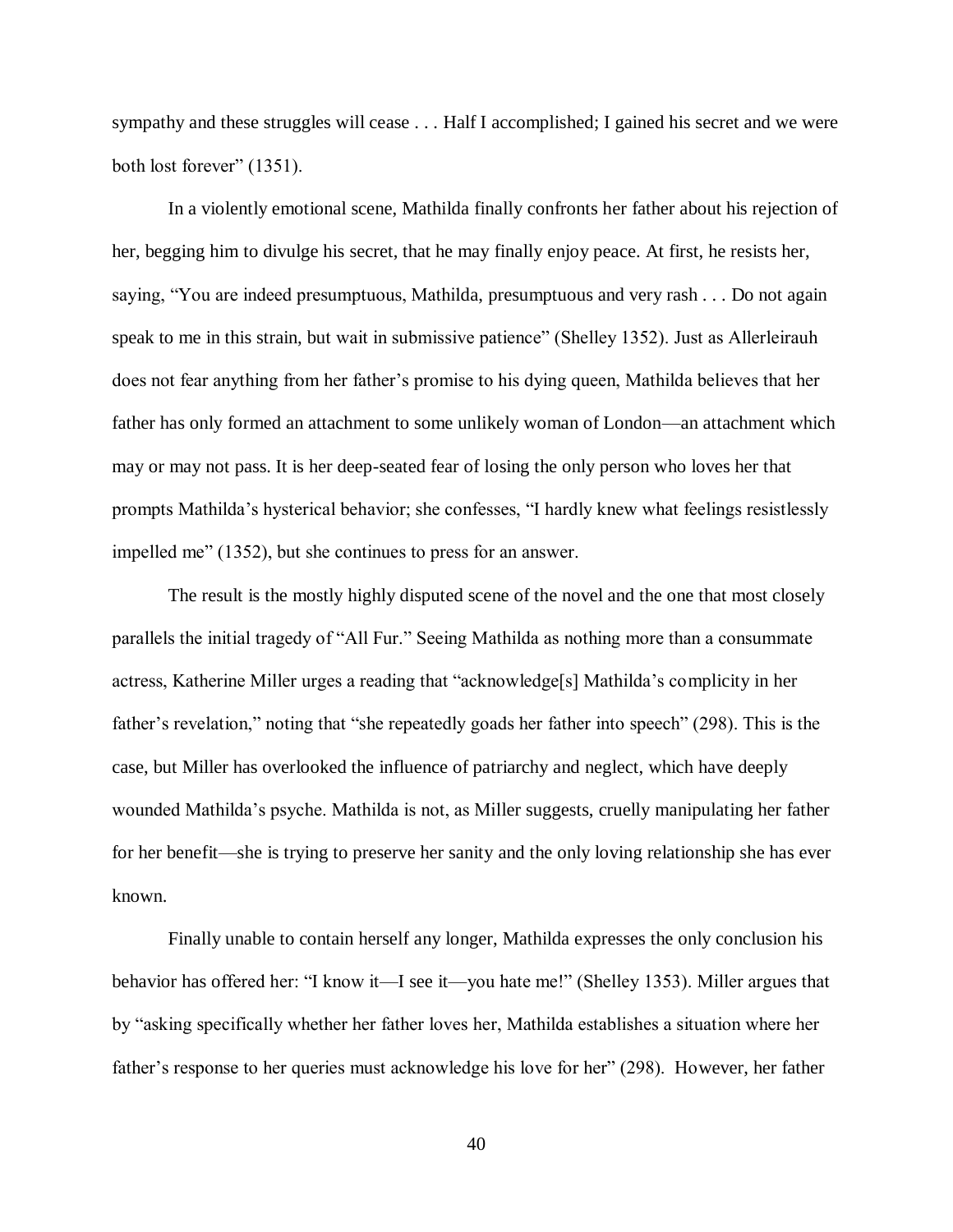does not fall into the trap which Miller claims Mathilda has set. Instead, he replies, "Yes, yes, I hate you! You are my bane, my poison, my disgust!" (Shelley 1353). But Mathilda does not react negatively to her father's statement of hatred, because—in contrast to Miller's assumptions—she has accomplished what she set out to do by causing him to acknowledge their relationship. Hatred is acceptable to Mathilda, because it reaffirms her submissive stance, and it allows her to resume the identity bestowed by the gaze of her father.

But the encounter does not end with Mathilda's victory, for her father has not finished speaking. She says, "then his manner changed, and [he fixed] his eyes on me with an expression that convulsed my very frame" (Shelley 1353). This is a return of the sexualizing male gaze that Mathilda's father turned on her before, and it proves terrifying to her. Like Allerleirauh's father, who "realized that [his daughter's] features were exactly the same as those of his dead wife . . . [and] fell passionately in love with her" (Grimm 239), Mathilda's father finally expresses his unspeakable secret: "You are my light, my only one, my life. –My daughter, I love you!" (Shelley 1353). Again, there are numerous scholarly interpretations of this statement. Miller argues that Mathilda's father "merely answered her questions," and expressed "filial love," while Mathilda's staged, violent reaction creates the implication of incest (289). In an even more explicit condemnation of Mathilda's behavior, Diana Pérez Edelman-Young claims that "the manipulation of her father's response suggests that Mathilda truly desires to face and experience the [incestuous] love her father expresses" (56). However, both of these readings fall short. Mathilda's father's response does not read like an expression of mere filial love, as men do not frequently refer to their daughters as "my light, my only one," and Mathilda hardly seems pleased with his revelation. She writes,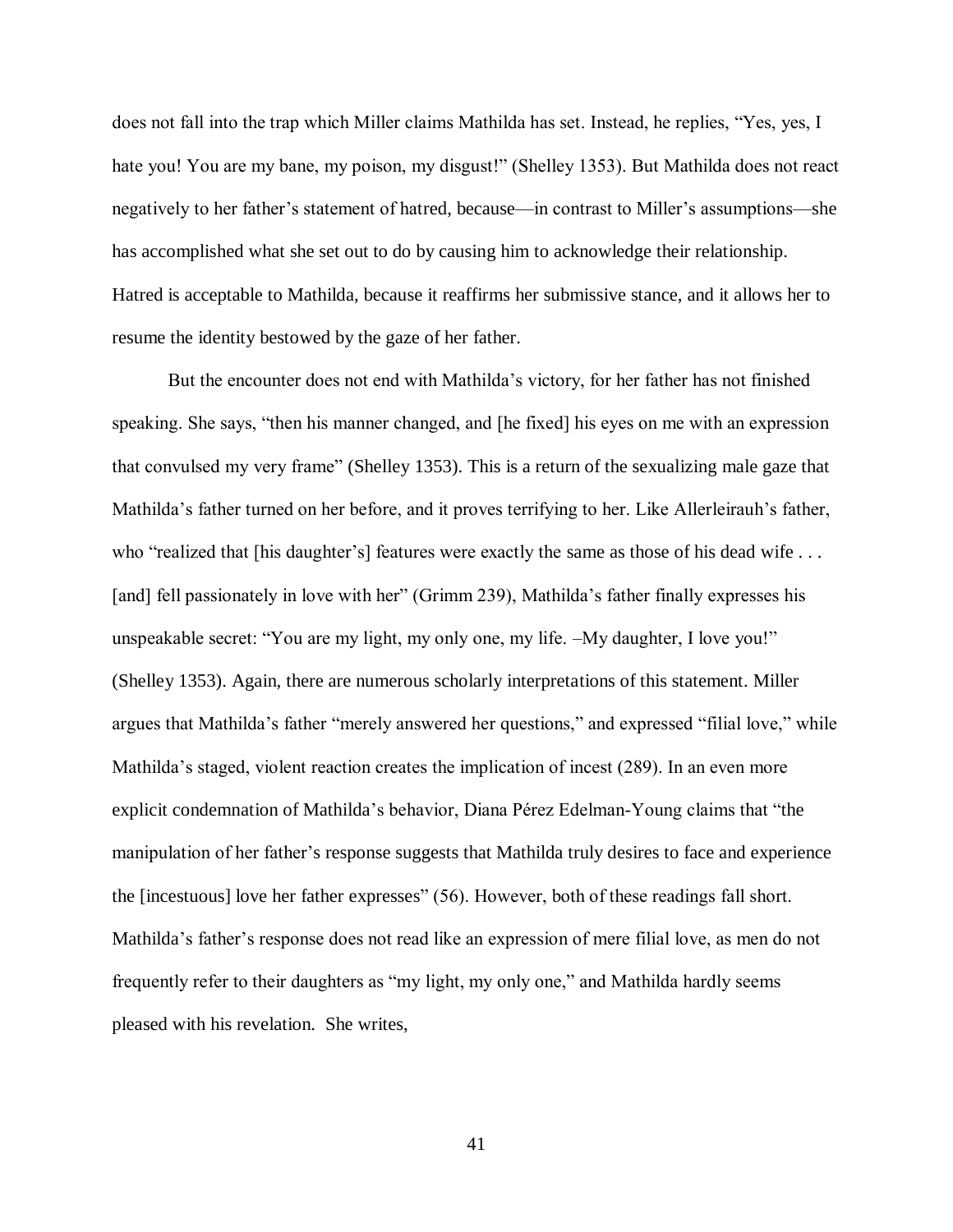It was despair I felt . . . after the first moments of speechless agony I felt her fangs on my heart: I tore my hair; I raved aloud; at one moment in pity for his sufferings I would have clasped my father in my arms; and then starting back in horror I spurned him with my foot. (Shelley 1353)

This is certainly not the reaction of a woman who is pleased with what she has heard, nor is it the contrived performance that Miller claims to see. Mathilda's response shows only the violent histrionics of a hysteric caught in the grip of horror. The "despair" that Mathilda feels is the rending of the masochistic relationship that has thus far sustained her. It is the death of the identity bestowed by her father's gaze.

From this scene forward, *Mathilda* begins to diverge from the fairy tale of "All Fur" in ways which methodically destroy the chance for a happy ending. Following his confession of love, Mathilda's father claims that "the worst is past . . . we are to find flowers, and verdure and delight," echoing the deranged wish of Allerleirauh's father to marry his daughter (Shelley 1353, Grimm 239). But Mathilda's father immediately collapses, overwrought, believing that he will be able to die happily, now that Mathilda knows his secret (Shelley 1353). It seems that his resolve is far weaker than that of the king in "All Fur," who only delays his marriage to his daughter because she herself intervenes. Allerleirauh, who is all alone in her efforts to escape her father, herself devises the plan to demand an impossible dowry. So she makes her father promise to provide her with three dresses that resemble the sun, moon, and stars, and a fur cloak made from the pelts of every animal in the kingdom. She thinks to herself, "by demanding this, I shall divert my father from his evil intentions" (Grimm 239). But her father is not to be dissuaded, and produces all that she has asked, leaving her again in the position of Mathilda, as the object of her father's desire, though she is also his intended bride.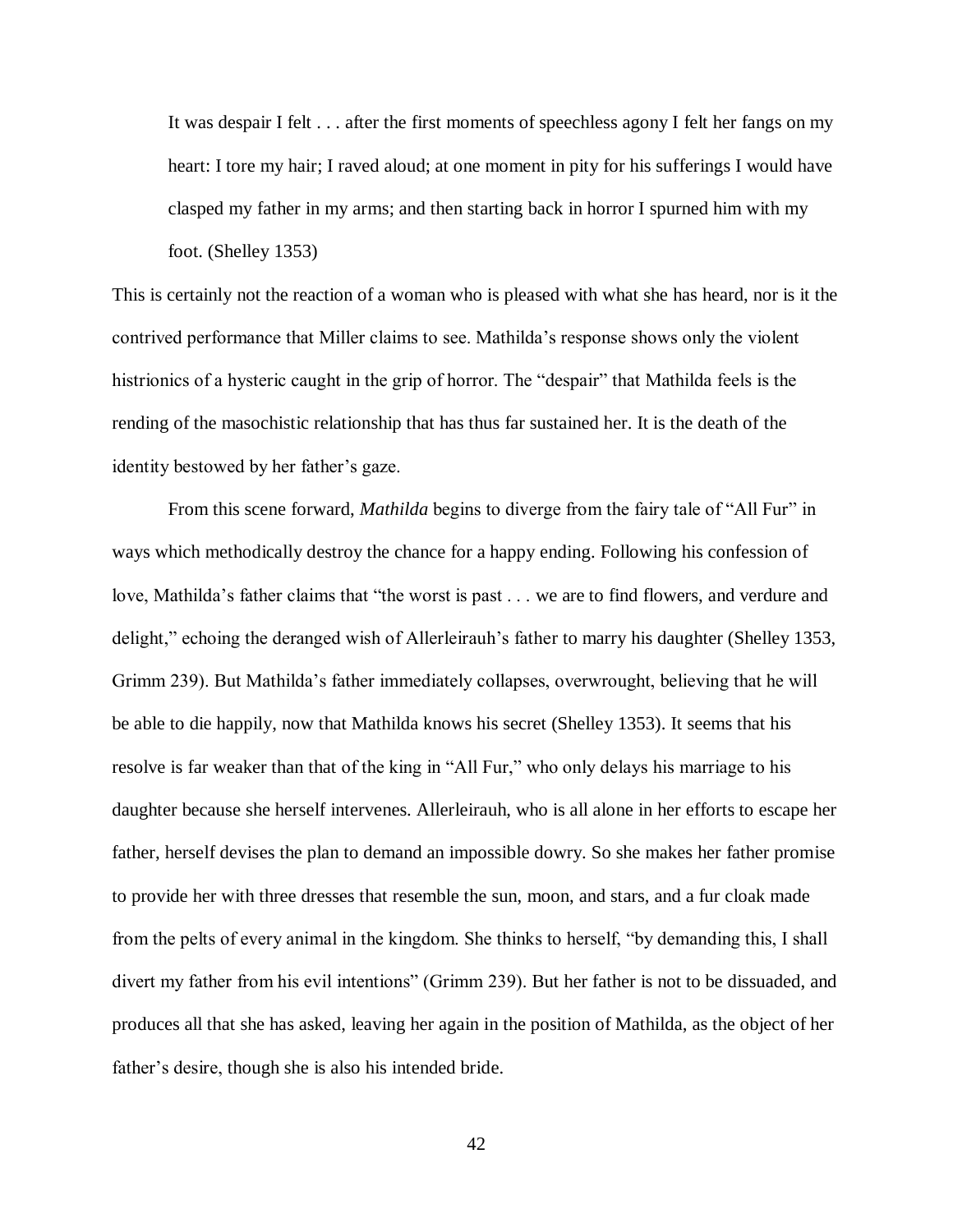At hearing her father's confession, Mathilda is emotionally overwrought, but she is quick to act. While her father lies insensible in the garden, she runs to the house, informs the servants of his condition, and locks herself in her room (1353). Thus sheltered, Mathilda seems surprised at her own reactions: "I did not wring my hands, or tear my hair, or utter wild exclamations, but . . . [sat] silently letting fall a perpetual stream from my eyes"  $(1354)$ <sup>21</sup> But once she has recovered from her initial shock, Mathilda begins again to think of disguising herself, as a means of escape, while hoping that her father will take himself away to India again. Either way, she knows, "he or I must depart" (1354). Her heart is broken, because she feels that she is losing herself as well as her father. Even so, she mentally pleads with her father, "Let the liquid luster of thine eyes be quenched; and then return to me . . . thy child, who may then be clasped in thy loved arms, while thy heart beats with sinless emotion"  $(1354)$ .<sup>22</sup> In the midst of this horrible situation, Mathilda's masochism remains, displayed in her hope that she and her father may be together again once his lust passes. Her hope is still bound to the male gaze.

The next day, after a night haunted by dreams which prove prophetic, Mathilda finds her father gone. In his stead, she finds a letter, which discloses some disturbing information about his feelings towards her. The language throughout portrays her as the object of his gaze, first the subjugating gaze of the patriarch, then the sexualizing gaze of the lover. He tells her that he has imagined her for years, saying, "If I saw a lovely woman, I thought, does my Mathilda resemble her?" (Shelley 1356). Of their meeting, he writes, "At length I saw you. You appeared as the deity of a lovely region . . . to which of all human kind you admitted only me" (1356). Despite the undeniable sexual tenor of his words, he insists that his love for her was "sinless" until after he dismissed her suitor in London (1356). He says, "When I saw you become the object of

 $21$  Much in the same way that the previous ATU 510B heroines shelter themselves and weep all night.

<sup>&</sup>lt;sup>22</sup> It seems here that she is wishing for the reunion that Perrault wrote for Peau d'Ane and her father.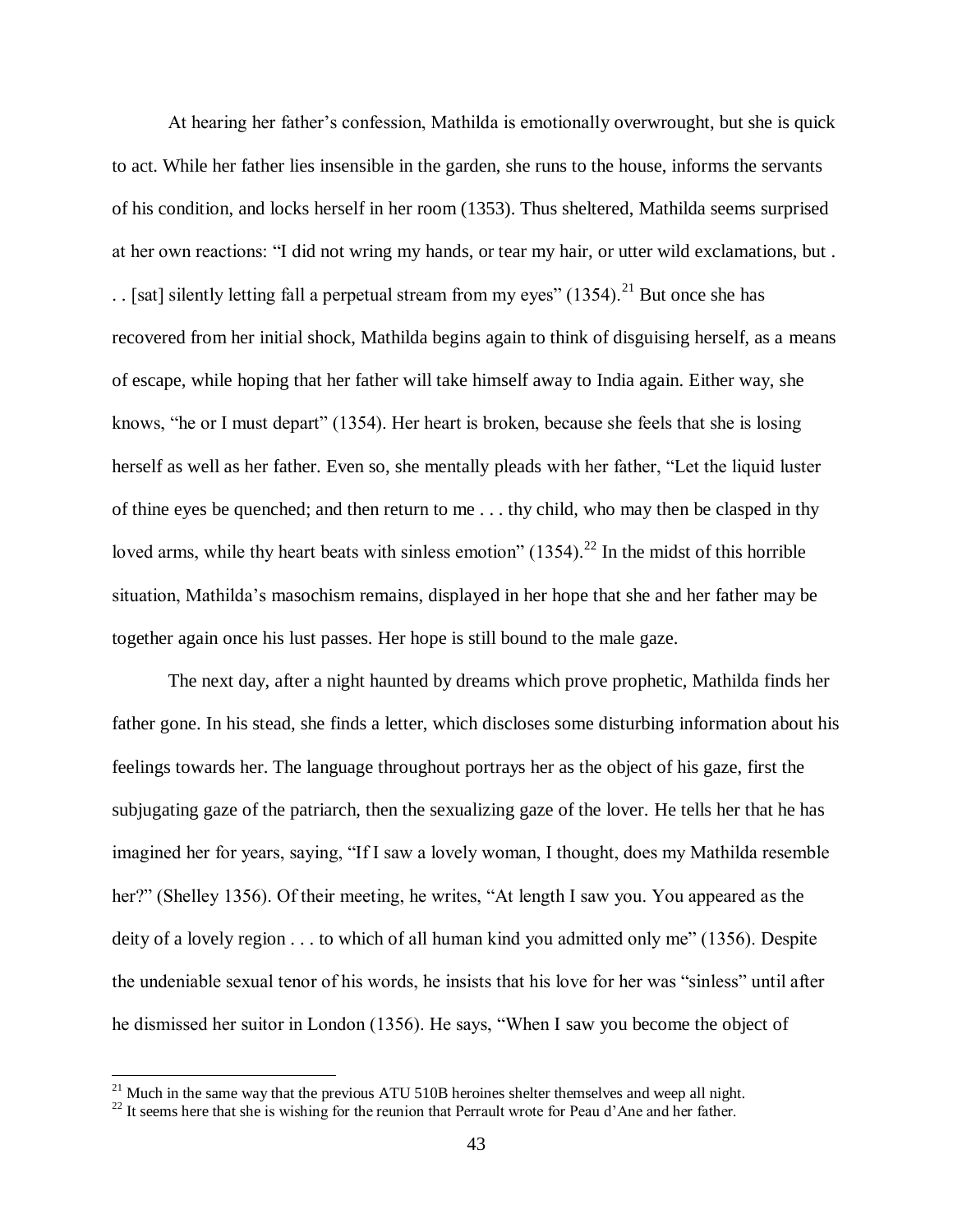another's love; when I imagined that you might be loved otherwise than as  $a[n]$ ... image of loveliness and excellence; or that you might love another with a more ardent affection . . . then the fiend awoke within me"  $(1356)^{23}$  Again, his emphasis is on Mathilda as an image, and it is clear that he fears an end to their masochistic relationship. But it is also clear from the increasingly lascivious language that he uses (eventually culminating in "she ought to be as [her mother] to me") that, despite the claims of Miller and Edelman-Young, Mathilda's father has harbored lust for his own daughter (Shelley 1356-57). So, with the lines of his letter, he leaves her with a new identity: "I . . . have set the seal of distrust and agony on the heart and brow of my own child" (1355). So Mathilda, like Allerleirauh, Peau d'Ane, Joie, and Yde before her, is re-formed as the child of incest and shame.

Upon finishing the letter, Mathilda pursues her father to the coast, fearing that—as in her dream—he has gone to end his life. But Mathilda arrives only to look upon her father's corpse (Shelley 1359). Miller reads this as Mathilda's ultimate triumph, suggesting that "she successfully kills off her unnamed father's authority and establishes a new life with the potential for female freedom from patriarchal control" (300). But Mathilda does not seem victorious; rather, she descends into misery. It is her father's suicide that initially sets Mathilda apart from Allerleirauh, an event that will reshape her identity again, and will ultimately lead to her tragic death.

Mathilda laments her father's loss, dwelling on the absence of his gaze: "is it not enough that I shall never more meet the eyes of my beloved father; never more hear his voice; no caress; no look?" (1359). Without her father's recognition, Mathilda is lost. Once again taken to London after his death, Mathilda finds society unbearable. She fears the sexualizing male gaze now more

 $^{23}$  This is oddly reminiscent of the way that Perrault claimed that the king was suffering from madness. St. Dymphna's father, also, was partially exonerated on account of his supposed demonic possession.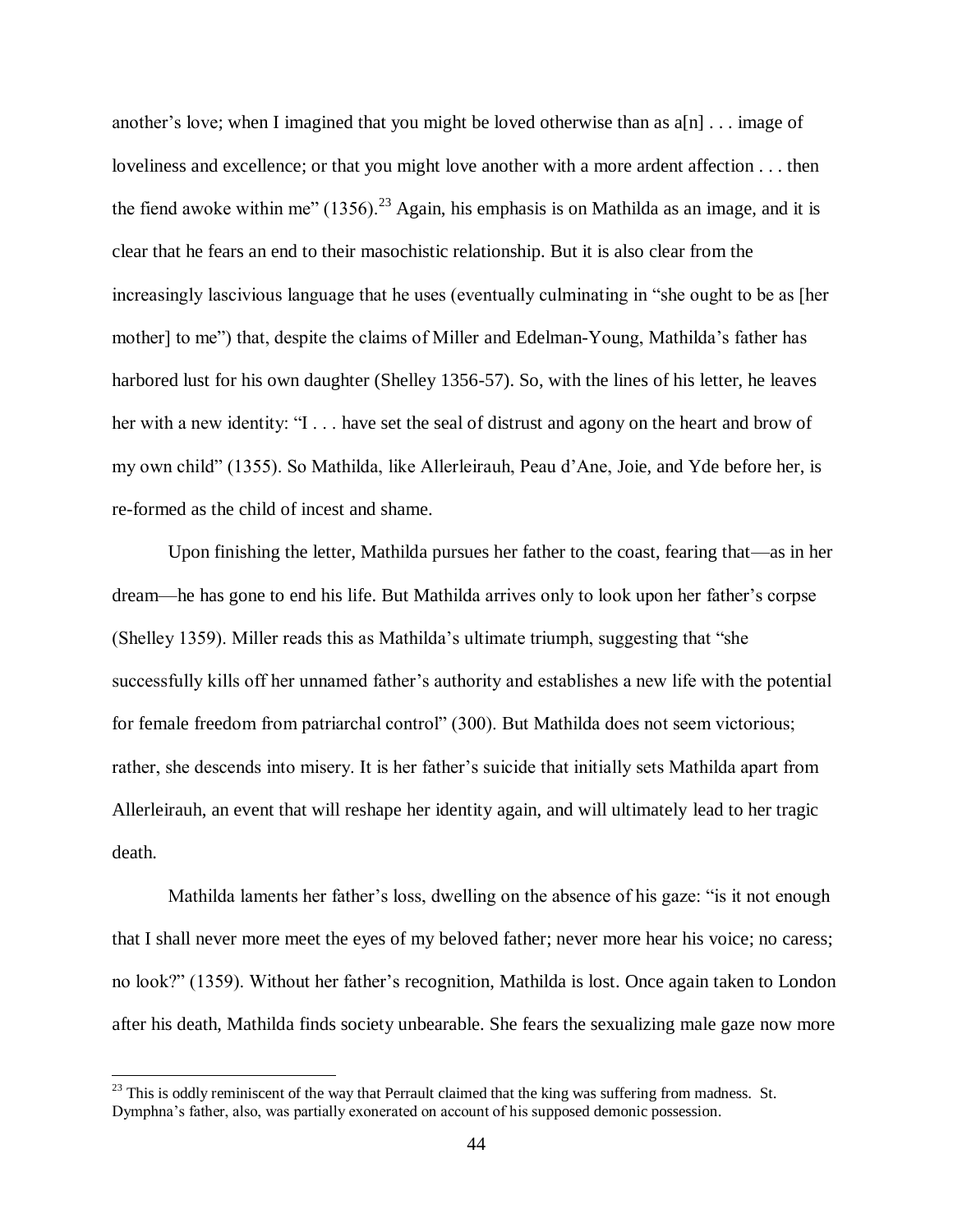than ever, having been the object of her father's lust; and she has gained a newfound dread of the subordinating male gaze, fearing it will recognize her internalized guilt over the death of her father. She writes, "I must shrink before the eye of man lest he should read my father's guilt in my glazed eyes" (Shelley 1360). This is the first sign of the next stage of her mental illness. Burdened with a secret she cannot tell, she retreats into paranoia, leaving her hysterical tendencies behind.

Paranoid personality disorder is marked by an individual's "sense of being mistreated, of being the victim of someone else's malicious plots . . . [and taking] others' remarks and behaviors not as they are or as they are intended to be, but in twisted ways" (Nakagawa 27). This echoes Mathilda's conviction that everyone around her can read the story of her father's incestuous love in her eyes. She dreads the company of people in London, seeing social events as "the tortures that were prepared for me when I should mix in society" (Shelley 1360). She describes her time in the city in much the same way a convict would describe their imprisonment: "I was led to London, and had to endure cold looks, cold words and colder consolations: . . . they tried to bind me with fetters that they thought silken, yet which weighed on me like iron" (1361). Mathilda is experiencing paranoia, believing that her remaining friends and relatives are all conspiring against her, that they know of her part in her father's death and blame his actions on her, that she is branded with guilt.

Unwilling to endure the task of constantly lying to preserve her reputation, Mathilda fakes her own death in order to escape (Shelley 1360-61). Again, her story parallels that of Allerleirauh, although with some crucial differences. The fairy tale princess takes her dowry of beautiful dresses with her and makes an escape, disguised in her fur cloak (Grimm 239). While Mathilda chooses a very different disguise, it is interesting to note the language she uses to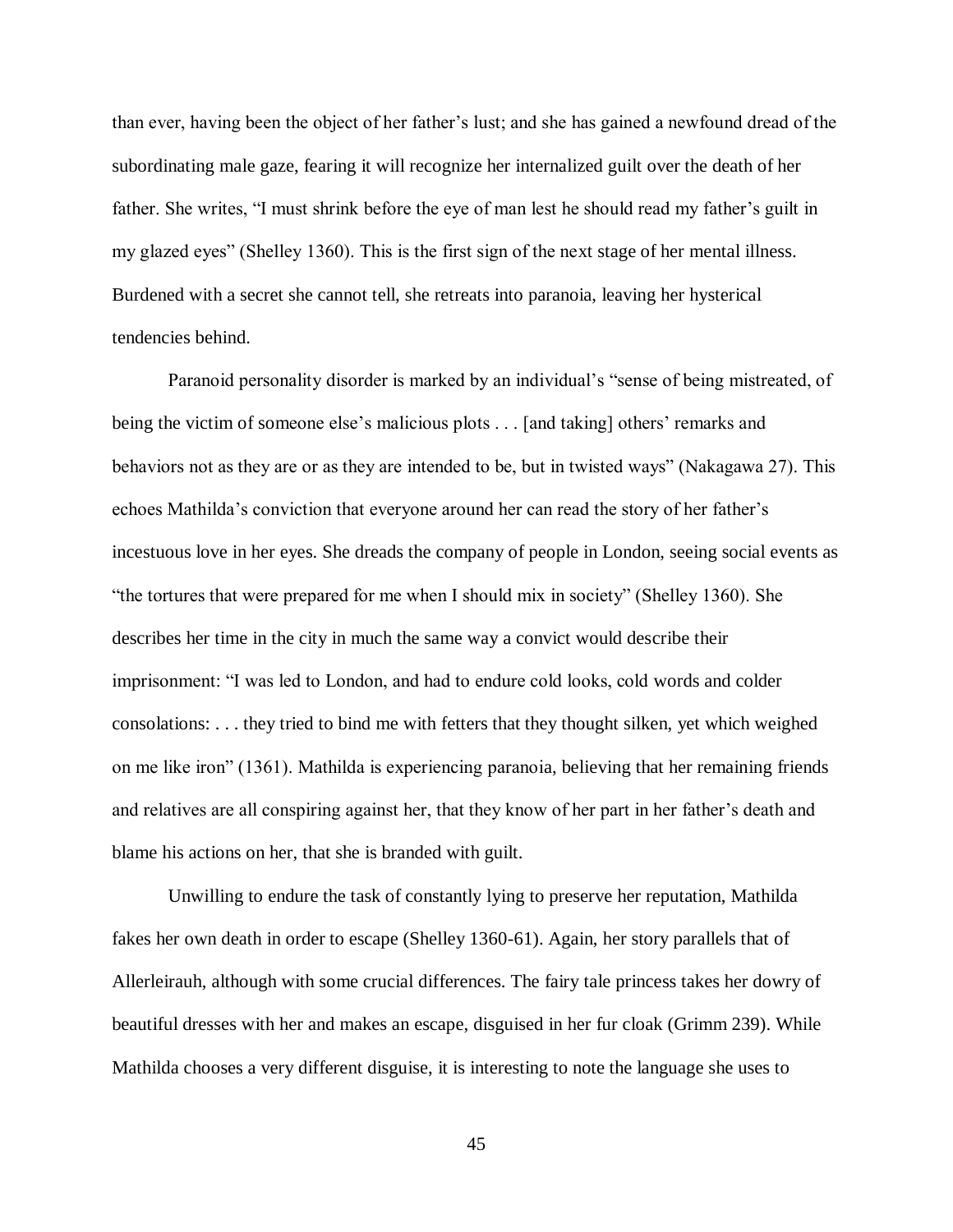describe her deception: "I who had before clothed myself in the bright garb of sincerity must now borrow one of diverse colours" (Shelley 1361), which echoes the way in which the brightlydressed princess disguises herself in the multi-hued cloak of a thousand furs. Mathilda writes regretfully of her deceptions, saying she "felt the only the degradation of falsehood," though she is happy to escape (1361). Melina Moore suggests that Mathilda is using her narrator's voice to posture for her readers here, claiming that "despite her attempts to perform guilt and sadness for the reader, Mathilda cannot seem to hide the pleasure she feels in forging a new life and identity for herself" (212). However, this is just the effect of escaping her paranoiac delusions. She imagines that all of London guesses her father's lust and its part in his suicide, so she feels a brief respite from that dread when she escapes to the country.

For her disguise, Mathilda chooses a "fanciful nun-like dress" (Shelley 1362). As Edelman-Young states, this is a way that Mathilda "strips herself of female sexuality," effectively placing herself outside of the influence of the sexualizing male gaze (57). Similarly, Margaret Yocom argues that Allerleirauh uses her fur cloak "to unsex herself" (107), an act which proves effective when she is discovered in the woods and the hunters cannot tell if she is human or animal (Grimm 240). Mathilda likewise becomes a sort of hybrid, caught between feminine submission and masculine agency. She has become afraid of the world and her own powerlessness within it, thus imagining herself as a persecuted heroine who must outwit those who would condemn her for the "crime" of being loved by her father. Her patriarchal conditioning will not allow her to see that the condemnation she perceives is only illusory, that her father's lust was not her fault. In order to escape her "persecutors," Mathilda, like a paranoiac Gothic male, has constructed an identity. She has seemingly triumphed over the patriarchy by identifying herself.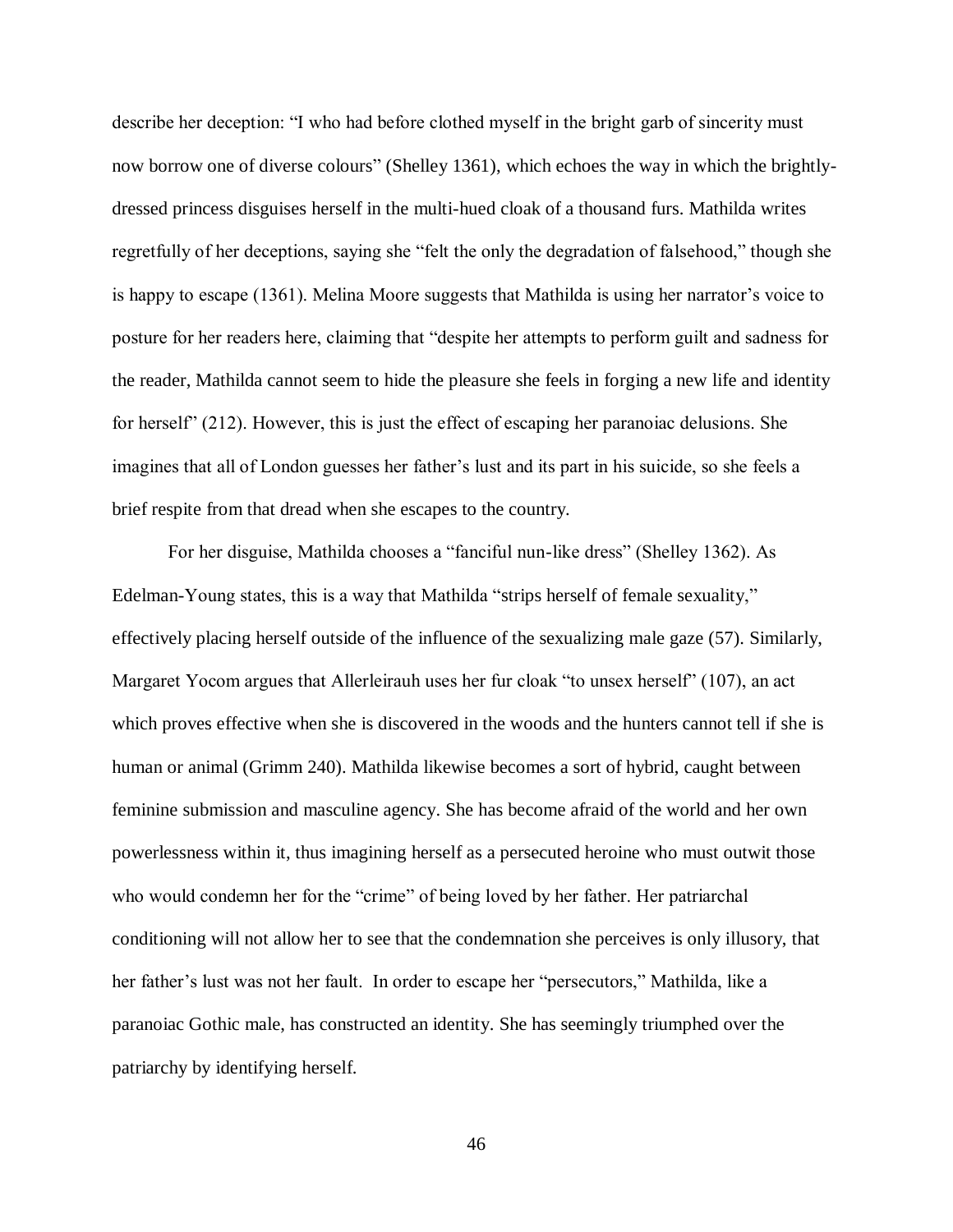She imagines herself at first as "an altered creature. Not the wild, raving and most miserable Mathilda but a youthful Hermitess dedicated to seclusion" (Shelley 1362). And in the beginning of her makeshift cloistering, she takes pure joy in nature, just as she did before her father came. Moore sees this as a sign that Mathilda delights in having effectively murdered her father so that she might liberate herself from society (212). However, Mathilda's enjoyment of her solitude seems only transitory, as she writes also, "my eyes were seldom raised and often filled with tears . . . I was gathered up into myself—a selfish solitary creature ever pondering on my regrets and faded hopes" (1362-63). Mathilda is not a master of deception, who has forced everyone out of her life so that she might live as she pleases. She is instead a traumatized young woman who has obeyed the will of the patriarchy and has only suffered as a result, finally escaping only through the construction of her hybrid identity as a non-sexual woman who thinks like a paranoiac man.

But even in her solitude, Mathilda is not safe from the male gaze. She is befriended by a young poet named Woodville, who is grieving the death of his fiancée, and their mutual sorrow forms a bond between him and Mathilda (1368). But Woodville's presence triggers a return of Mathilda's masochism and hysteria. Mathilda's behavior towards Woodville reveals her struggle within her hybrid identity and also serves as another parallel to "All Fur." Just as Allerleirauh sometimes puts off her constructed identity—the cloak of furs and the name Allerleirauh—to resume her feminine identity by wearing the beautiful dresses she carried from her father's house, so Mathilda's psyche fluctuates between her masculine paranoia and her feminine hysteria and masochism. While in Woodville's presence, she exhibits a more subdued form of her former hysteria, weeping silently without reason, never smiling, and avoiding his gaze. She writes of their relationship, "I am . . . a character that he comes to see act: now and then he gives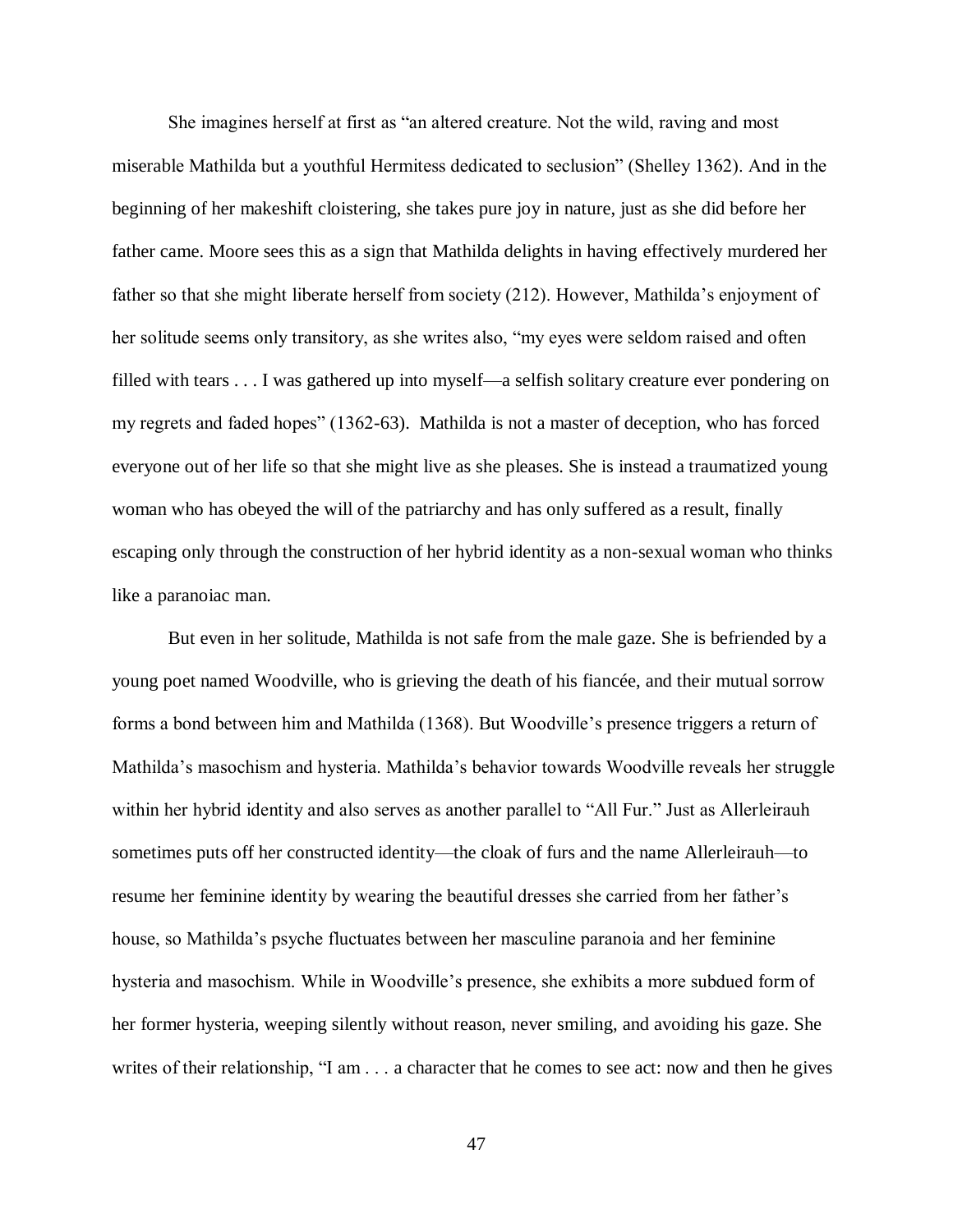me my cue" (1369). Even she recognizes the symptoms of her hysteria. But alone, she resumes paranoia, contemplating both her supposed "guilt" in connection to her father's abuse and the likelihood of her hiding place being discovered (1368). She becomes ever more controlling of Woodville, hoping to draw him into another masochistic relationship like the one she experienced with her father.

What Mathilda cannot understand is that Woodville has no desire to control her. His gaze is neither that of subjugation, nor of sexualization; he wishes only to be kind to her. Woodville tells her, "When I look upon you, the tears you shed . . . add to my interest for you . . . If pity, and admiration, and gentle affection can wean you from despair let me attempt the task" (Shelley 1368). He offers her friendship and, it seems, love. But due to the trauma of her father's desire, Mathilda can no longer recognize healthy love, instead placing her hope in death. She finds herself caught between the autonomous identity she has created for herself, outside of the strict, patriarchal gender roles she has left behind, and the possible identity Woodville seems to offer, as a respectable wife and mother (1370). As a hybrid, she is fitted for neither world, so she decides to die. But she cannot bear to die alone, so she begs Woodville to enter a suicide pact with her that they might die together. Woodville refuses to humor her, so their relationship is ended. Like the young king who eventually marries Allerleirauh, Woodville requires Mathilda to surrender her hybrid identity in order to take a place by his side.

Whereas Allerleirauh shows her true identity to her future bridegroom by attending three separate balls, clothed in the magnificent dresses she took away with her from her father's house, Mathilda does not risk such exposure. She will allow no hint of her former identity to escape, except the tears she weeps in Woodville's company. While this prevents her from the wedding that concludes the fairy tale, it also prevents the literal exposure Allerleirauh suffers at the hands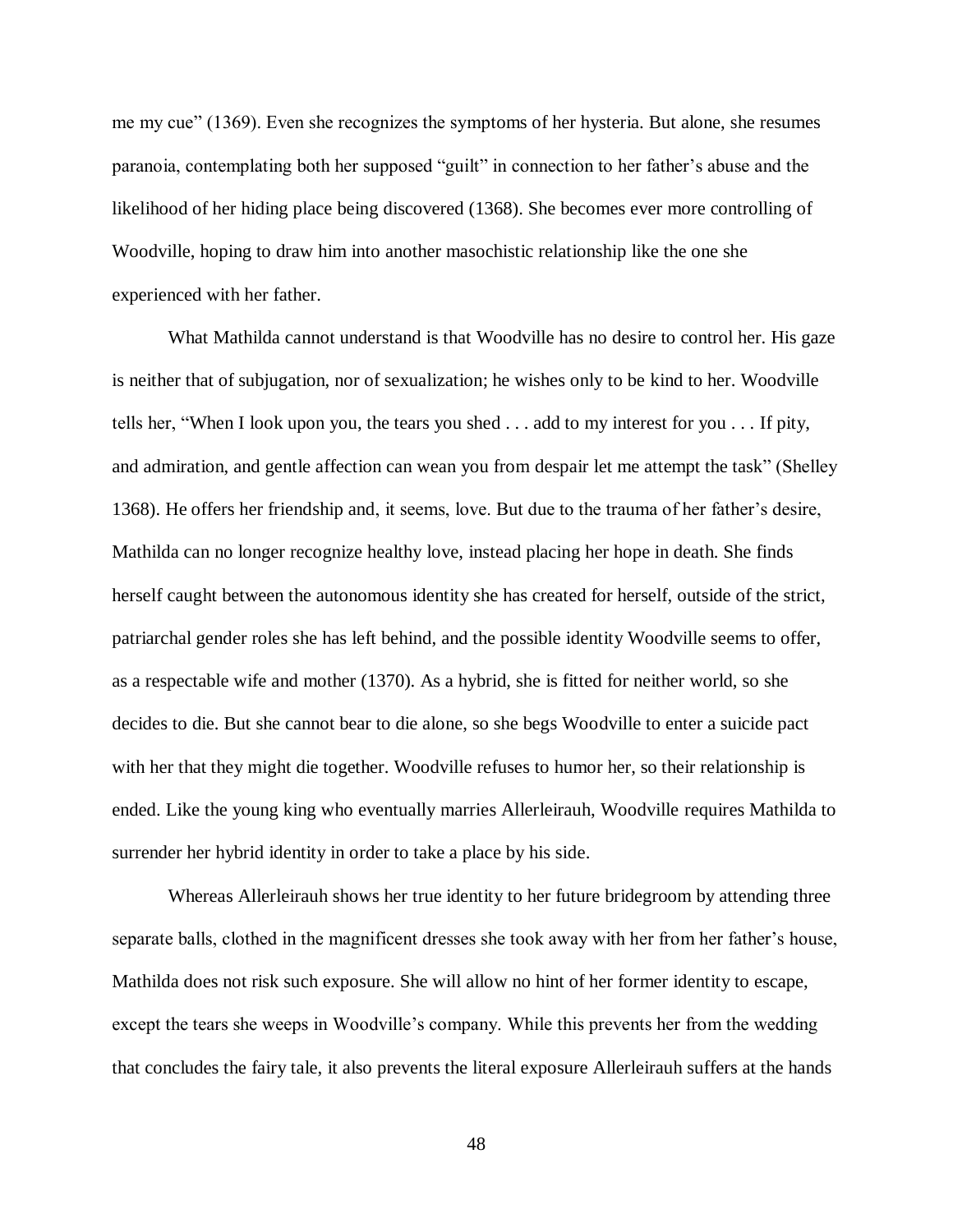of her groom. On the night of the third ball, the king slips a ring on the mysterious woman's finger, so that he may find her—a task which proves difficult, as she is hiding in the kitchen, wrapped in rough furs and with dirt and soot covering her face (Grimm 240). But the king suspects Allerleirauh's secret, and summons her to speak with him. His actions then become somewhat more troubling: "he seized her hand and held it tight, and when she tried to free herself and run away, the cloak opened a bit, and the dress of bright stars was unveiled. The king grabbed the cloak and tore it off her" (Grimm 242). This is not a gentle unveiling. Notice the words used to describe the king's actions: "he *seized* her hand," "*grabbed* the cloak," and "*tore* it off her." The princess "tried to free herself and run away," but the king will not let her go. She is caught like a wild beast in a trap she cannot escape. Allerleirauh's struggle to escape her suitor raises troubling questions about whether she was in fact willing to be caught by him. And despite the fact that the text asserts that the couple married soon after and "lived happily together until their death" (Grimm 242), the revelation of Allerleirauh reads eerily like an episode of sexual violence.

Perhaps Mathilda is in fact shielding herself from being captured by Woodville, but either way, she is completely alone when he leaves her. Wandering the landscape near her home, she dreams again of a reunion with her father, whom she imagines is waiting in heaven, purged of all but "innocent love" (1373). Caught up in her own musings, Mathilda loses the way back to her cottage and spends the night on the cold ground. This mistake leads eventually to her death, as she is stricken with fever. The fever leads to a sort of chronic weakness that saps her life away for several months, during which Mathilda writes the story of her life, hoping that Woodville will read it (1372-76). The manuscript, then, is her final hysterical utterance. Miller is correct in seeing Mathilda's narrative as an instance of the heroine's "playacting," but she misunderstands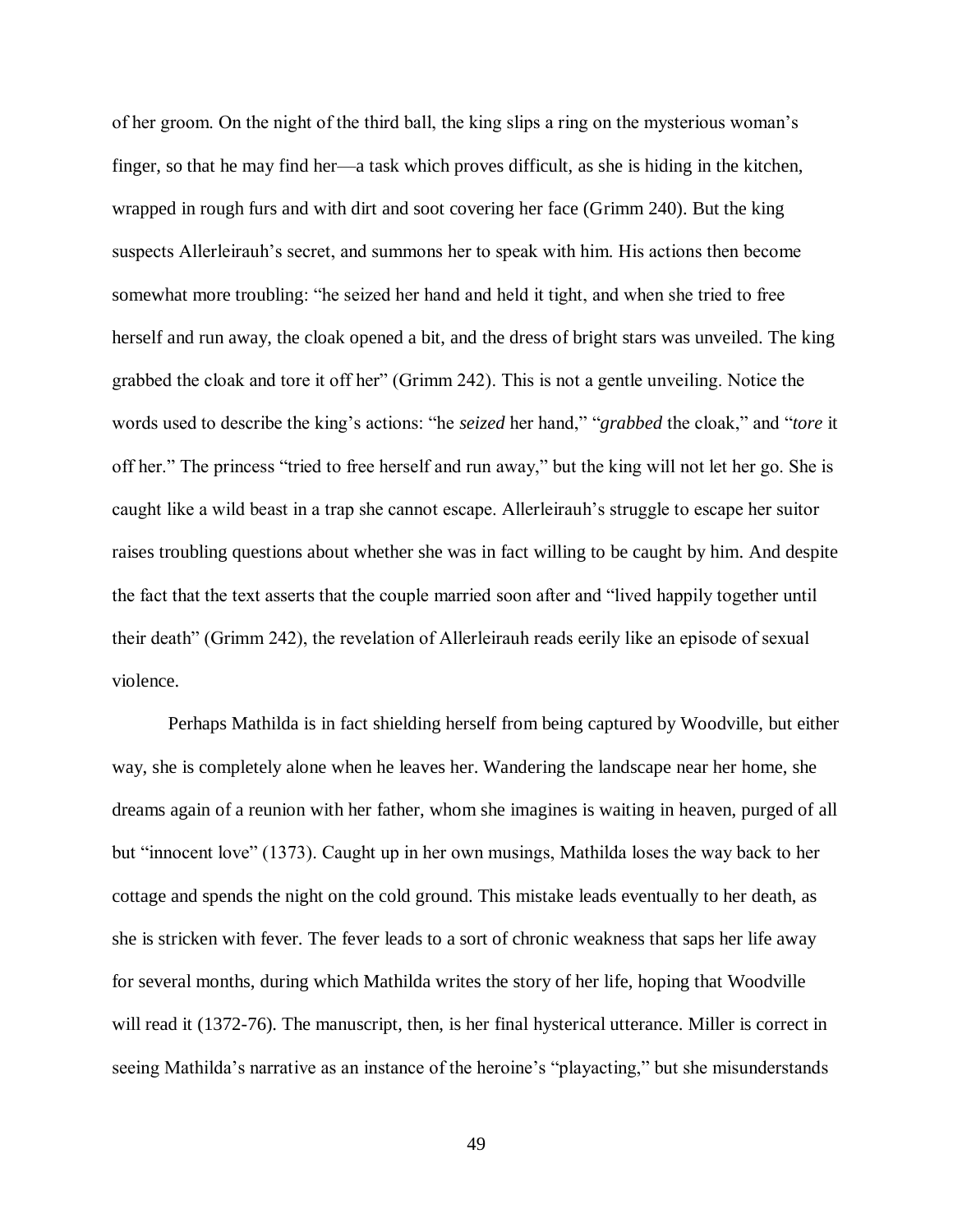the cause of that performance (303). Mathilda is, like any true hysteric, desperately trying to reach out to someone who will accept her.

Mathilda, traumatized and guilt-ridden from the abuse of her father, takes it upon herself to escape the possibility of sexual desire and removes herself both from her physical place in society (as an inhabitant of London) and her symbolic place in society (as a woman). Thus removed, she finds herself trapped in the hybrid identity she has constructed. As Nakagawa asserts, "The Gothic heroine oscillates between the paranoiac fears of gaze and the hysteric desperation for gaze because, although most gazes are dangerous, she cannot live without a gaze of recognition" (10). Mathilda, unable to choose between an unhealthy relationship within the confines of patriarchy and preservation of her paranoid autonomy, finally rejects the happy ending of Allerleirauh's story. She cannot bring herself to put off the fur cloak of hybridity, take up the three beautiful dresses of patriarchal femininity, and marry the king. Or perhaps she merely refuses to risk having her autonomy torn away like Allerleirauh. Thus, she, as a nineteenth century woman who has rejected her rightful place in society, meets the only fate left to her: death. By subverting the proper fairy tale narrative of love and marriage, Mathilda is unable to find her happiness in life, and finally accepts the empty solace of death as her only recourse.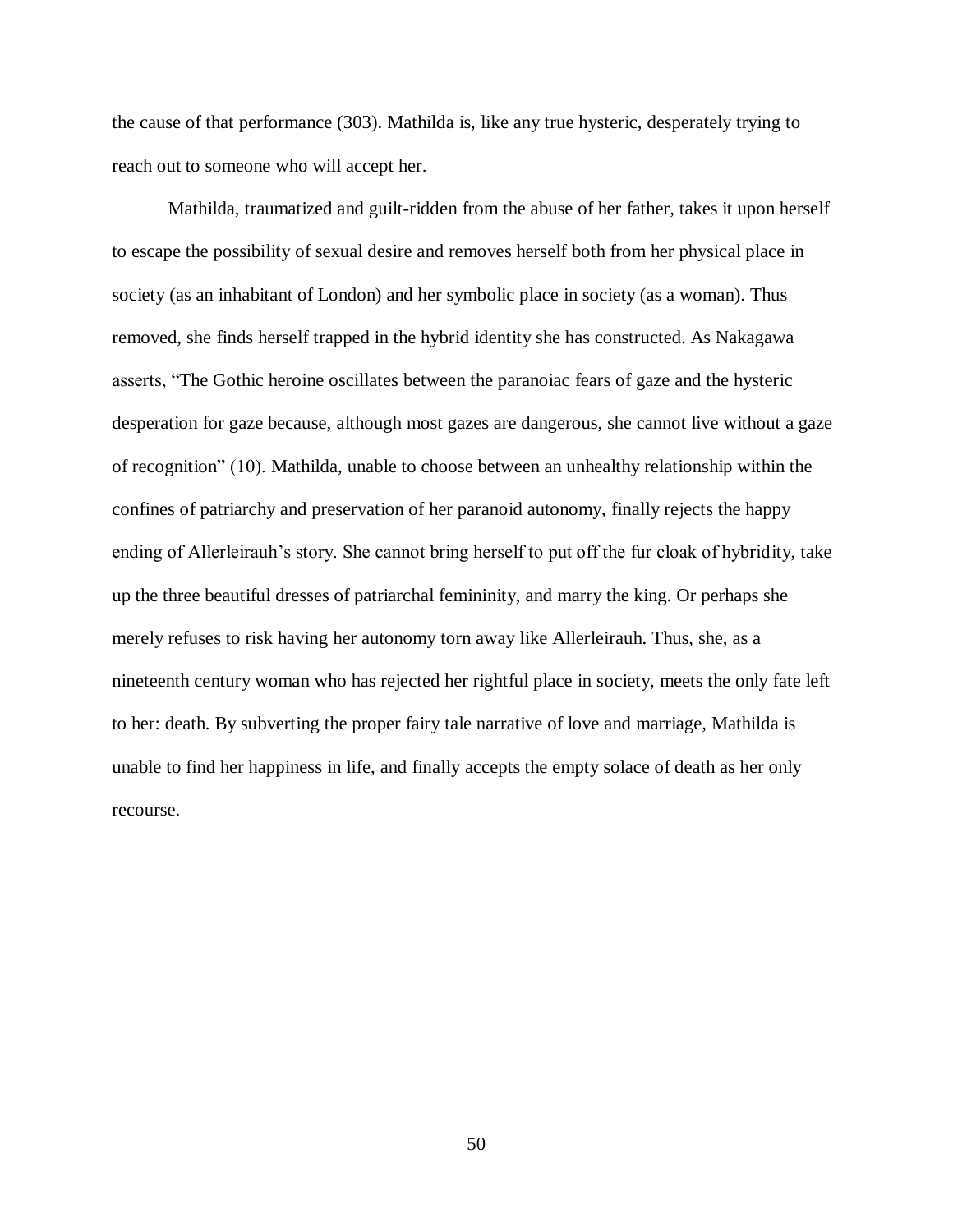### CHAPTER 4

# "I RETURN TO YOU NOW ALL THAT YOU DID GIVE ME:"

## ATU 510B RETOLD

*"Many years later she remembered how her parents had looked to her when she was a small child: her father as tall as a tree, and merry and bright and golden, with her beautiful, black-haired mother at his side."*

*Robin McKinley, Deerskin* 

The twentieth century brought with it the emergence of a new literary genre: the fairy tale retelling. As opposed to the numerous iterations of fairy tales in operas, plays, and edited collections, retellings sought to completely rework their source material. Sometimes this would involve changing the setting of the tale, such as in Eudora Welty's *The Robber Bridegroom*, in which the action is moved from Germany to the United States, or the characters might be given new and original histories, as in Angela Carter's wildly successful short story collection, *The Bloody Chamber*. Retellings gained additional popularity near the end of the twentieth century, having undergone a period as the subject of high literature, including novels like Margaret Atwood's *The Robber Bride* and poetry like Anne Sexton's *Transformations,* finally becoming a staple of the fantasy genre. But in spite of the popularity of retellings, certain darker novelizations have not been welcomed with enthusiasm.

Such has been the case with Robin McKinley's *Deerskin*. Although McKinley has enjoyed a fairly successful career as a fantasy novelist, complete with winning a Newbery Medal and Newbery Honor, *Deerskin* is a text that is usually glossed over or relegated to the shadows. This is mainly due to the fact that it is a fantasy retelling of Charles Perrault's "Donkeyskin," one which is unafraid to depict the dark themes of its source material. Throughout McKinley's text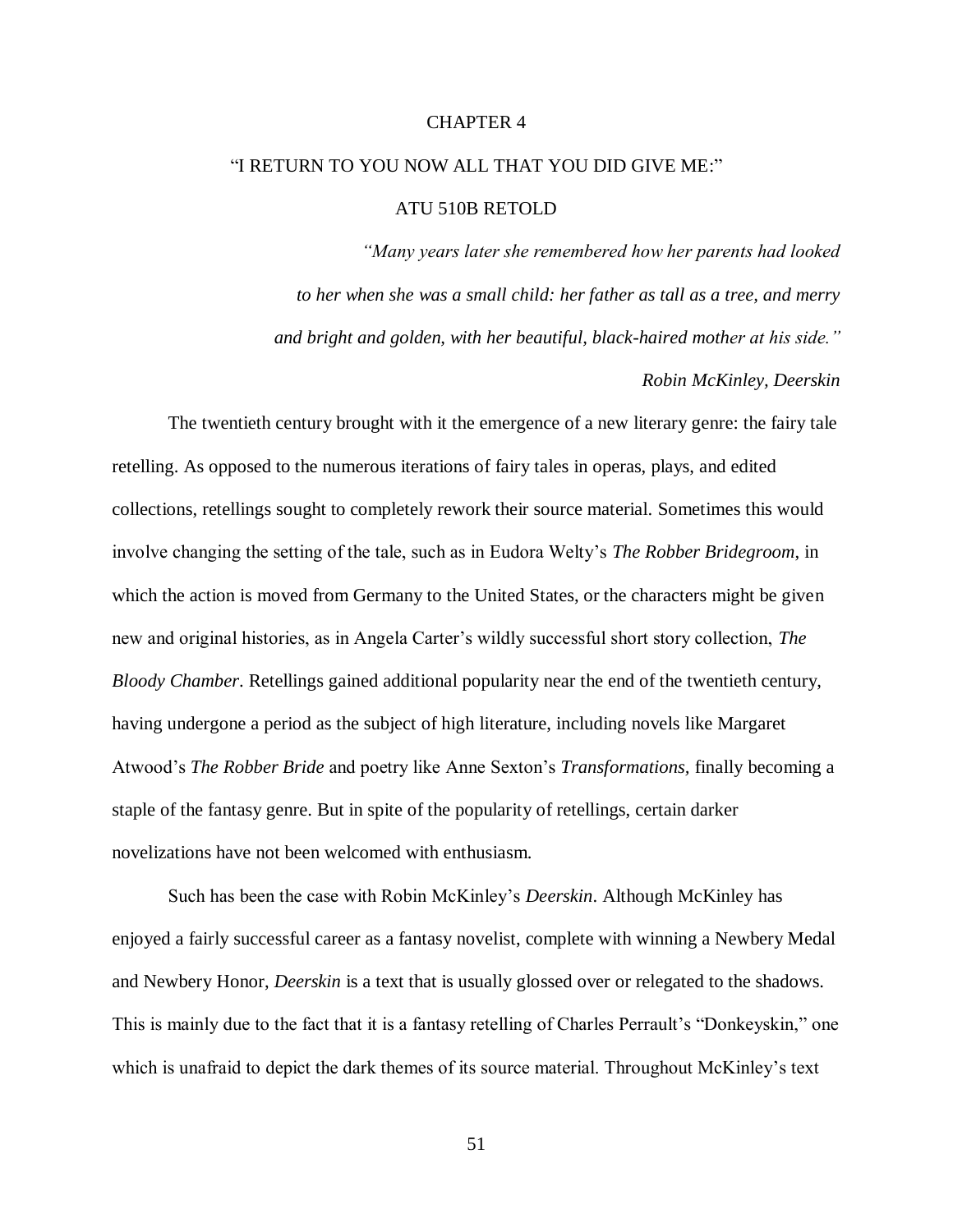are echoes of each variation of ATU 510B, whether intentional or not, which tie the novel back to its earliest roots, making it one of the most complex variants of the story. In *Deerskin,*  McKinley provides a full novelization of Perrault's fairy tale, but also preserves the fantastic, fairy tale-like atmosphere of the story. This metaphor-laden text reforms the story of ATU 510B as the tale of a young woman who ultimately learns that she possesses the greatest power a woman can hold: the power to choose for herself.

McKinley's novel begins with the romance of the princess's parents. All of the characters are nameless in this section, highlighting the similarities to Charles Perrault's "Donkeyskin." Amelia Rutledge is right in claiming that "McKinley's depiction of Lissar's parents appears onedimensional to the point of demonization" (173), but Tamara Paxton Copley observes that the beginning "[shows] that although fairy tale kings and queens, heroes and heroines, look beautiful and seem radiant, they provide no warmth and can be neither helpful parents nor good human beings" (28). From the outset, the king, the queen, and the princess are depicted as "flat" characters, because their significance is more metaphorical than literal. As the novel unfolds, it becomes clear that the king is the metaphorical embodiment of the patriarchy itself; the queen stands for the feminine ideal created by the patriarchy; and Princess Lissla Lissar herself is a symbol of all women, caught in the grasp of the king and queen who seek to claim her, body and soul.

Princess Lissar hears her parents' story recited constantly by her nurse and the tale becomes her only source of connection to her parents. The text explains, "[The story] was the nursemaid's favorite, and became the little girl's, the long story containing many stories, of her parents' courtship and marriage" (McKinley 3-4).<sup>24</sup> Relegated to her nursery by the king and queen, who are too caught up in their love for each other to notice their daughter, Lissar's

<sup>24</sup> This relationship is reminiscent of medieval renditions of this tale, particularly *Yde et Olive*.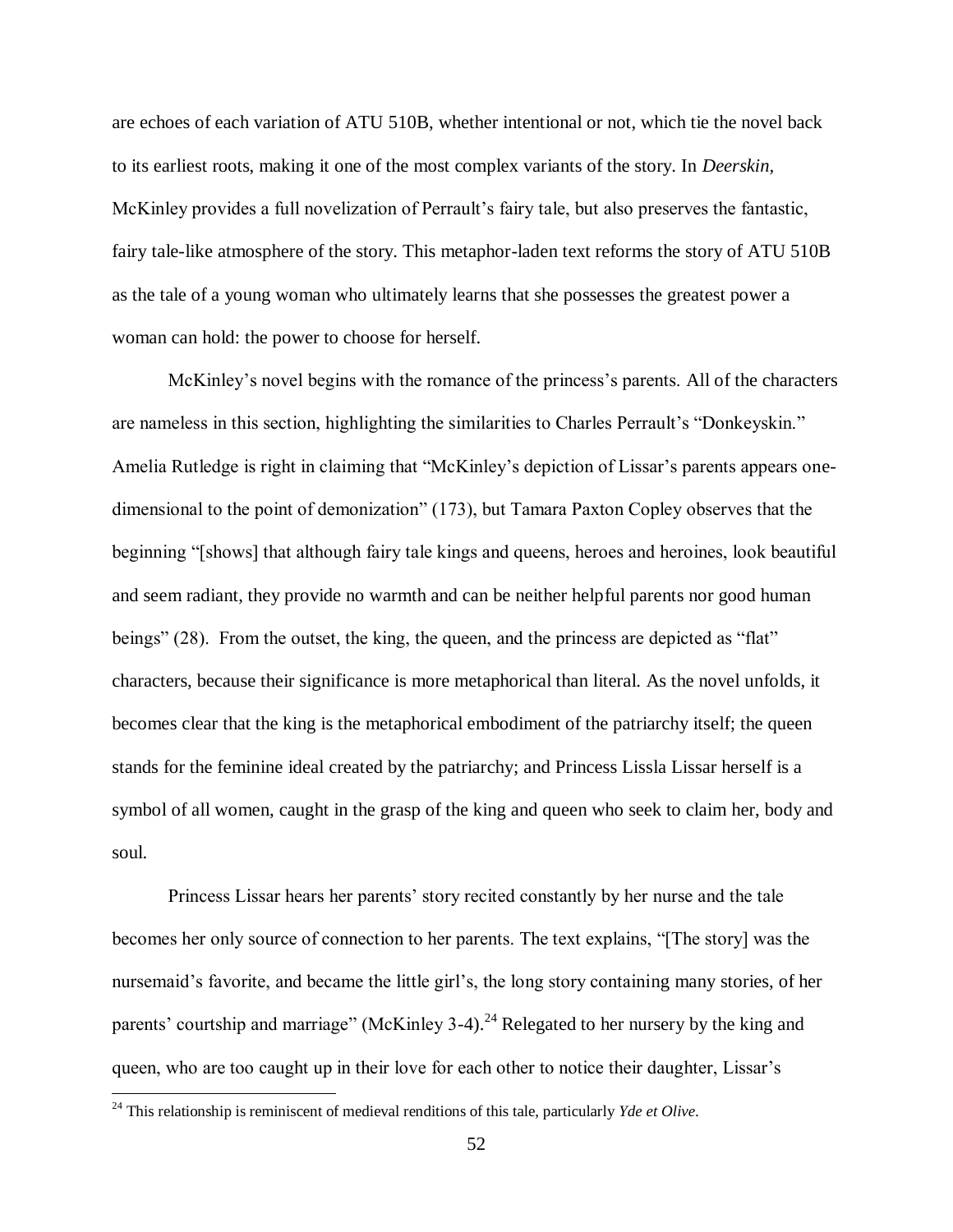parents are "only a little more real to her than the characters in the storybooks" (4). She is told again and again about the way her father was able to win her mother, the most beautiful woman in seven kingdoms, with a leaf from the tree of joy and an apple from the tree of sorrow, which grew at opposite ends of the earth. Cut off from contact with others, Lissar is held captive, subjected to endless recitations of fairy tales that teach her the only things that matter are beauty and a good marriage. In this way, Lissar becomes a representation of every girl. And thus overwhelmed by the shadow of her parents, Lissar spends over a decade hidden from the sight of nearly everyone, with nothing to think of except the ideals she is being taught, effectively brainwashed by tales of perfect men and women.

Immediately, McKinley's text has begun to hint at the dark secrets to come by telling the story of Lissar's parents. The princess's nursemaid tells her,

"such a joy was the daily presence of your lovely mother that her father was not eager to part with her. And so he looked to drive her suitors away, or to lose them . . . But who could blame him? For she is the most beautiful woman in seven kingdoms, and he died of a broken heart eight months after she married your father." (McKinley 4)

With this narration, the reader begins to see the type of education Lissar is receiving. She is being taught that it is of utmost importance to be a desirable woman. Additionally, she is told that her grandfather "died of a broken heart" after her parents' wedding, hinting at an unnatural relationship between her grandfather and her mother. With this story, her nursemaid is not only passively condoning the hint of incest, but also establishing the pattern of patriarchy: that the daughter is the property of her father. Lastly, beauty is the source of power in the king and queen's story. There is little evidence of love between them; the king draws the strength to complete his terrible task of journeying to the ends of the earth from the contemplation of the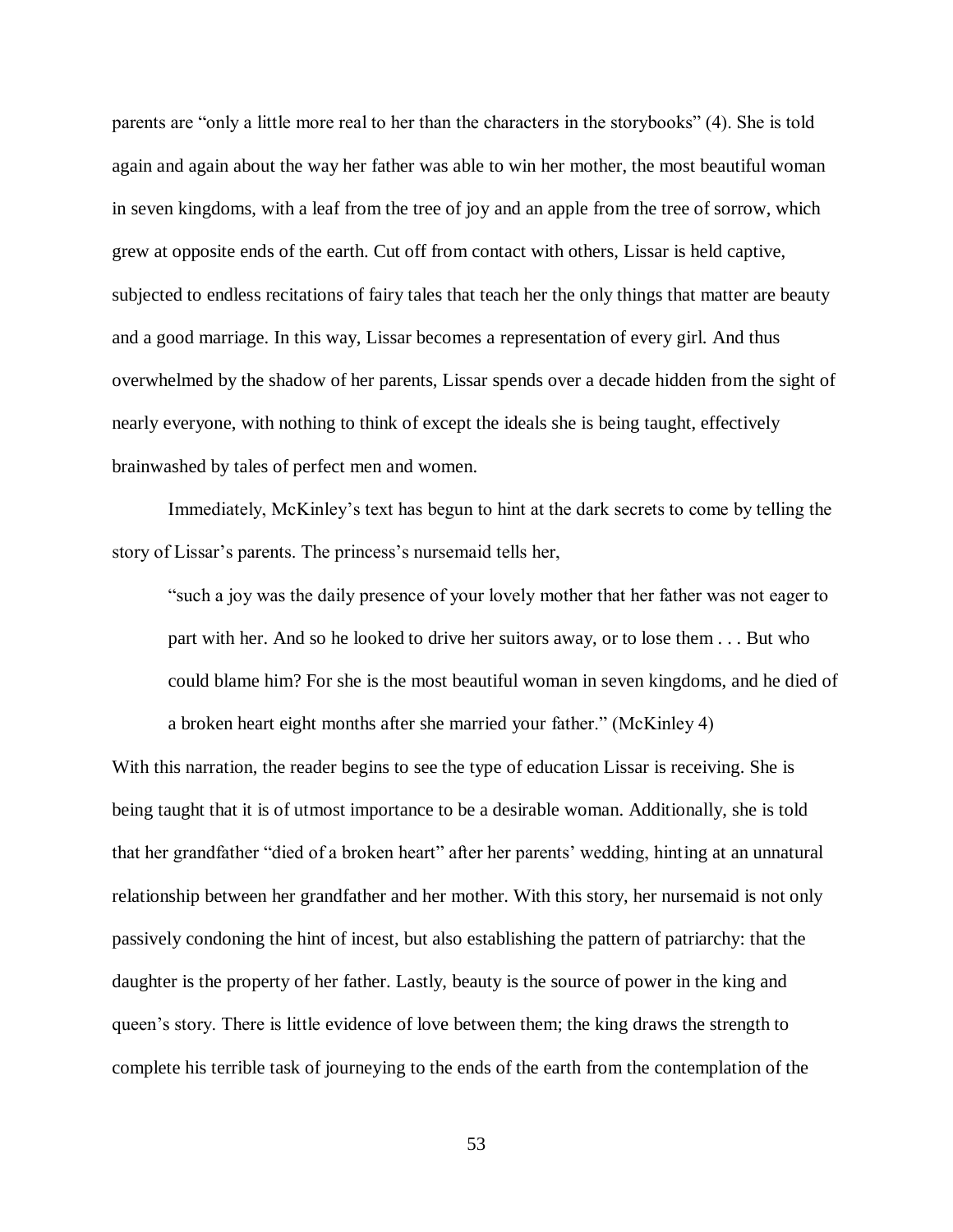queen's beauty. And for the queen, agency is only gained by manipulating men with her face and form. Through the filter of her nursemaid's ramblings, Lissar is taught that her mother is only valued for her beauty and Lissar, in turn, is neglected because she is too young to be considered a beautiful woman.

Everything is changed for the ignored princess when she is fourteen years old and her mother becomes ill. The queen's illness is a mystery; the text states only that "the queen might not die, except that her illness . . . had robbed her of the tiniest fraction of her beauty" (McKinley 10). For Lissar's mother, beauty is power, and "when she guessed she might no longer be the most beautiful woman in seven kingdoms she lost her will to live" (10). The queen has no identity except as the paragon of beauty who is adored and even worshiped by everyone around her. And so, because of her fear of this complete loss—or at least radical alteration—of her identity, the queen's illness turns deadly. But she will not so easily concede her power. The queen requires her frantic husband to commission a painting that will depict her in all of her previous glory. Painters are called from all the corners of the kingdom and even from outside of the kingdom to depict the queen. After a lengthy process of selecting a painter and waiting for the portrait to be completed, the final work is unveiled. The painting, much like the queen herself, has a curiously unsettling effect on those who look at it. The text states, "They cried out as they looked at it, and fell to their knees . . . . What none dared say aloud was: she, this splendid, immortal woman on the canvas, is more beautiful than the queen ever was" (17). In this way, the queen has not only preserved her place as the most beautiful woman anyone around her has ever seen; she has also ensured that no woman, particularly not her own daughter, will ever surpass the "splendid, immortal woman on the canvas," reinforcing the queen's place as the embodiment of the idealized feminine.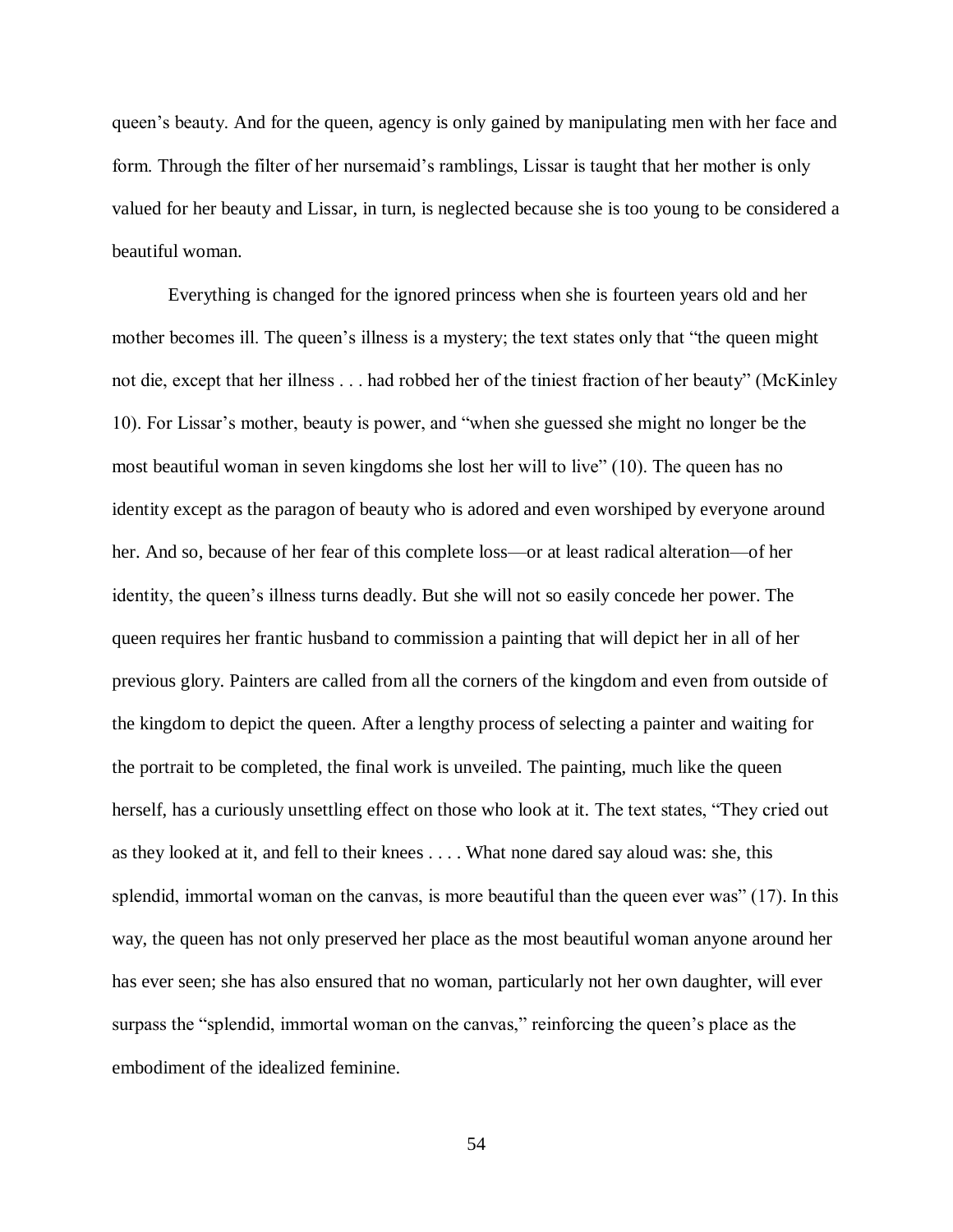And yet the queen's efforts are not over. When she realizes she is dying, she exacts the fatal promise from her husband presaged by *La Manekine,* Perrault's "Donkeyskin," and the Grimms' "All Fur": that he must not choose a second wife unless she is as beautiful as the queen was.<sup>25</sup> The queen explains that she is requiring this promise "so that you [the king] will not always be comparing the poor girl to me in your memory, and be cruel to her for it" (McKinley 20). This half-hearted pretense of kindness comes across as even more malicious than the behavior of Perrault's queen who believes that "the promise, cunningly extracted, was as good as an oath to never marry" (215). And McKinley's condemnation of the queen is also more emphatic: "There was a strange tone in the queen's voice . . . it might have been . . . triumph" (20). The queen knows that, with the portrait, she has given her husband an impossible ideal to match. No human woman, not even the queen herself, could be as beautiful as the woman painted on the canvas, so no one will take the queen's place by her husband's side.

In the midst of the country mourning the queen, Lissar remains forgotten by everyone but her nursemaid. The king and queen absorbed the attention of all of their subjects and since "they forgot their child themselves," it seems natural for the rest of the country to do so as well, and to believe that "the princess had no place and no purpose" (McKinley 23). Lissar is a completely passive observer for all of these events, and likely would have remained invisible to her father's court, had not someone outside of the kingdom thought of her after her mother's death. Ossin, the prince of a neighboring kingdom, has sent Lissar a fleethound<sup>26</sup> puppy named Ash, hoping that the gift will bring her some comfort in her grief. While Lissar is delighted with the gift, she is required to appear before the court to receive Ash, which also brings the princess to the

 $25$  For an analysis of these narratives, see previous chapters.

<sup>&</sup>lt;sup>26</sup> An archaic name for a Scottish Deerhound. McKinley's choice of breed is metaphorically significant, as Lissar later adopts the persona of Deerskin. As a Deerhound, Ash has been bred to hunt deer. Those who are to remain with Lissar must be capable of catching her.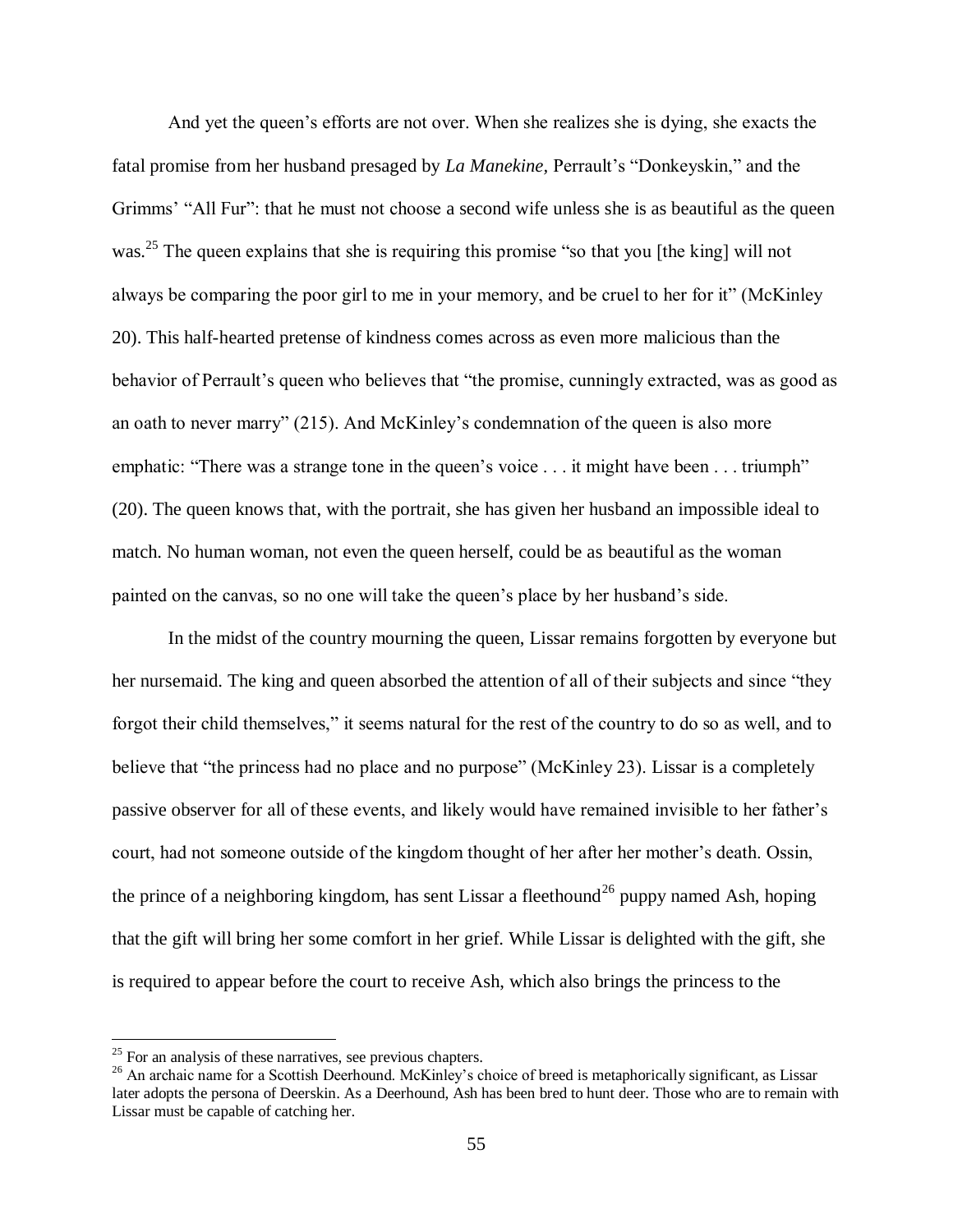attention of her father for the first time in years. She meets his eyes and "she did not know what she saw, but it made her cold all over, suddenly, so cold that the sweat of terror broke out on her body"  $(28)$ <sup>27</sup> Lissar is too young and too afraid to recognize what she sees in her father's eyes, but she understands somehow that it is dangerous. In the brief moments she remains in his presence, she does not look at her father again. But her father is not the only one who has noticed Lissar, as the court begins to murmur, "She's a pretty little thing . . . . She might even grow up to be a beauty; don't forget who her mother was" (29). Lissar has begun to hold some interest for the courtiers, because she is beginning to be beautiful, and they have hope that perhaps she will become like her mother. These are the only choices Lissar is given by those around her: to become like her mother, or to be isolated forever.

Even this early in the text, *Deerskin* hints at the darkest possibilities of fairy tales, with both of the heroine's parents aligned against her. This represents the reality of twentieth (and even twenty-first) century femininity, in which young women must combat the predatory beauty of the feminine ideal and the incestuous lust of the patriarchy. Lissar's mother, now immortalized in an inhumanly beautiful portrait, represents the impossible beauty standards to which young women are meant to aspire. Her father, on the other hand, represents the twisted patriarchal system, which would trap every woman in marriage with the metaphorical replica of her father.<sup>28</sup>

Yet with the arrival of Ash, Lissar begins to recognize her isolation and in turn makes a determination: "*I will not be nothing*" (McKinley 36, emphasis original). In spite of everyone's attempts to sequester and belittle her, the princess has determined that she will make something of herself. Unfortunately, this decision on her part comes at nearly the same time that others

 $27$  The wording here is reminiscent of Mathilda's first experience of her father's lustful gaze.

 $28$  This is not to imply that all marriages fit this description; rather, marriages that are made as a result of patriarchal norms are typically marriages in which a woman has no choice but to marry a man who is very much like her father.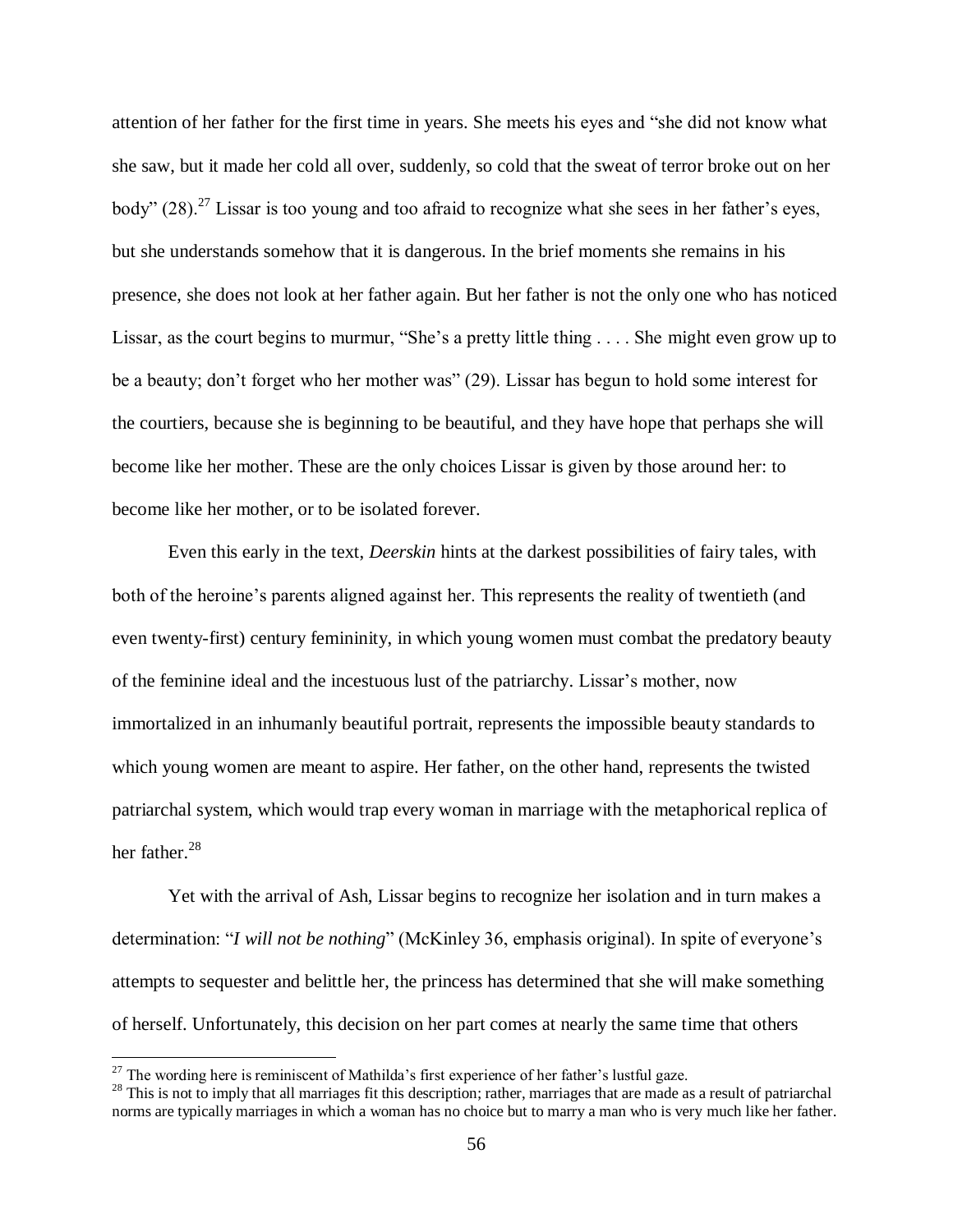begin to strategize on how best they might use her for their own machinations. Sadly, though, Lissar's refusal to play politics backfires shortly after her seventeenth birthday. The court hosts an enormous ball, meant to introduce the princess to eligible suitors, but the party does not go as planned. To Lissar's horror, and the chagrin of visiting emissaries, her father will allow her no partner but himself. This is only the beginning of what Lissar has feared for the two years since her father first looked at her.

The party is at the crux of the fear that Lissar cannot bring herself to name. This is the nightmare she has refused to acknowledge; the same fear that has kept her from looking her father in the eyes for two years, that has kept her "[waking] from nightmares, seeing his eyes bent on her again" (McKinley 41). It is the same fear that causes her to panic at being told she resembles her mother. She has been trapped by her father, at the mercy of male sexual desire. And in a powerful scene that harkens back to *La Manekine,* the earliest iteration of this story, the text says, "She found herself trembling, and her father's hand weighed on her more and more till she thought she would go mad, and there before all the people staring at her, try to gnaw her hand off at the wrist, like an animal in a trap"  $(54)$ .<sup>29</sup> Again, the princess's hand is emphasized as the means of escaping from her father. In this case, she does not intend to consciously sever her hand in order to escape, but rather fears that the wild impulse to escape will drive her mad and she will gnaw off her hand like an animal. This shifts the idea of the daughter's fears from a conscious knowledge of the threat of incest to an unconscious dread that manifests in unchecked physical and psychological reactions. Lissar does not employ logic, because her situation is beyond rational understanding. She cannot comprehend the horror of the threat she faces, so she reacts by impulse.

 $2<sup>29</sup>$  Like Princess Joie, Lissar's response to the threat of incest is connected to mutilation. For more on the motif of the Handless Maiden, see Chapter Two.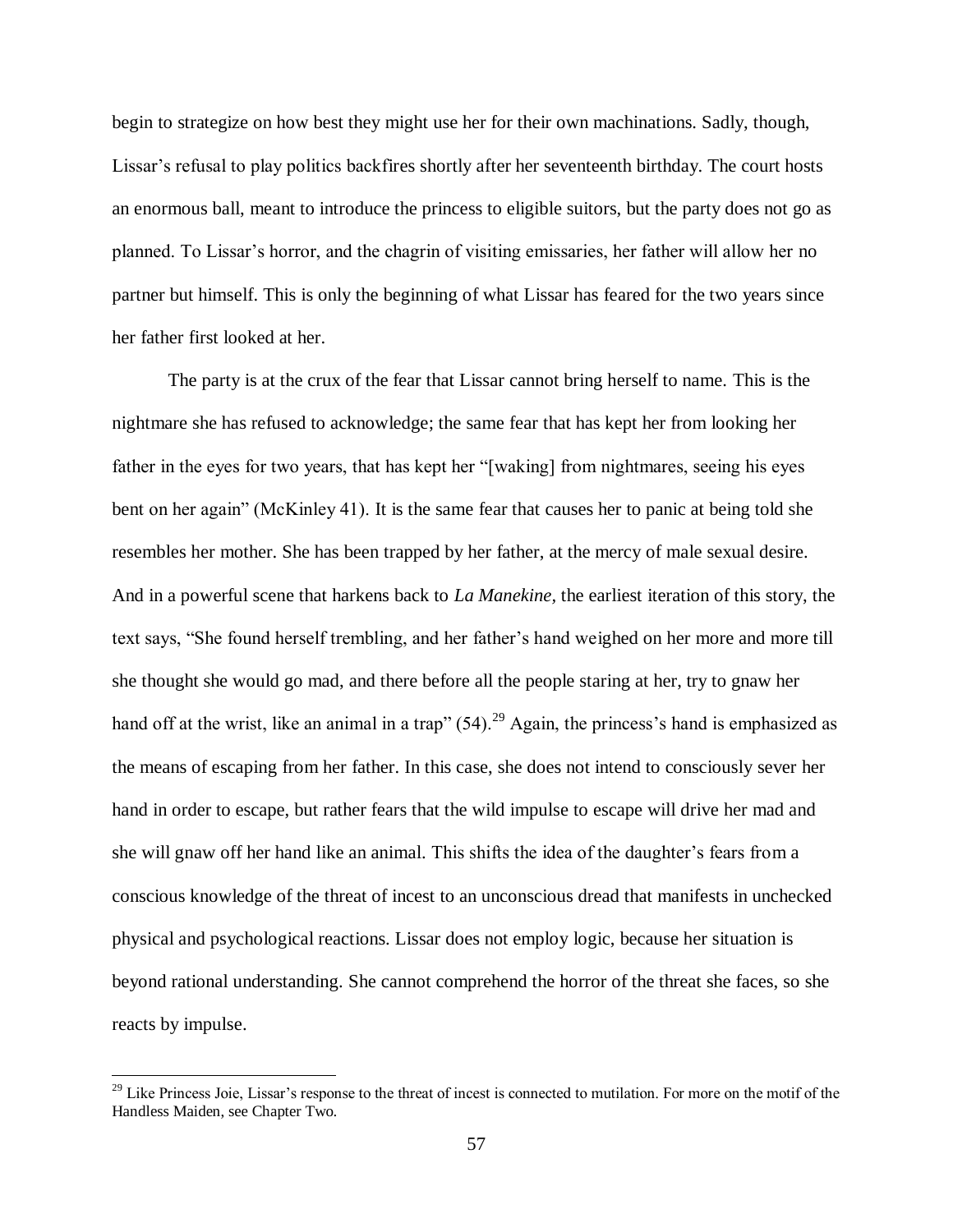But Lissar remains trapped at her birthday ball until, at one o'clock in the morning, she pleads with her father to let her go. She escapes to the shelter of sleep, but wakes with the knowledge, "Last night, the ball, had been a beginning, not an ending" (McKinley 62). When her own plans for the next day are interrupted by a summons from her father, Lissar dresses herself in a way that betrays her fear of her father's lust:

She did not look like a princess. Her hair was pulled severely away from her face; she fastened the shirt closed up to her throat, and the sleeves came down nearly over her hands. The heavy skirt gave no hint to the curve of hip and leg beneath it, and the boots hid her ankles. (65)

Lissar, like the fairy tale heroines before her, has thus sought to unsex herself, to use clothing to shield her body from the lustful gaze of her father. As Susan Bordo explains, "Conscious intention . . . is not a requisite for females to be seen as responsible for the bodily responses of men . . . . Frequently . . . [women's] bodies are seen as 'speaking' a language of provocation" (6). Lissar worries that any hint of femininity in her clothing and hairstyle will be misinterpreted as seductive, but, as with many women before her, Lissar's efforts are too late.

The princess is led before her father's entire court, where the king begins to make an announcement. McKinley here displays expert narrative skill, as the king's speech is interwoven with the confusion of his court, who have begun to suspect that something terribly wrong is about to take place. And unsurprisingly, the courtiers take pity on their half-mad, still-grieving king, believing that he is naturally over-fond of his daughter, as a doting father would be. But as the king continues to speak, they begin to blame the princess for her father's decision not to remarry: "That is probably the girl's doing. Every girl wants her father to herself . . . . She probably has a hundred little petting, luring ways with him when they're alone together. And he,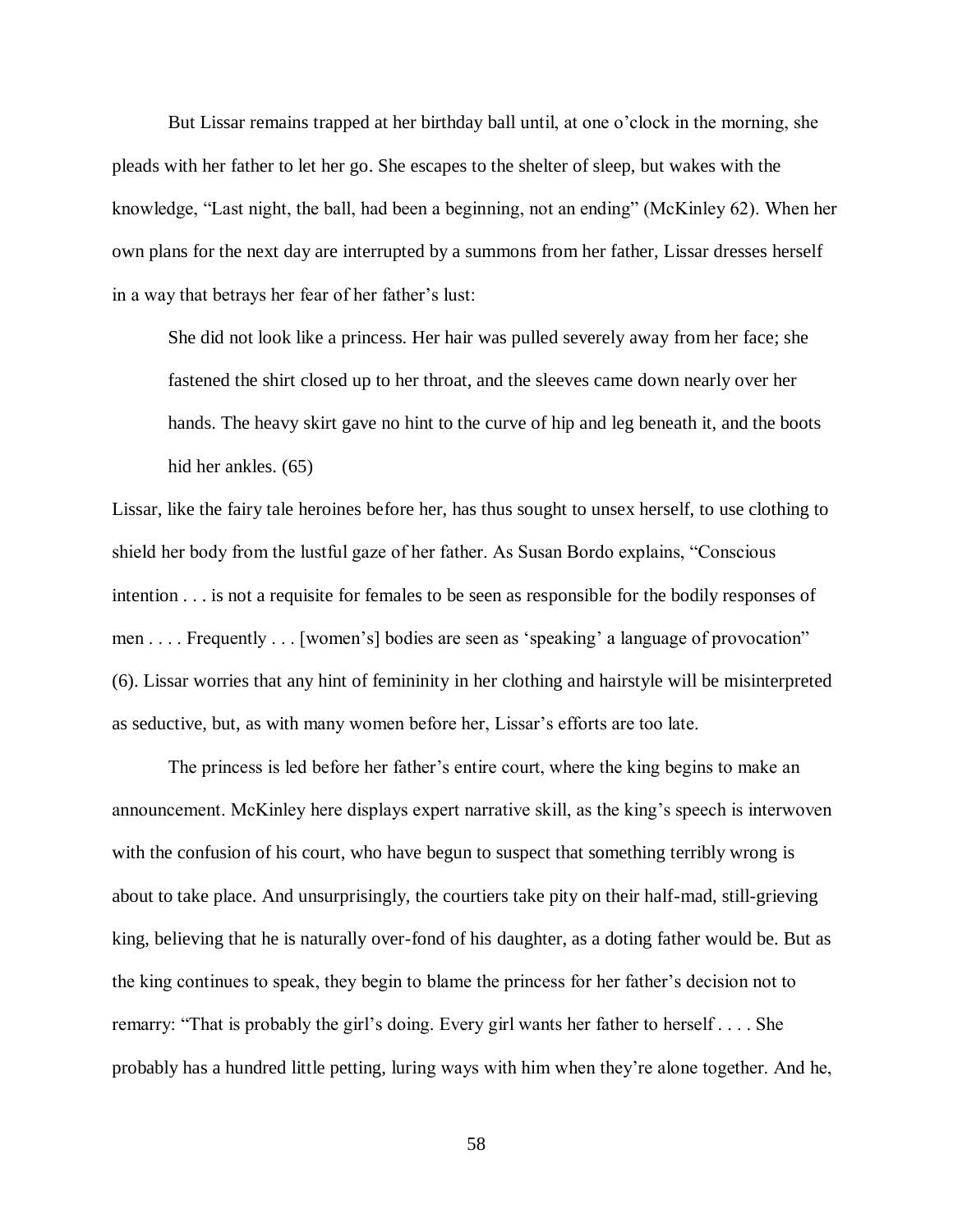poor man, thinks the sun rises and sets in her. Just look at the way he looks at her" (69). The tension continues until the revelation at the heart of every iteration of ATU 510B: "In three days' time, we shall celebrate the wedding of our beautiful, beloved princess, Lissla Lissar—but it is not only your princess's wedding you will celebrate, but your king's as well—for I shall be her bridegroom!" (70)

Following her father's announcement, Lissar faints immediately. She wakes sprawled on the floor, with her loyal dog, Ash, standing over her. When her father insists that they will wed, she falteringly speaks out against him: "*No*. F-father, you cannot mean to do this. You cannot mean to m-marry me"  $(73)$ .<sup>30</sup> Her stuttered words reveal the strength it takes to speak out against the highest authority in her life, but also betray her fear. She has spoken out against the patriarchy itself. And by so doing, she has brought consequences upon herself that she fears may break her. Those consequences are almost immediately manifested by the court's instinctual turn against her: "What has she done to him, this witch-daughter, that he should desire to devastate his country and his people this way?" (73). The courtiers' impulse to blame Lissar for her father's mad decision echoes what Judith Herman and Lisa Hirshman refer to as "the male fantasy of the Seductive Daughter," a common excuse for father-daughter incest (42). The people, so attached to their mad king, cannot see that he is beyond help, and turn their blame toward the princess as a likely scapegoat. Lissar is reaping the results of attempting to subvert the male will.

After her father sends her away, Lissar grieves for her lost innocence. McKinley writes, "It was the worst, utterly the worst of all nightmares; the nightmare that had lived with her, hiding in the shadows, since that day .... [she] met her father's eyes. She had feared him since then, without naming her fear; and last night . . . the nightmare had begun to take shape" (75).

 $30$  Lissar is the first heroine since Yde to speak out against her father's decree.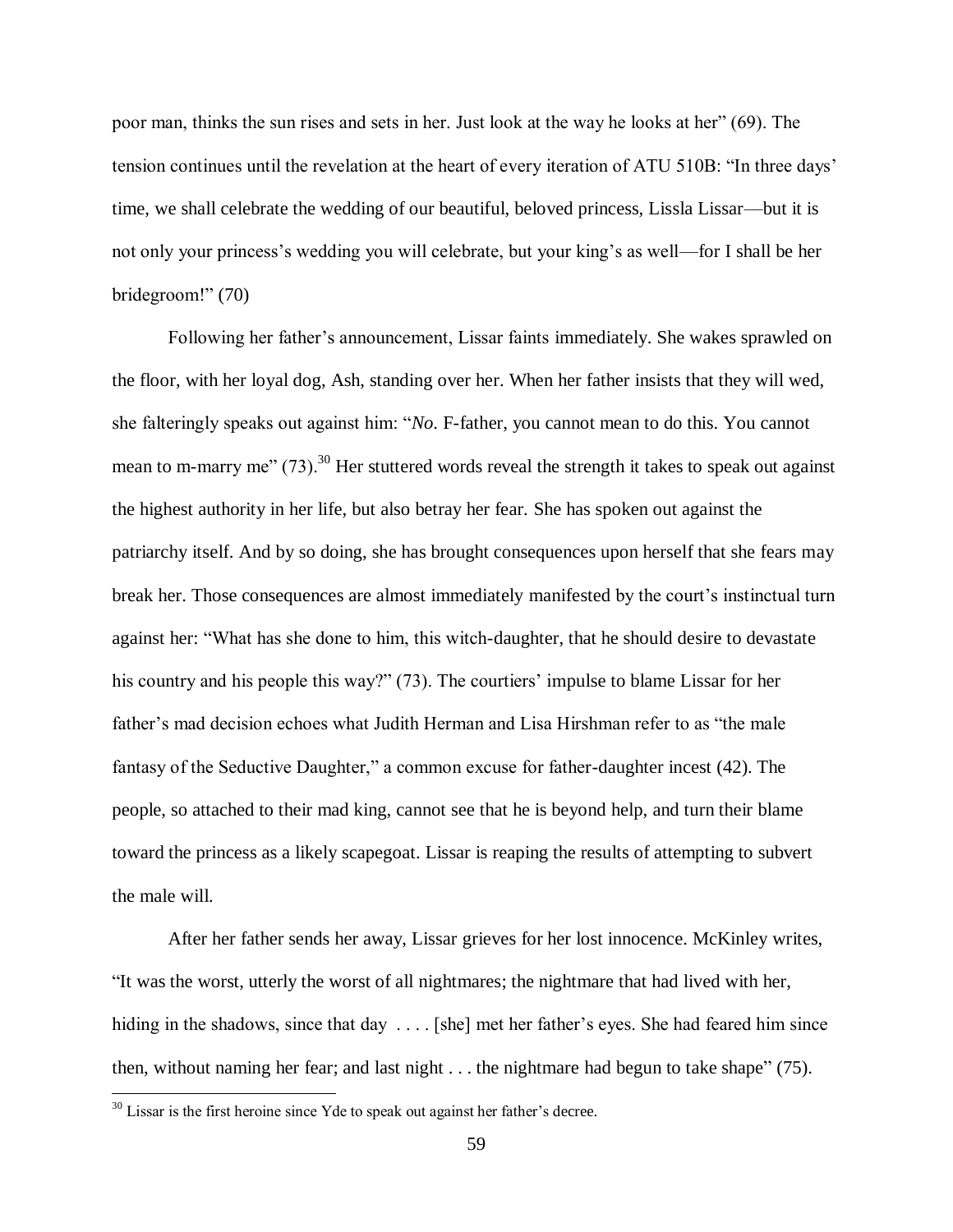This is the nightmare that haunts many women within the framework of patriarchy: that they are powerless to resist the will of their father. Clarissa Pinkola Estes suggests that this type of response may be a woman's reaction to the internalization of the male gaze, embodied by the "captor, the dark man who inhabits all women's psyches, the innate predator" (40). Lissar is not only facing an unspeakable marriage, but also the reality of her own helplessness in the face of unwelcomed male desire. This highlights the worst of Lissar's plight: she feels that there is nothing to be done to avert her fate. Her mind collapses under the horror of her father's announcement, and she is rendered too weak to resist, partially because she has been taught all her life that she can do nothing of her own volition.

The dread of what is about to happen to her also brings about another terrible reaction: "Lissar began to weep then," the text says, "the stunned, uncomprehending tears of hopelessness: of a truth too appalling to be contained in reality, that the body one inhabits is about to be used in a way that one would rather die than undergo" (76). This is the advent of a terrible change in Lissar's consciousness, in which she begins to see her body and spirit as separate. Bordo explains that this type of mindset is common among abused and self-abusive women, who view their bodies as "alien," as "confinement and limitation," and as "the enemy" (145). Lissar is beginning to blame her body for the abuse it is about to endure, but recognizes that her spirit will endure that abuse as well, due to its habitation within her traitorous body.

While awaiting her wedding day, Lissar is abandoned completely, left alone with Ash, away from all human contact. She hears no word of whether or not the wedding preparations are continuing, or if she is really her father's intended bride. She lies on her bed, half conscious, with her dog by her side. Two days pass, during which she is too traumatized to comprehend anything more complex than eating, bathing, and sleeping. Each night, the door to her chamber is tried by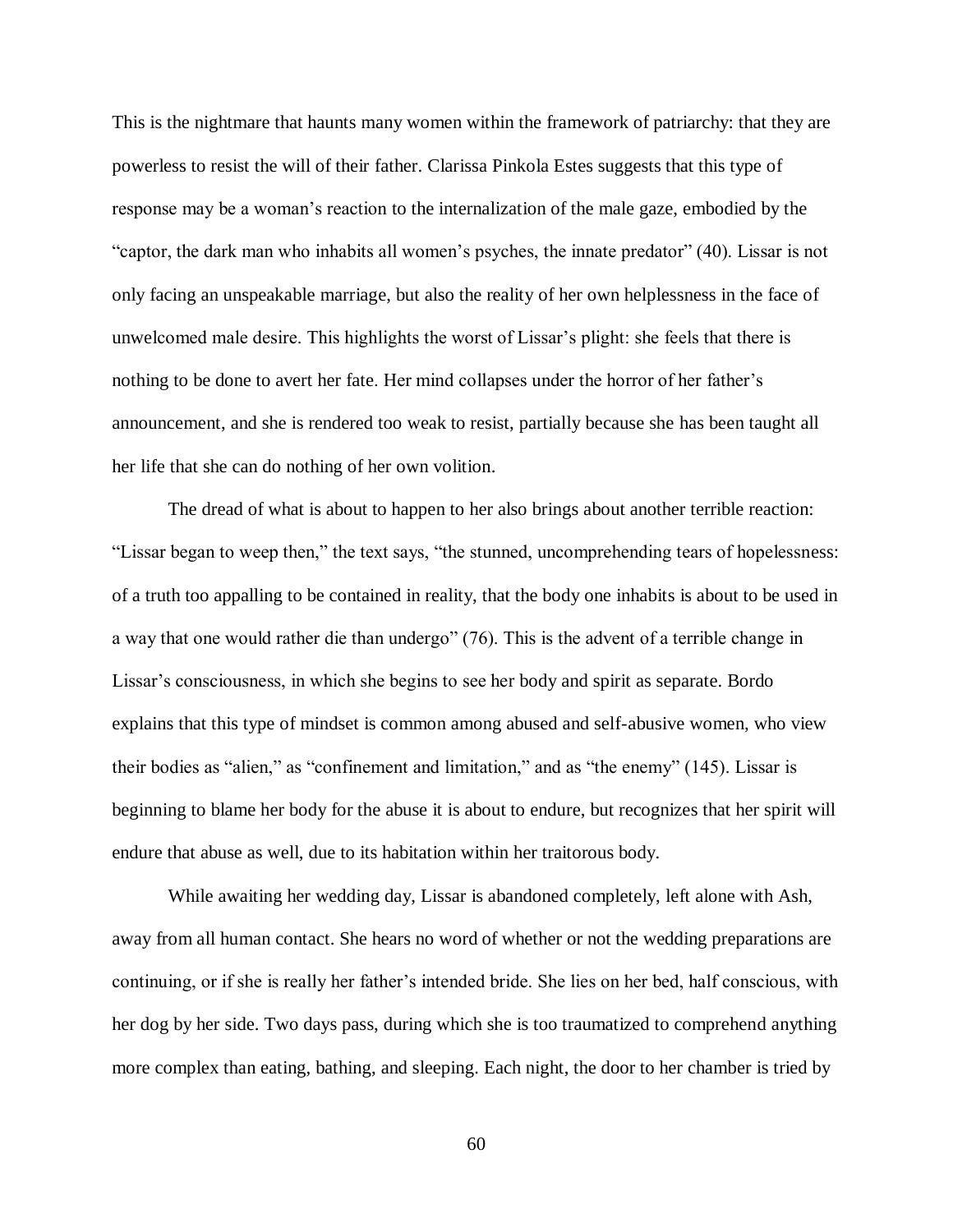forceful hands that nearly shatter the door in the frame. Lissar has barred the door to her bedroom to keep out anyone who would enter. But there is another door, a small garden gate. When Lissar attempts to lock it, her key will not fit. "It does not matter," she thinks. "The other garden door . . . has a hundred years of ivy growing over it. The key to it must no longer exist" (McKinley 77). This gate is symbolic of the incest taboo, which is present in all cultures and may be considered sealed by nature, just as the gate is grown over with vines, and there is no longer a key that will fit. The taboo itself should be lock enough against violation, just as Lissar believes that the tiny gate is lost among the vines, sealed tight.

But on the third night, it is this gate which is "ravished open," a choice of language that foreshadows the unspeakable events about to take place (McKinley 81). Paralyzed by panic, Lissar cannot move from her bed, though Ash makes a valiant attempt to defend her mistress by attacking the intruder. But the king has come prepared to face such an onslaught, and flings Ash aside with gauntleted hands, breaking her body against the window frame. When Lissar begins to scream, her father beats her bloody, then rapes her when her voice gives out.<sup>31</sup> The text states, "And then he left her, naked, on her bloody bed, the body of her dog at the foot of the broken window; and he left the chamber door open, and the garden gate as well" (83). The king leaves the doors open behind him; he has no shame regarding the act he has committed, nor does he show any reluctance to leave his daughter naked and bleeding, nearly dead, in his wake. His behavior implies that he sees such a violation as his right, both as Lissar's father, and as the king. He is completely without remorse. As the symbolic embodiment of the patriarchy itself, the king believes he has only exercised his right to do as he pleases with his daughter.

Afterward, barely alive, Lissar knows she cannot remain in her father's court, so she and Ash set out to go as far away from the king's house as possible. In spite of her many wounds and

<sup>31</sup> Rape by the father also occurs in the early medieval text *Apollonius of Tyre*.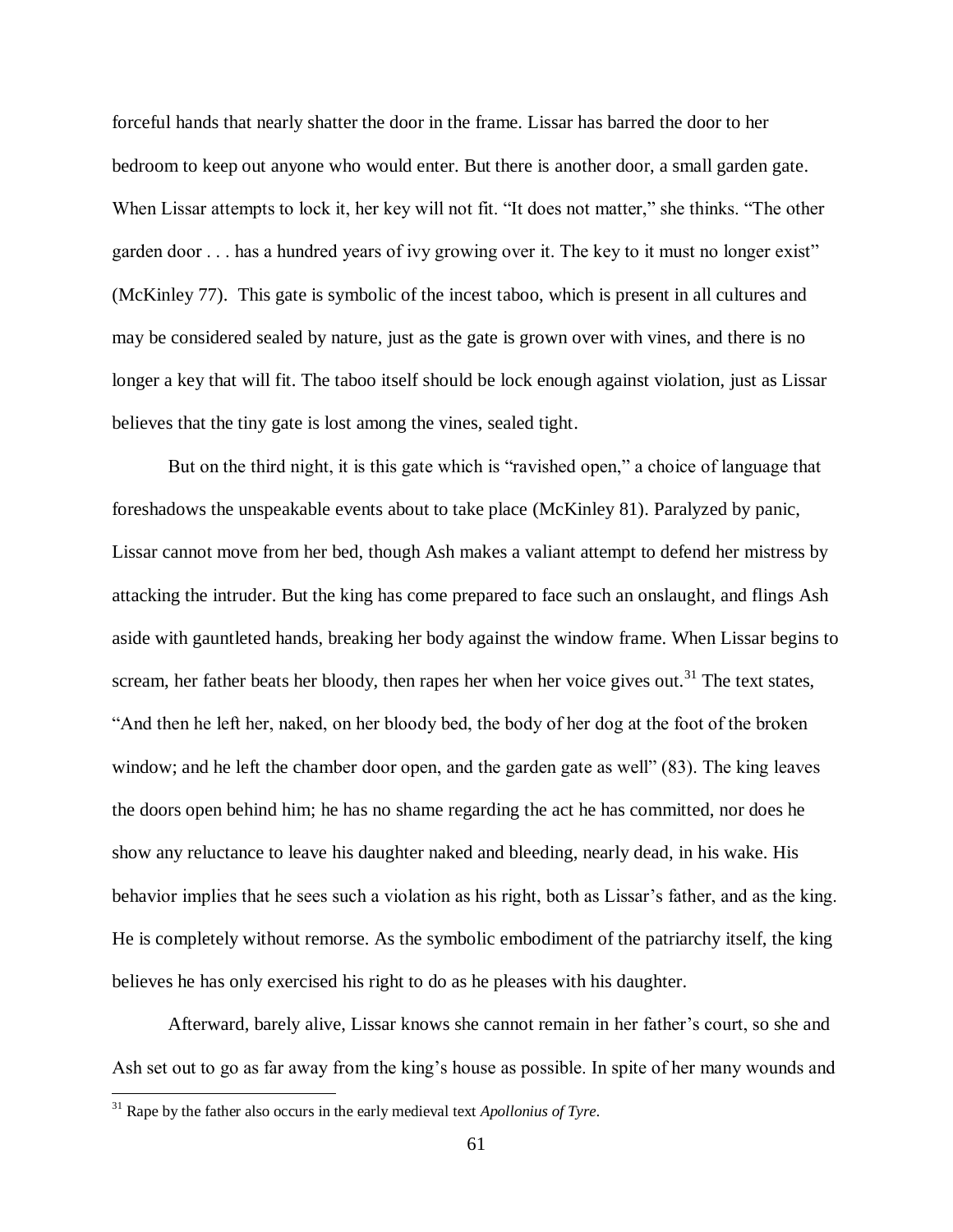the pain they cause, Lissar manages to limp away from her abuser's home. Travelling for an unspecified amount of time, she and Ash arrive at an abandoned cabin that becomes their home for the next few months. In this liminal space, Lissar learns not only how to survive on her own, but also the extent of the damage that has been done to her. Some of her memories are now beyond her recall, and she can barely stand to touch her own body, as she feels it is an enemy, without being able to remember why. The pain culminates when she miscarries her father's child and experiences a horrifying vision of her parents. She sees her father as a "man-dragon," and her mother as a monstrous woman made of fire, who reaches out with gigantic arms to claim her in death (117). The relationship between the dragon and the woman further confirms Lissar's parents' significance as representations of the patriarchy and the feminine ideal. Tradition dictates that dragons breathe fire, and the image of Lissar's mother is a woman made of flame, implying that the patriarchy has breathed out this monstrous female. But this hallucination is driven back by another vision, of a woman, who is "both black and white, shadowed and unshadowed, a blackness with a light upon it and a whiteness shining from the dark" (117). Only later does Lissar learn that this vision whom she calls "the lady" is actually the Moonwoman, a legendary goddess-like figure revered by the people of the land she has entered.

While Peau d'Ane, the princess in Perrault's "Donkeyskin," receives her disguise through the counsel of her fairy godmother, Lissar is magically gifted with a disguise by the Moonwoman. The replacement of the fairy godmother with a mystical, goddess-like figure signals a connection between Lissar and the sacred feminine. Estes refers to this archetypal figure as Wild Woman, and elaborates, "She is both friend and mother to all those who have lost their way, all those who need a learning, all those who have a riddle to solve, all those who are out in the forest or the desert wandering and searching" (7). Moonwoman is a literary descendant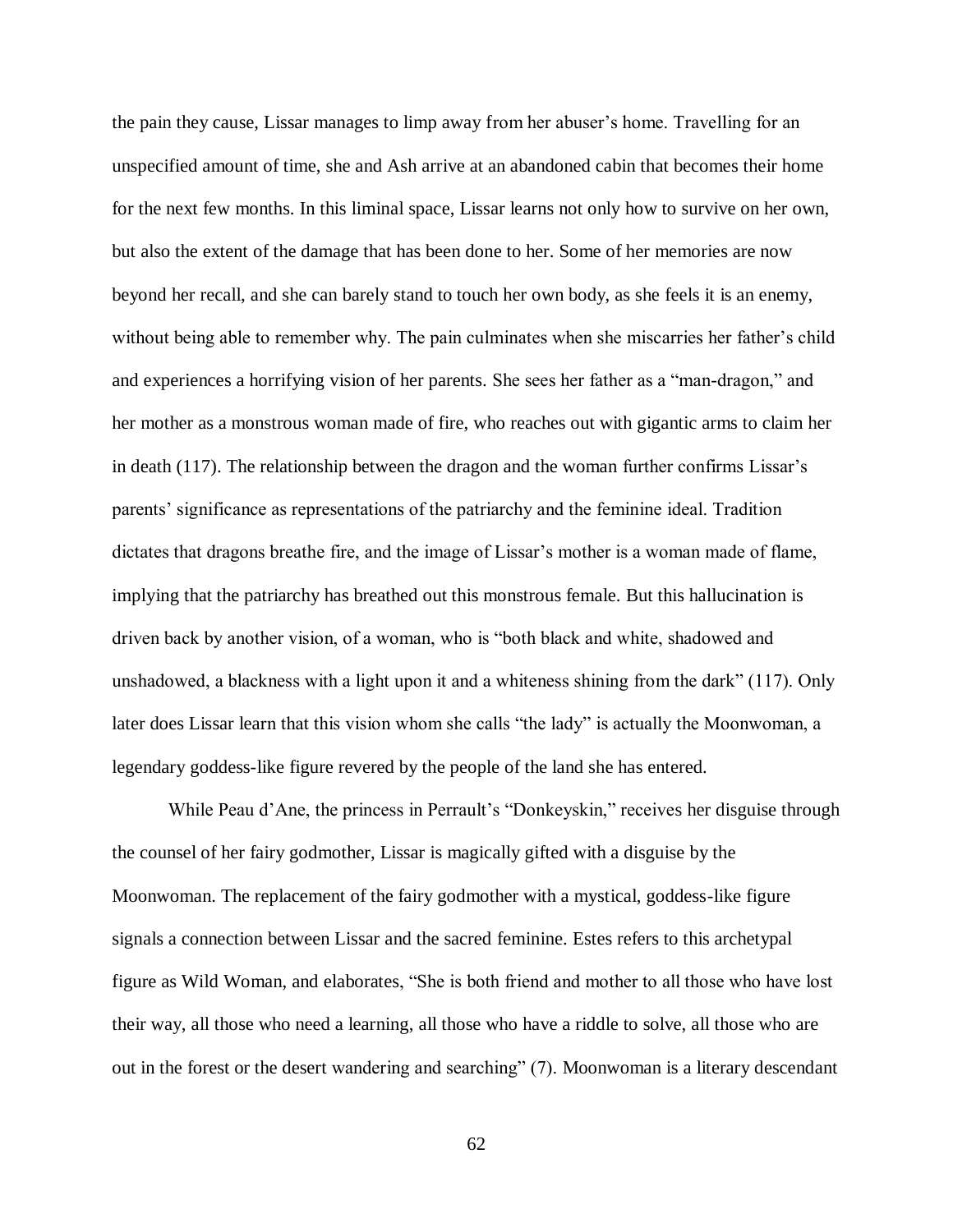of virgin moon goddesses like Artemis, a huntress who serves as a patroness to hurting women. As a rape victim herself, "she watches out for young creatures, particularly those who are alone, who are hurt or betrayed, or who wish to make a choice for themselves instead of for those around them" (McKinley 212-13). By choosing an ageless woman who looks near to Lissar's own age, McKinley provides a foil for Lissar's mother, in place of the grandmotherly figure of the fairy godmother. This sets up a strong contrast between the sacred feminine and the patriarchal feminine, with one reaching out to destroy Lissar and the other welcoming and nurturing her.

Lissar's actual disguise is far more complicated than that of Peau d'Ane. For five years, she and Ash sleep on the side of a mountain, until they have faded from the memory of those who might suspect their identities. When Lissar wakes, she is given the appearance of Moonwoman, her dark hair and amber eyes replaced with white hair and black eyes. Lissar, unlike most of the ATU 510B heroines, is revered because of her disguise, as she is frequently mistaken for the Moonwoman herself. While the princess in "Donkeyskin" darkens her face and hands with ashes and dons the pelt of her father's prized donkey, Lissar is physically transformed, but is also granted a magical piece of clothing.<sup>32</sup> Unlike the donkey skin that makes Peau d'Ane a social outcast, Lissar is given a magical white deerskin dress that is resistant to stain or wear.<sup>33</sup> It is this dress that causes her to choose the name Deerskin in place of the name she has forgotten. While Peau d'Ane gains temporary agency that must be put off with her disguise and her assumed identity, Lissar faces a different situation. Deerskin is not an identity,

 $32$  This resembles the physical transformation of the princess in Giambattista Basile's "L'Orsa" ("The She-Bear"). However, Lissar is also given magical clothing, like the princesses in all true ATU 510B variants.

<sup>33</sup> The specific choice of a deerskin disguise harkens back to *The Odyssey*, in which Athena gives Odysseus a deerskin cloak as part of his disguise (Homer book XIV, lines 446-56). Guillaume and Melior also briefly disguise themselves in deerskins in *Guillaume de Palerne*.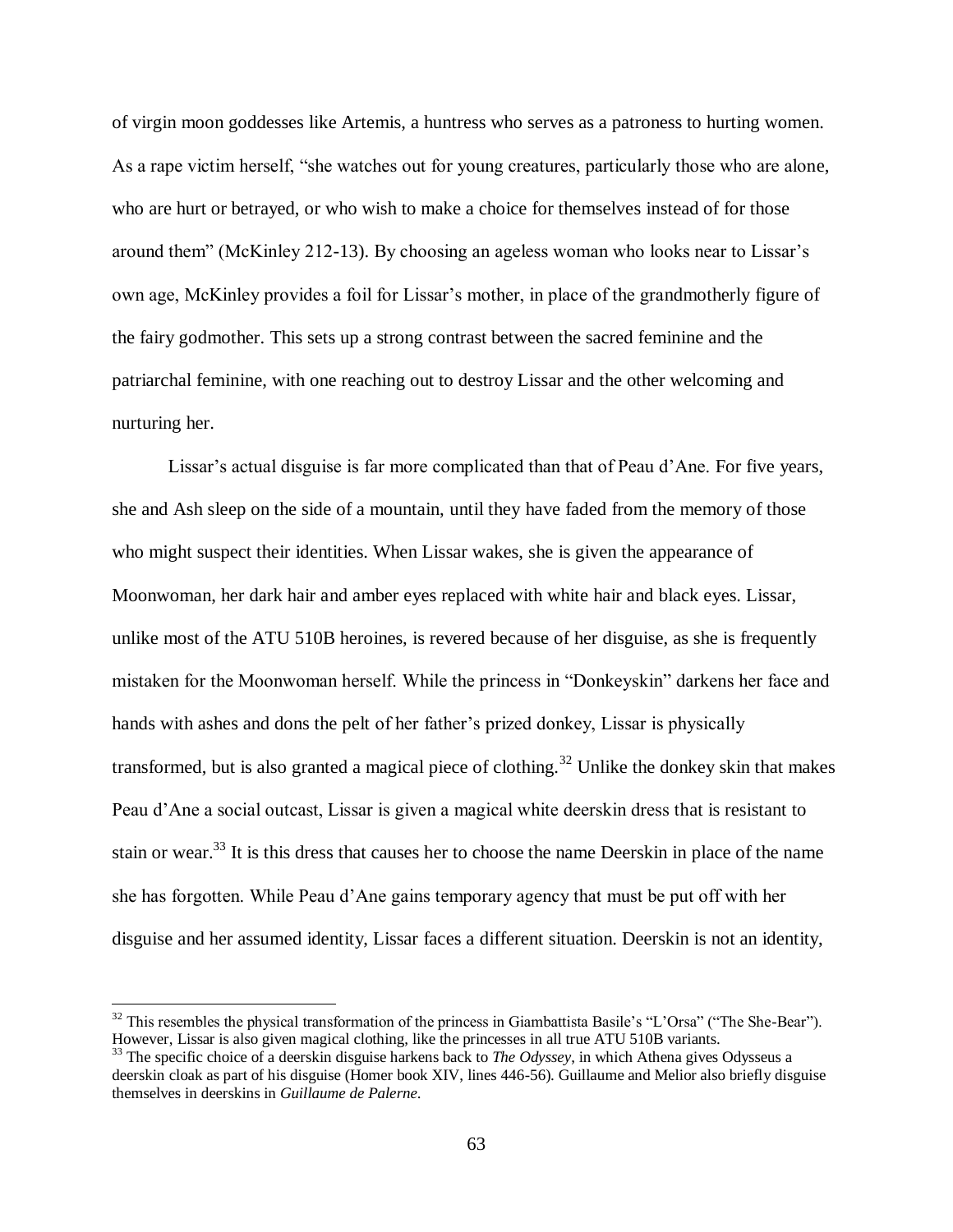but a negation of identity. Just as Moonwoman embodies feminine potential and possibilities, Deerskin is given the freedom to explore those possibilities by taking on the appearance of Moonwoman. In this way, Lissar is set apart from the other ATU 510B heroines, because she does not surrender her agency when she casts aside the persona of Deerskin. Instead, the antiidentity of Deerskin serves as a liminal space for Lissar, a threshold between the abused princess she was before and the woman she will become.

Having accepted her disguise from the Moonwoman, Lissar undergoes a similar social degradation to that of Peau d'Ane. She, like Perrault's princess, is assigned a menial task caring for animals. The difference is that Lissar truly enjoys the work she is given in the kennels, caring for a litter of puppies everyone else has given up on. Lissar sees these puppies as an extension of herself, as she too has come back from the edge of death, and she fights to keep them alive. Through the entire process, she is aided by Prince Ossin, who also loves dogs, and particularly wants to save this valuable litter. In this way, the prince and princess are drawn together more tightly than would have been possible otherwise. But this leads to what is presented as a dilemma: they fall in love.

Lissar still cannot see herself as whole, so she cannot accept the possibility of love. She is afraid of Ossin's offer of marriage, because she still blames herself and her own body for her father's violation. She believes that "even now the memory of that act of violence would shatter her; she could not contain the memory even as her body had not been able to contain the results of its betrayal" (222). So she runs away again and hides in the Moonwoman's cabin. Still, Lissar is not making decisions for herself. She has allowed the shame of her rape to dictate her decision to run away from love and the possibility of an adult, physical relationship within the context of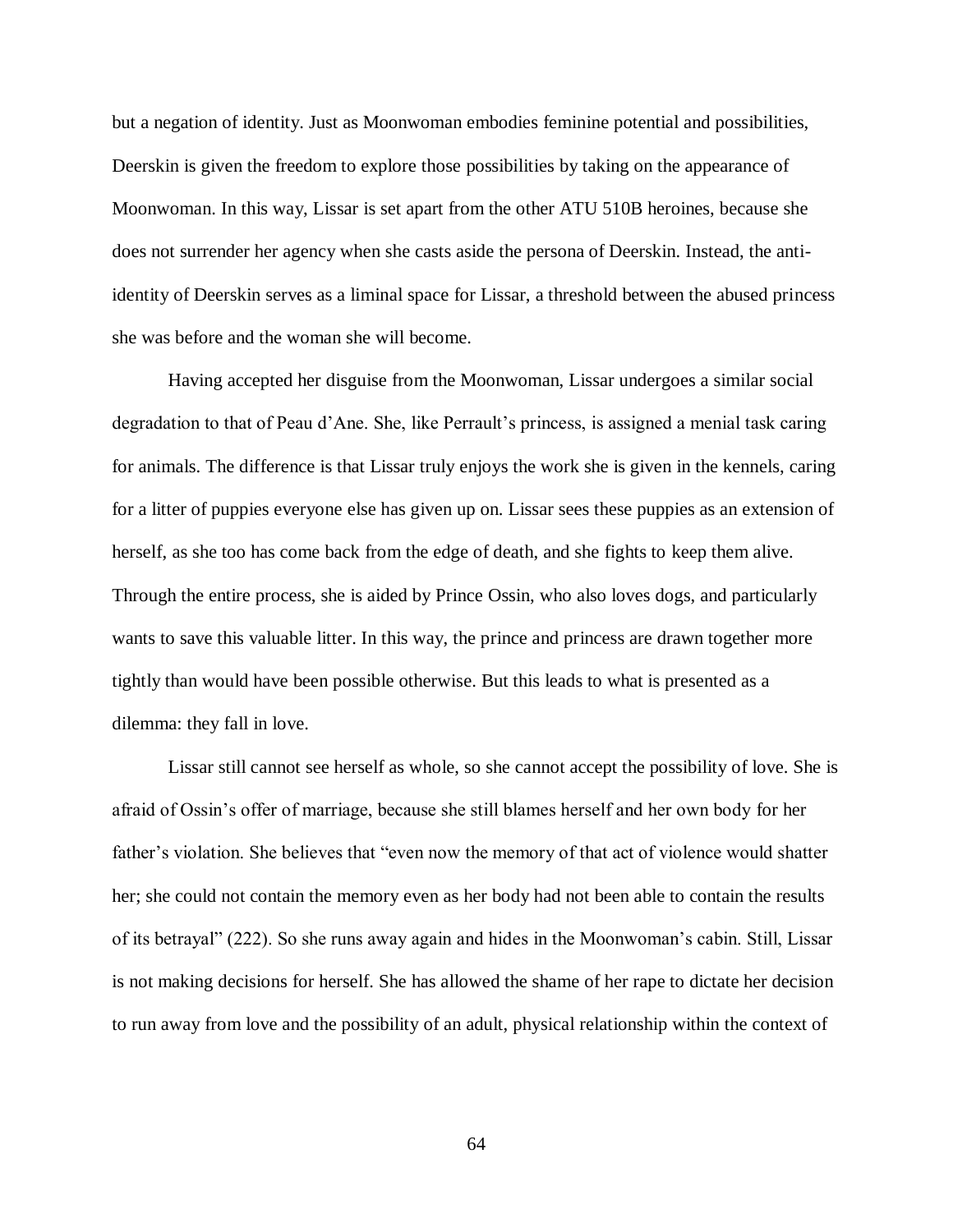marriage. And when she returns to the Moonwoman's cabin, she does not leave until she feels irresistibly drawn back to the yellow city, where Ossin's father rules as king.

When she returns to the yellow city, Lissar does not know why she has been called back, but the extra sense Moonwoman has given her draws her to the palace. On the way, she hears that there is a wedding about to take place. At first, she believes she has been drawn there to observe Ossin's wedding and to recognize that she can go on without him. But she soon learns that Ossin is not the one getting married. His younger sister, Princess Camilla, who has just passed her seventeenth birthday (the age at which Lissar was raped), is to be married to a foreign king, whose wife died many years earlier and whose daughter is said to have been killed five years before. Lissar hears the story and, with horror, realizes that Camilla is about to be married to Lissar's rapist father. Recognizing the urgency of her errand, Lissar races to the palace and interrupts the wedding ceremony. And so it is, for the first time in five years, Lissar confronts her father, with the words "You shall not marry this woman, nor any woman, in memory of what you did to me, your own daughter" (McKinley 295). Lissar feels as though the words are torn from her, without her own volition, and so they are. She cannot help but speak them; they are her unconscious will finally asserting itself to avenge her battered psyche.

The scene then becomes the most fantasy-like section of the novel, for perhaps it is only in fantasy that an abused daughter may confront her father so vindictively. Lissar, haloed by white light, begins to bleed from her palms, much like she did the night she was raped by her father. She then draws her bloodied hands through her white hair and the color spreads, restoring her hair to its original color, her mother's shade of "mahogany-black" (McKinley 297). She stands and accuses her father, before everyone gathered for the wedding: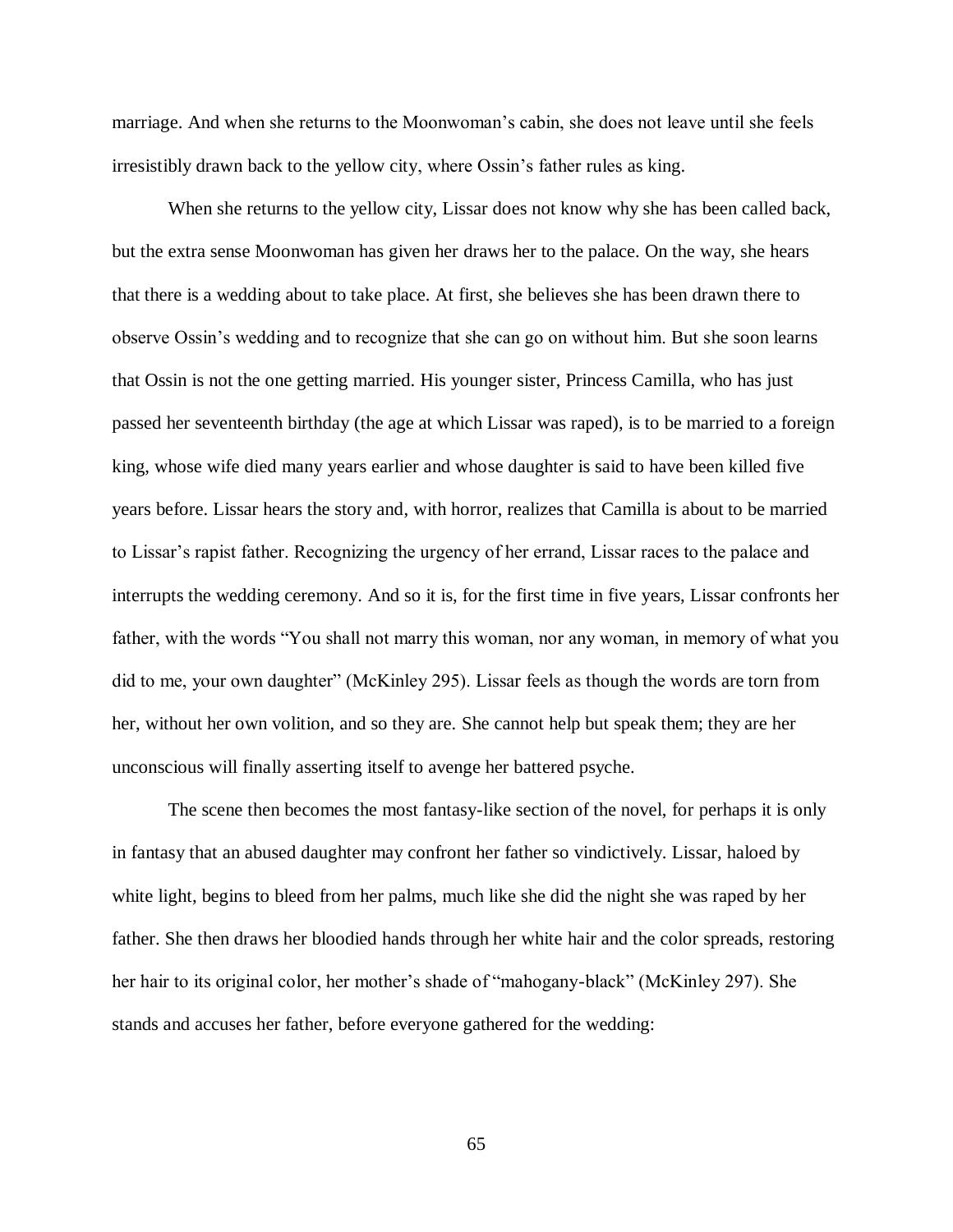"I carried your child—my own father's child—five months for that night's work; and I almost died again when that poor dead thing was born of me . . . . I often thought that I would choose to die rather than remembering what drove me to madness, for I believed the shame was mine. For you were king, and your will was law." (298)

Here Lissar boldly stands and recites what she was taught in her father's kingdom: the shame was hers. She had brought her suffering upon herself by daring to oppose the king, whose "will was law." She recites the lies of the patriarchy in the face of her own ultimate patriarchal authority, even as she condemns him for violating her.

Lissar then proclaims, "But I return to you now all that you did give me: all the rage and the terror, the pain and the hatred that should have been love . . . . I will bear them not one whit of my time on this earth more" (McKinley 298). With these words, Lissar is brought to her knees, as dark, thick blood flows from between her legs, from the source of her deepest wound. This blood flow symbolizes Lissar's own rebirth. She is essentially birthing herself—her independent, adult self, who recognizes her own power. Lissar is no longer the trembling princess who cowered before her father, nor is she Deerskin, the traumatized young woman who could no longer remember her own name and history. She stands on her own as Lissla Lissar, a woman who has endured years of suffering to be able to choose her own fate.

Lissar undergoes another transformation as the people watch, and "she was again the blazing figure she had been . . . but she was . . . no longer white but red and golden . . . . But for some of those watching the woman made of flame was two women, and they were identical, except they were inimical" (McKinley 299). During this second transformation, Lissar begins as a white figure, a color that Estes describes as "a promise that there is nourishment enough for things to begin anew, that the emptiness or the void would be filled" (99). This filling takes place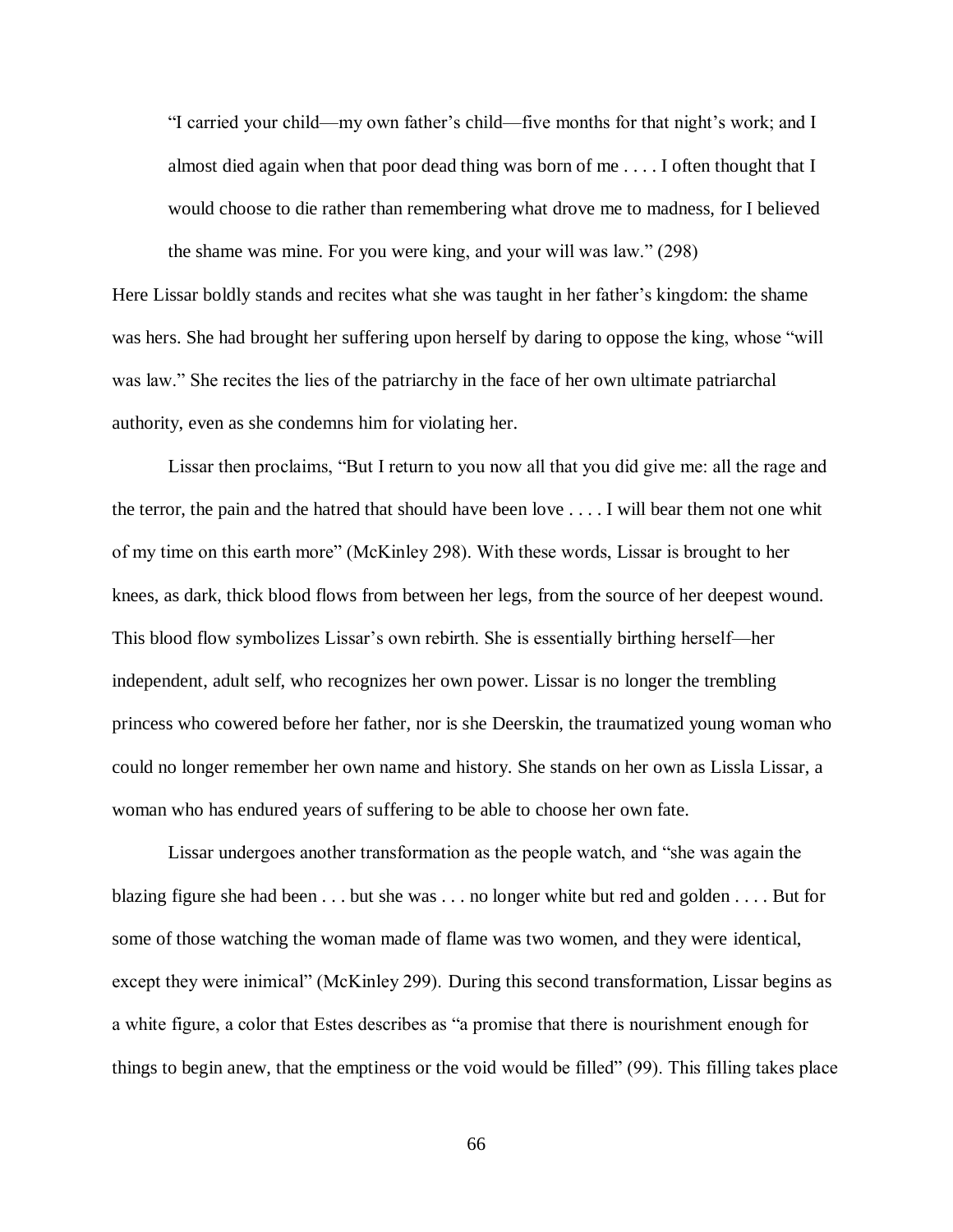when Deerskin resumes the physical appearance of Lissar in a metaphysical rebirth. But Lissar must also exorcize her mother's ghost—the specter of patriarchal femininity—in order to be free. The people fear the red flame woman, as well they should, for she is the embodiment of the eroticized feminine, the murderous beauty, the ghost of Lissar's mother. And so, in this ultimate psychological battle, Lissar banishes the red woman from herself. The red figure, symbolic "of sacrifice, of rage, of murder, of being tormented and killed" (Estes 99), is vanquished, and Lissar stands alone.

With a strength beyond herself, Lissar seizes her father and he recognizes her for the first time. Then, "a look of horror . . . ran fingers like claws over his face, and left a broken old man where a proud king had once stood" (McKinley 301). This echoes the story of Lissar's grandfather, who aged inexplicably when his daughter married and left him. More significantly, though, it is the metaphorical revelation of the truth behind the patriarchy: that what seems to be an immovable power is in fact "a broken old man" that draws strength only from those weak enough to believe its lies. Lissar has shaken free of the ideological bonds that would hold her and robbed the patriarchy of its own strength.

In the last pages of the novel, Lissar again runs from Prince Ossin. This time, however, he runs after her. Unlike the prince in "Donkeyskin," Ossin did not go spying at keyholes to discover Lissar's identity; rather, he waited for her to reveal herself. And so she did, but this fairy tale is not as simple as the one told by Perrault. For the princess bears wounds that refuse to heal, and the revelation of her identity must necessarily include a revelation of those wounds. For Ossin to love Deerskin, he must love Lissar, the broken princess. And for him to love Princess Lissar, he must love the wild Deerskin. Estes explains, "To love a woman, the mate must also love her untamed nature. If she takes a mate who cannot or will not love this other side, she will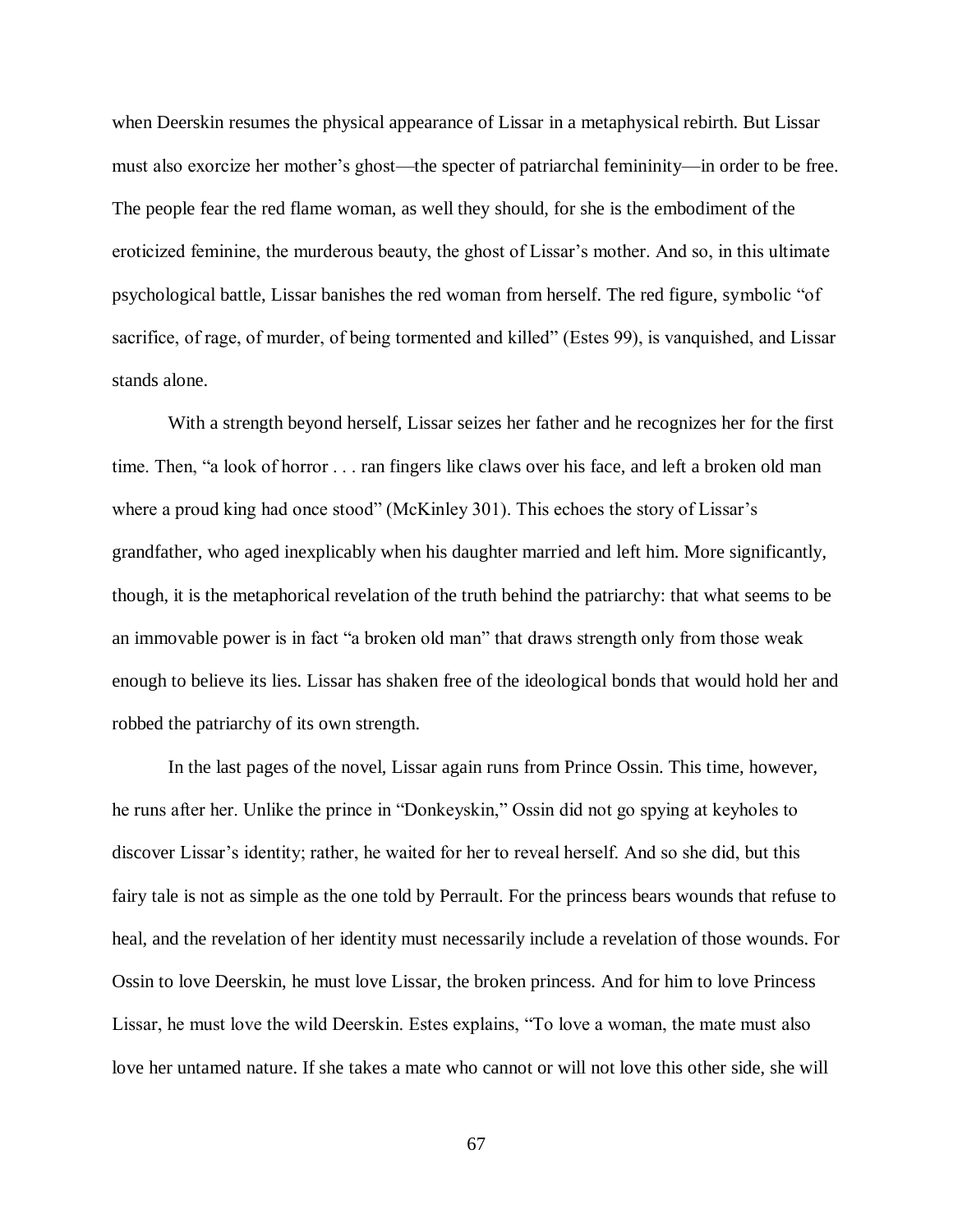surely . . . be left to limp around unrepaired" (125). This is what is lacking from Perrault's fairy tale: the prince does not love the princess as Peau d'Ane, while she is free to act as she wills. Only when she puts off both her disguise and her independence can she become his bride. But Ossin, the hunter-prince, loves both sides of Lissar, both the wild huntress and the wounded princess. And so he goes after her, which leads to the revelation of the novel's greatest change to the tale.

When Ossin finds Lissar, he refuses to catch her physically, instead hoping she will make the decision to stop running.<sup>34</sup> When she does, he pleads with her to trust him and to become his bride. She reminds him of her scars, and he acknowledges them, but he hopes that Lissar will move beyond the remembrance of her past and allow herself a future. As she steps into Ossin's arms, Lissar knows that "she would stay there—for now. And she promised herself and Ossin . . . that she would try to stay there, for as long as the length of their lives; that she would put her strength now and hereafter toward staying and not fleeing. But I do not know how strong I am, she said. I cannot promise" (McKinley 308). This is the heart of the changed fairy tale. In the end, the heroine still has the freedom to stay or to go. She is not held fast by the prince, as in the Grimms' variant, nor is she swept into a wedding ceremony attended by her predatory father, as in Perrault's story. Even at the point where a "happily ever after" should be guaranteed, it is still Lissar's choice alone. And, because of the wounds she bears, there can be no promise. So this is the pledge that Ossin accepts: that his wife will try to remain at his side, as long as she can bear it. For this tale, it is enough.

As the heroine of the final iteration of ATU 510B, Lissar must come through the darkest trials faced by women: the lust of the incestuous, patriarchal father; the internalized influence of the feminine ideal; and the revelation of her own place in the midst of these things. Only after

<sup>&</sup>lt;sup>34</sup> This contrasts significantly with the violent revelation of Allerleirauh's identity in the Grimms' fairy tale.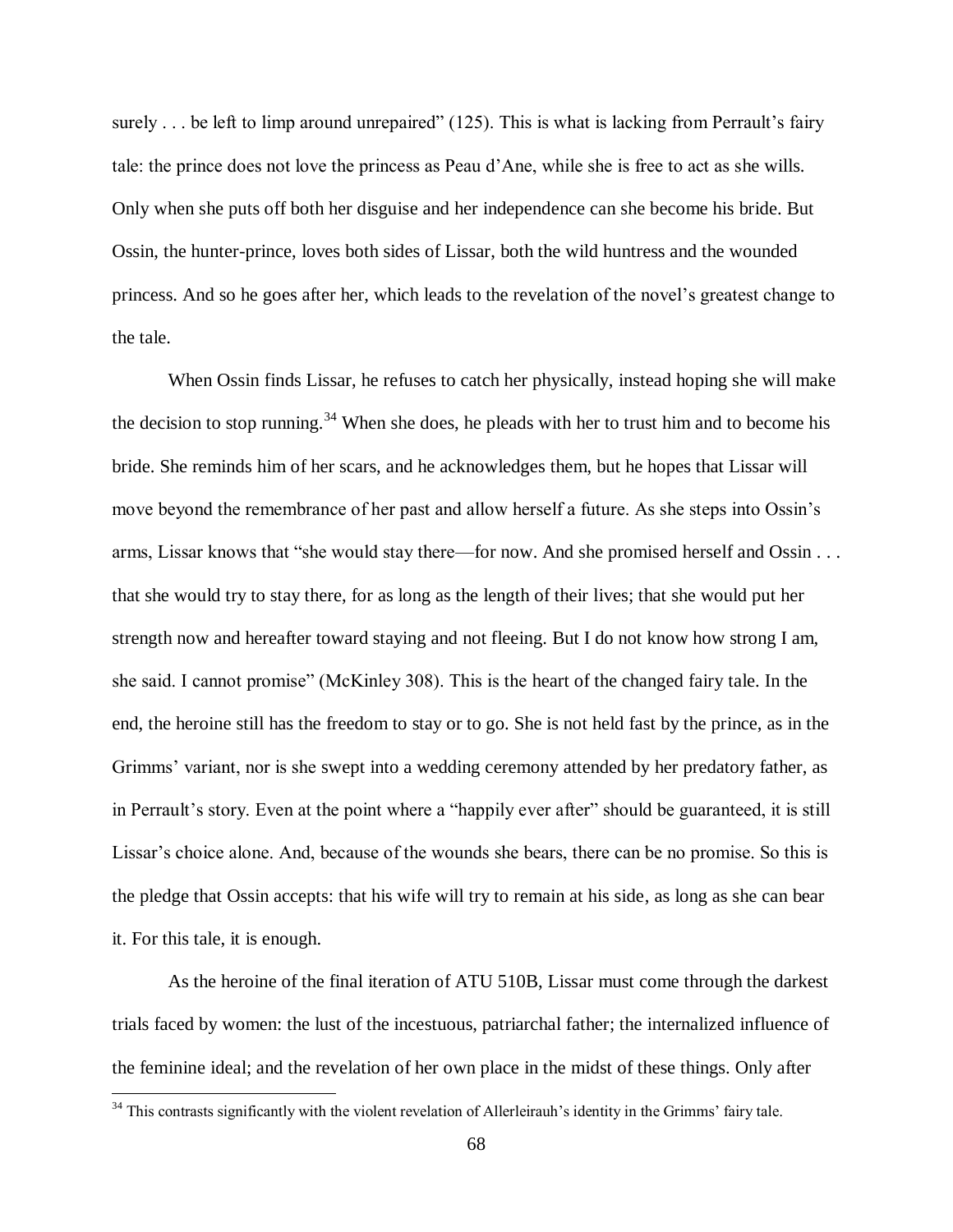she has confronted both of her ideological parents can she recognize her own right to choose her destiny. For that is what matters in this last variant of the fairy tale. Not the finality of the happy ending, but the heroine's ability to choose (or not) that ending for herself.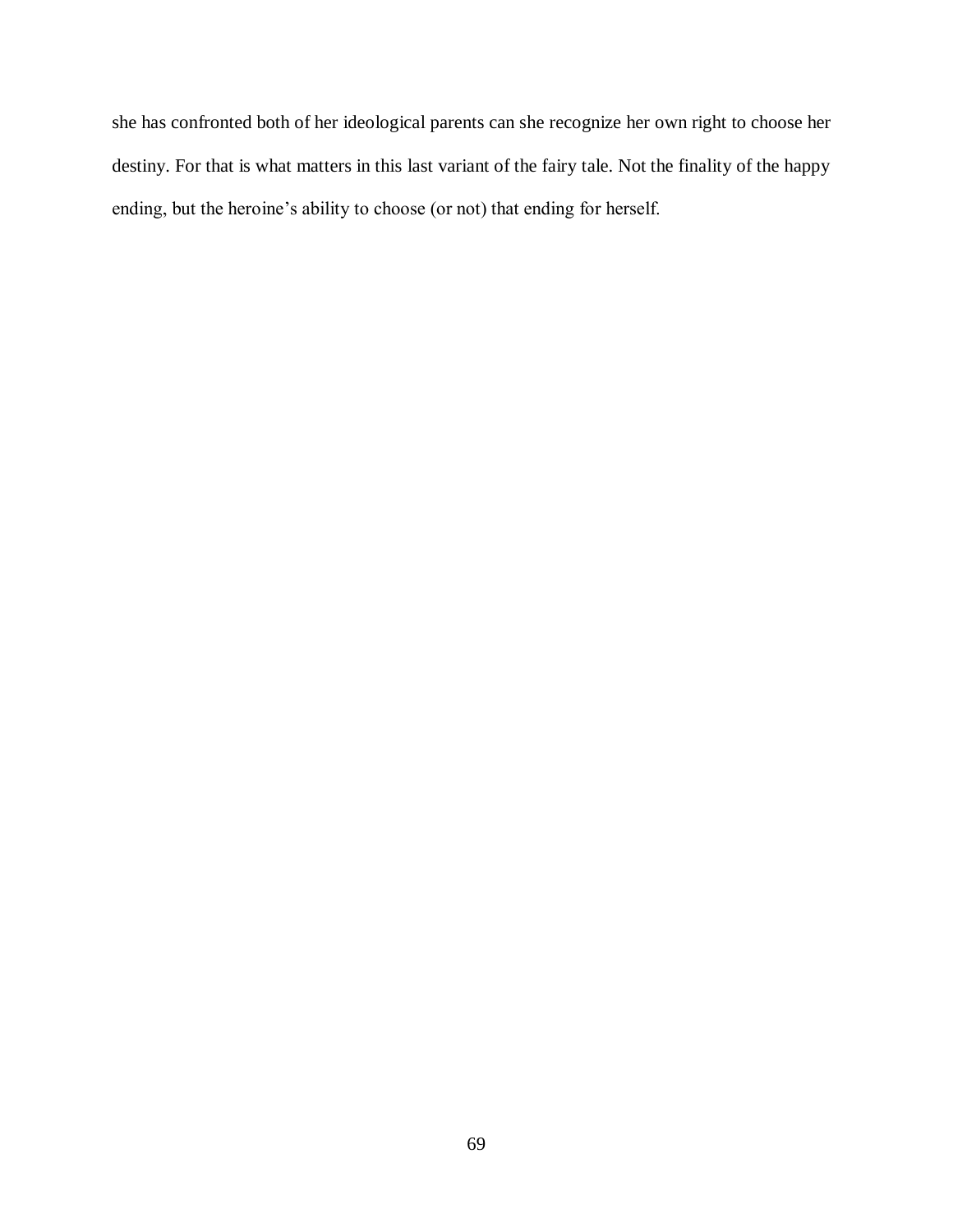### CHAPTER 5

### **CONCLUSION**

*"She took me to the king's grave; there we spread the donkey skin, cracked and frayed. I didn't need it any longer; let it keep him warm."*

*Emma Donoghue, "The Tale of the Skin"*

In her book *Women Who Run With the Wolves,* Clarissa Pinkola Estes discusses the idea of the "scapecoat" (386). As a psychologist who deals with traumatized women, Estes explains that she often finds it beneficial to have her patients fashion a full-length coat to fit themselves, decorated with representations of all the insults that have been hurled at them. She then explains, "They never want to destroy their scapecoats once they have made them. They want to keep them forever, the nastier and the gorier, the better. Sometimes we call them battlecoats, for they are proof of the endurance, the failures, and the victories of individual women and their kinswomen" (386). This is reminiscent of the animal skin disguise in "Donkeyskin." The skin itself is a means of degradation, a reminder of the lust that causes the princess to hide her own body in shame. But the skin is also her means of freedom, a way to escape the lustful gaze, and a symbol of all of her suffering. When the prince takes away the donkey skin, he is also denying his bride's past and part of her identity. He has stolen her scapecoat so that he might have his lovely queen.

While ATU 510B may be an ancient tale, it maintains relevance, even in the twenty-first century. In a time when women are still shamed for speaking out about being raped and are still blamed for being abused, this tale echoes across centuries to speak to us. While there may be little hope for the early princesses except an empty happy ending, with contemporary retellings, we begin to see the heroine of this tale blossom and grow. This change lends hope to those who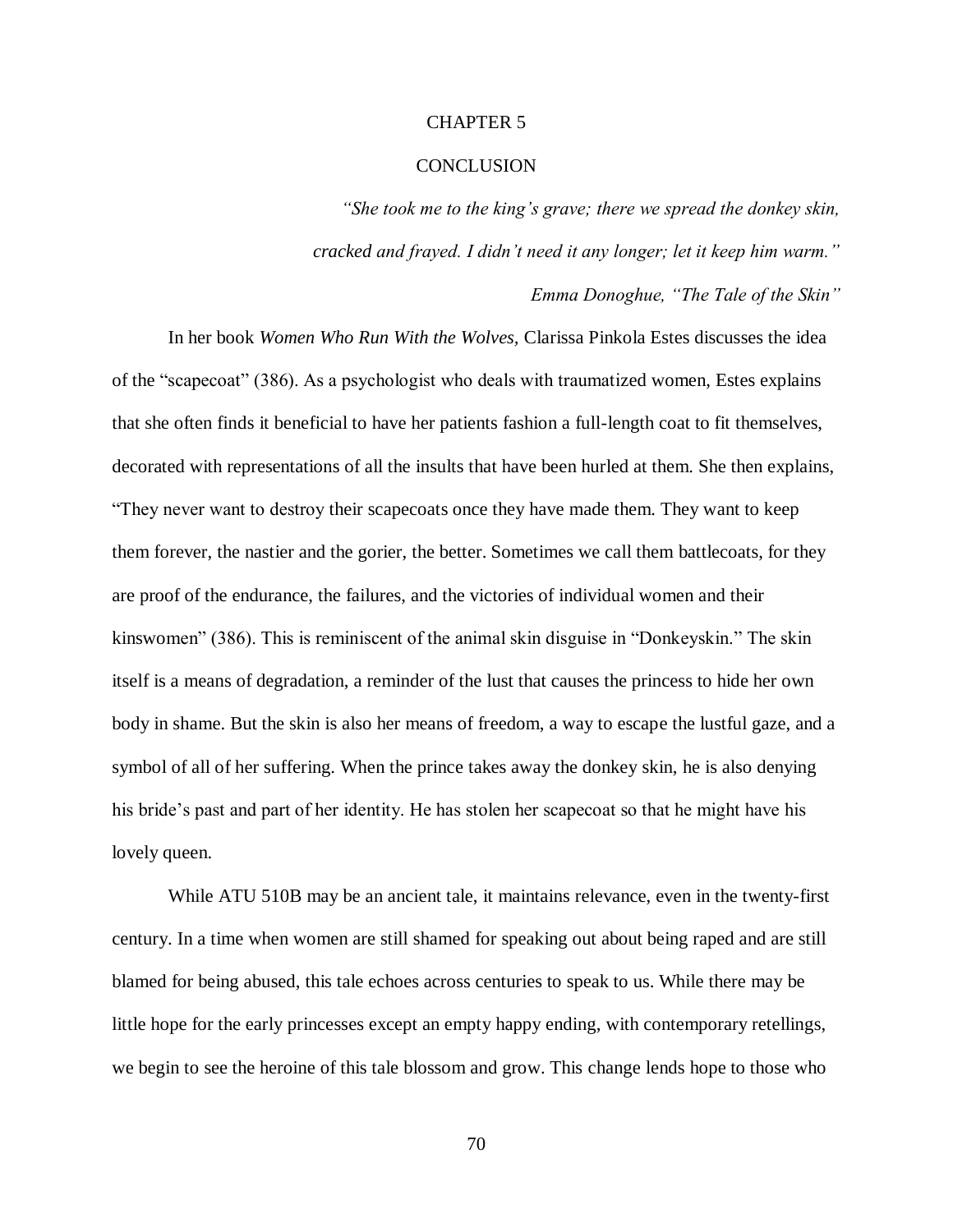watch in horror as old videos of the now-President of the United States are played, and Donald Trump jokes, "If Ivanka weren't my daughter, perhaps, I would be dating her" (Lavender). In a society where incest is still considered by some a matter to be joked about, there is a need for this tale. Many times, stories have foreshadowed change in society. We can hope for the storytellers' revisions of ATU 510B to presage changes in the twenty-first century.

This acknowledgement of the continuing significance of ATU 510B's themes is also reflected by the title of this thesis, "Some Things Grew No Less With Time," which is taken from Robin McKinley's *Deerskin*. In the context of the novel, the quote refers to the continuing psychological trauma Princess Lissar is experiencing as a result of having been raped by her father. As the title of this manuscript, it is a reminder of the cultural impact of incest and misogyny. Fairy tales were originally collected because they were considered repositories of the ideas and troubles of a nation's people. To find so many stories concerned with the threat of father-daughter incest scattered across centuries reveals the horrible truth that this subject has haunted us for far too long. The impact of incest has grown no less with time. But just as ATU 510B has begun to offer hope for its heroine after centuries of retelling, let us hope that one day this fairy tale will only be a reminder of traumatic events that used to take place, once upon a time.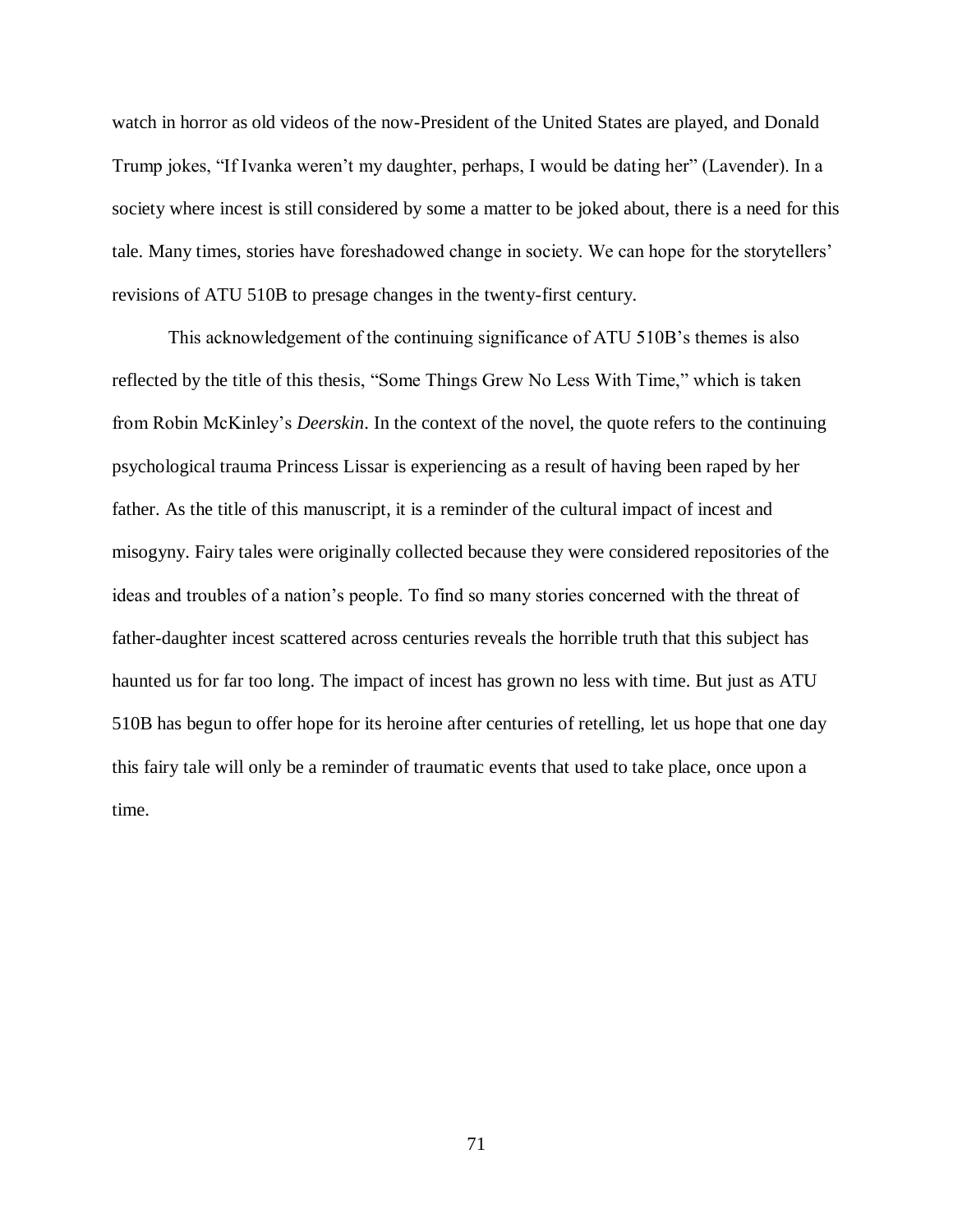## WORKS CITED

- Archibald, Elizabeth. *Incest and the Medieval Imagination*. Oxford UP, 2001.
- Black, Nancy. *Medieval Narratives of Accused Queens*. UP of Florida, 2003.
- Bordo, Susan. *Unbearable Weight: Feminism, Western Culture, and the Body*. U of California P, 1993.
- Brewka, Barbara Anne. *"Esclarmonde," "Clarisse et Florent," "Yde et Olive I," "Croissant," "Yde et Olive II," "Huon et les Geants," Sequels to Huon de Bordeaux, as Contained in Turin Ms. L.II.14: An Edition*. Dissertation, Vanderbilt U, 1977.
- Copley, Tamara Paxton. *Fairy Tale Into Fantasy: Writing Toward the Healing of a Woman's Soul*. Thesis, Utah State U, 2005.

Donoghue, Emma. *Kissing the Witch: Old Tales in New Skins*. HarperTeen, 1999.

Dresvina, Juliana. "Hagiography and Idealism: St Dymphna of Geel, an Uncanny Saint." *Anchoritism in the Middle Ages*, edited by Catherine Innes-Parker and Naoë Kukita Yoshikawa. U of Wales P, 2013.

Drew, Katherine Fischer. *The Laws of the Salian Franks*. U of Pennsylvania P, 1991.

- Edelman-Young, Diana Pérez. *Cloistering and Fragmentation: The (Re)Construction of Female Subjectivity in Elizabeth Inchwald's* A Simple Story *and Mary Shelley's* Mathilda*.*  Thesis, U of Georgia, 1997.
- Estes, Clarissa Pinkola. *Women Who Run With the Wolves: Myths and Stories of the Wild Woman Archetype*. Ballantine, 1995.
- Grimm, Jacob and Wilhelm Grimm. "All Fur." Translated by Jack Zipes. *The Complete Fairy Tales of the Brothers Grimm*. 3rd ed. Random House, 1997, pp. 239-42.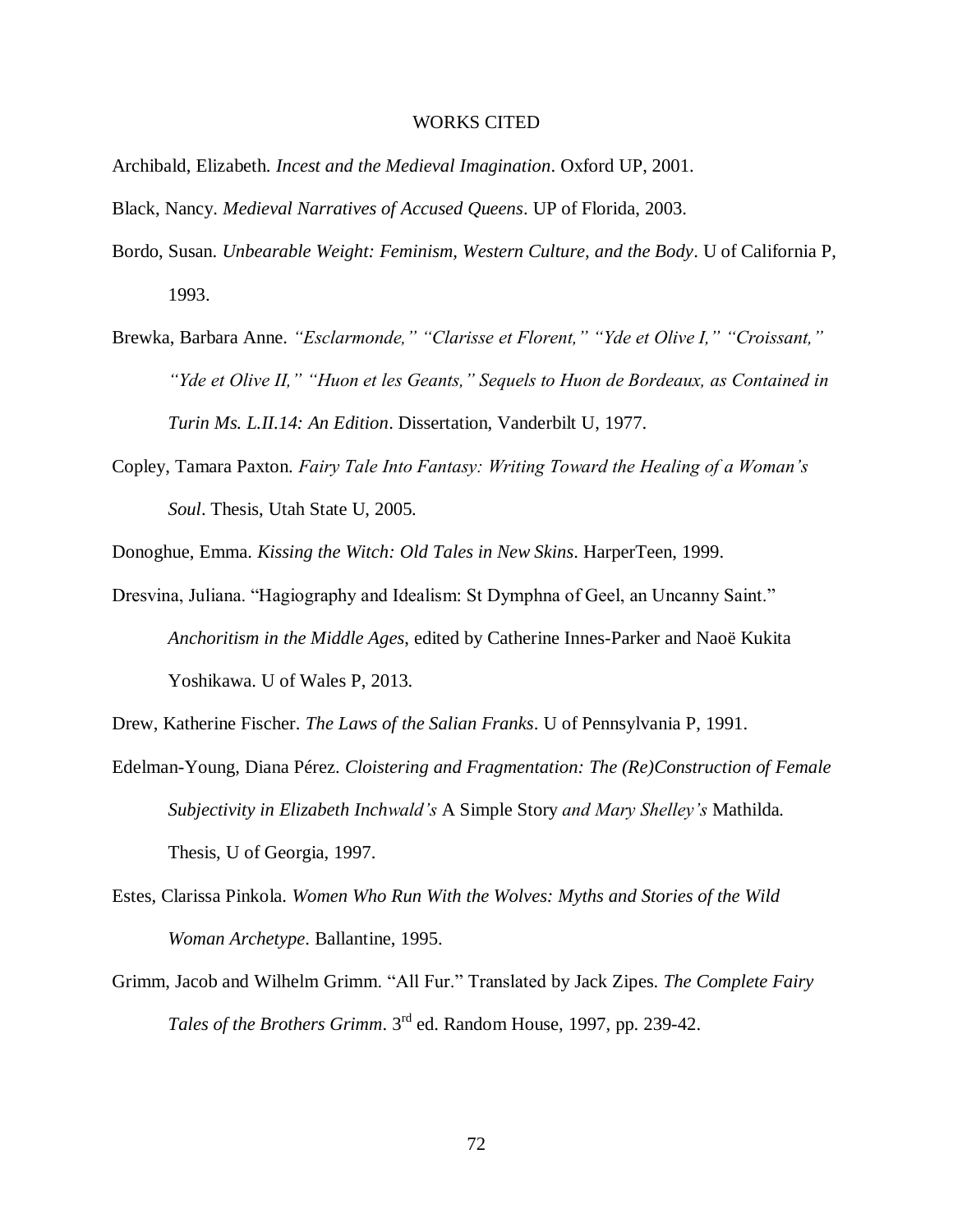---. "The Maiden Without Hands." *The Complete Fairy Tales of the Brothers Grimm*. 3<sup>rd</sup> ed. Translated by Jack Zipes. Random House, 1997, pp. 109-13.

*Guillaume de Palerne*. Translated and edited by Leslie A. Sconduto. McFarland, 2004.

Herman, Judith Lewis and Lisa Hirschman. *Father-Daughter Incest*. Harvard UP, 2000.

- Homer. *The Odyssey*. Translated by Stanley Lombardo. *The Norton Anthology of Western Literature*. 9<sup>th</sup> ed. Norton, 2014.
- Huot, Sylvia. *Madness in Medieval French Literature: Identities Found and Lost*. Oxford UP, 2007.
- Johnson-Olin, Martha. Introduction. *The Cinderella Bibliography: A Robbins Library Digital Project*. Edited by Russell A. Peck. U of Rochester, 1995.
- Lavender, Paige. "Donald Trump's Creepy Ogling of His Daughter Happened More Than You Think." *The Huffington Post*. 3 October 2016.
- McKinley, Robin. *Deerskin*. Ace, 1993.
- Miller, Kathleen A. "'The Remembrance Haunts Me Like a Crime': Narrative Control, the Dramatic, and the Female Gothic in Mary Wollstonecraft Shelley's 'Mathilda.'" *Tulsa Studies in Women's Literature,* vol. 27, no. 2, 2008, pp. 291-308.
- Montoya, Alicia C. *Medievalist Enlightenment: From Charles Perrault to Jean-Jacques Rousseau*. D. S. Brewer, 2013.
- Moore, Melina. "Mary Shelley's 'Mathilda' and the Struggle for Female Narrative Subjectivity." *Rocky Mountain Review,* vol. 65, no. 2, 2011, pp. 208-15.
- Nakagawa, Chiho. *Looking for the Gaze of Love: Paranoia, Hysteria, and Masochism in the Gothic*. Dissertation, Arizona State U, 2005.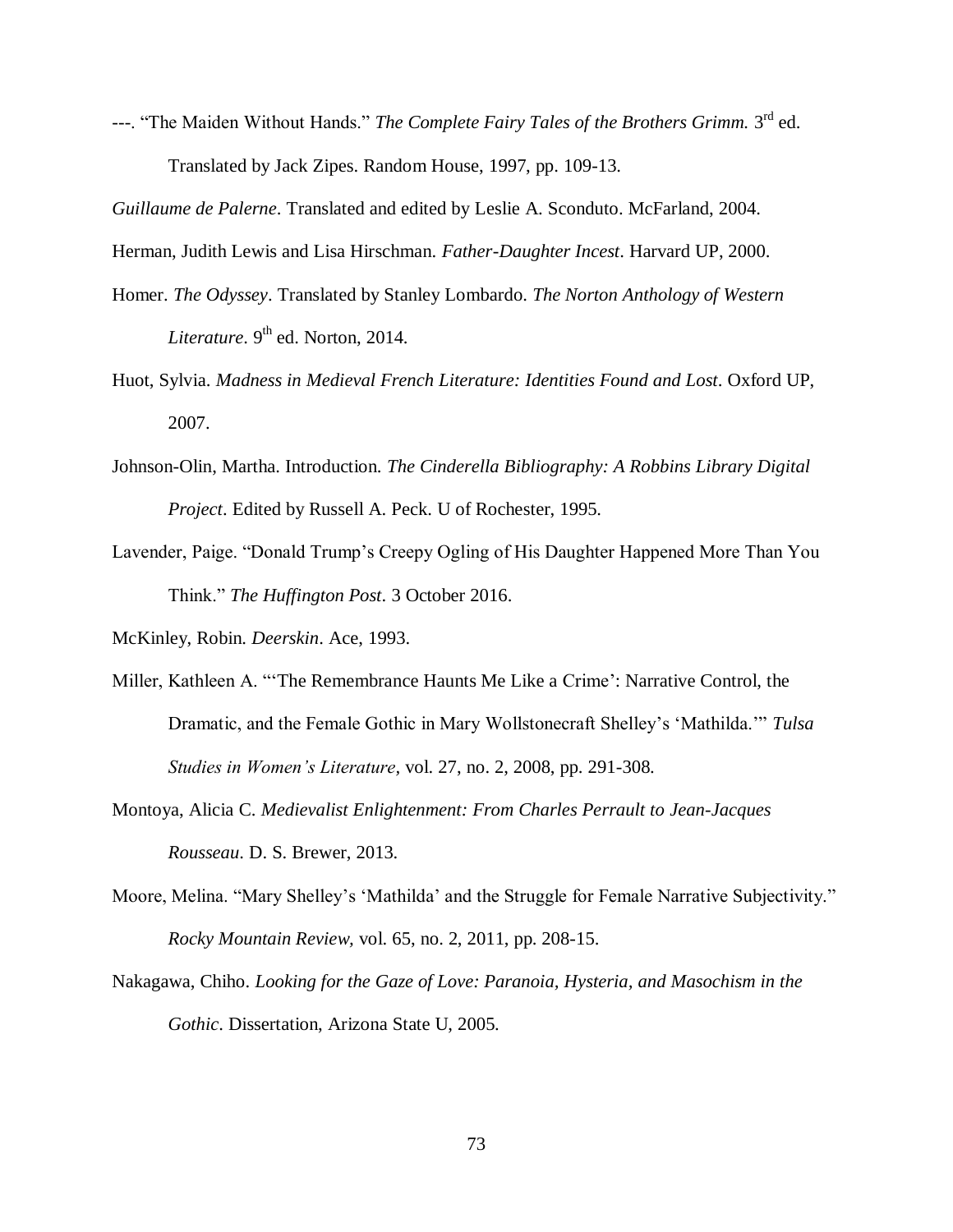- Perrault, Charles. "Donkeyskin." *The Annotated Classic Fairy Tales*. Translated and edited by Maria Tatar. Norton, 2002.
- Philippe de Remi Beaumanoir. *Le Roman de la Manekine: Edited from Paris BNF fr. 1588*. Translated by Barbara Sargent-Bauer. Rodopi, 1994.
- Rutledge, Amelia A. "Robin McKinley's *Deerskin:* Challenging Narcissisms." *Marvels & Tales*  vol. 15, no. 2, 2001, pp. 168-182.
- Sargent-Bauer, Barbara. "Introduction to *La Manekine*." *Le Roman de la Manekine: Edited from Paris BNF fr. 1588*. Rodopi, 1994. pp. 70-127.
- Sconduto, Leslie A. "Introduction." *Guillaume de Palerne*. McFarland, 2004. 1-10.
- Shelley, Mary. *Mathilda*. *British Literature: 1780-1830*, edited by Anne Mellor and Richard Matlak. Thompson Learning, 1996, pp. 1339-76.
- Uther, Hans-Jörg. *The Types of International Folktales. Part 3: A Classification and Bibliography, based on the System of Antti Aarne and Stith Thompson: Appendices*. Academia Scientiarum Fennica, 2004.
- Warner, Marina. *From the Beast to the Blonde: On Fairy Tales and Their Tellers.* Farrar, Straus, and Giroux, 1994.
- *Yde et Olive*. *"Esclarmonde," "Clarisse et Florent," "Yde et Olive I," "Croissant," "Yde et Olive II," "Huon et les Geants," Sequels to Huon de Bordeaux, as Contained in Turin Ms. L.II.14: An Edition*. Ed. Barbara Anne Brewka. Dissertation, Vanderbilt U, 1977. 406-48.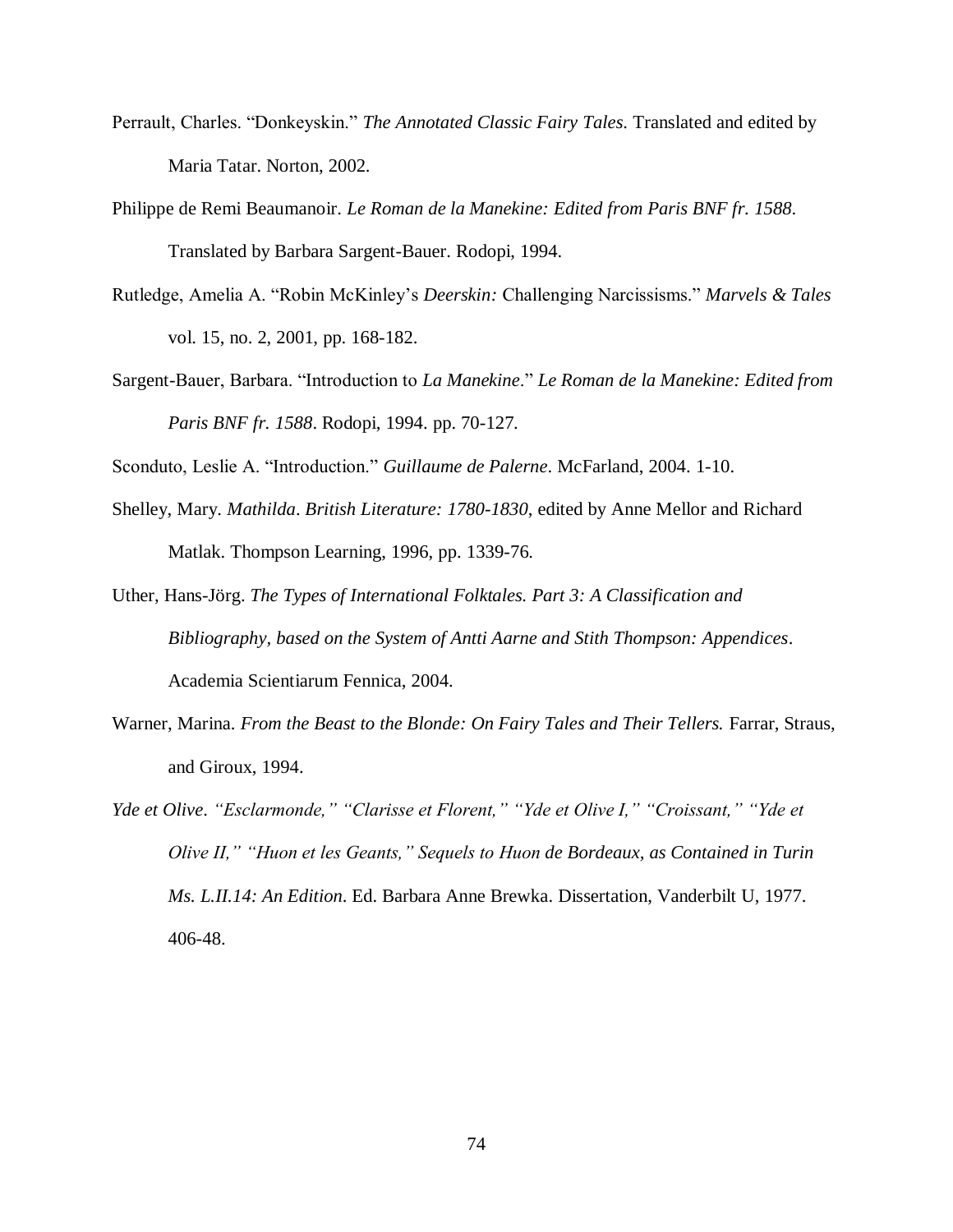- Yocom, Margaret. "'But Who Are You Really?' Ambiguous Bodies and Ambiguous Pronouns in 'Allerleirauh.'" *Transgressive Tales: Queering the Grimms*. Ed. Kay Turner and Pauline Greenhill. Wayne State UP, 2012, pp. 91-118.
- Zipes, Jack. *The Brothers Grimm: From Enchanted Forests to the Modern World*. Palgrave-MacMillan, 2002.
- ---"Once There Were Two Brothers Named Grimm." *The Complete Fairy Tales of the Brothers Grimm*. 3rd ed. Random House, 1987, pp. xxiii-xxxvi.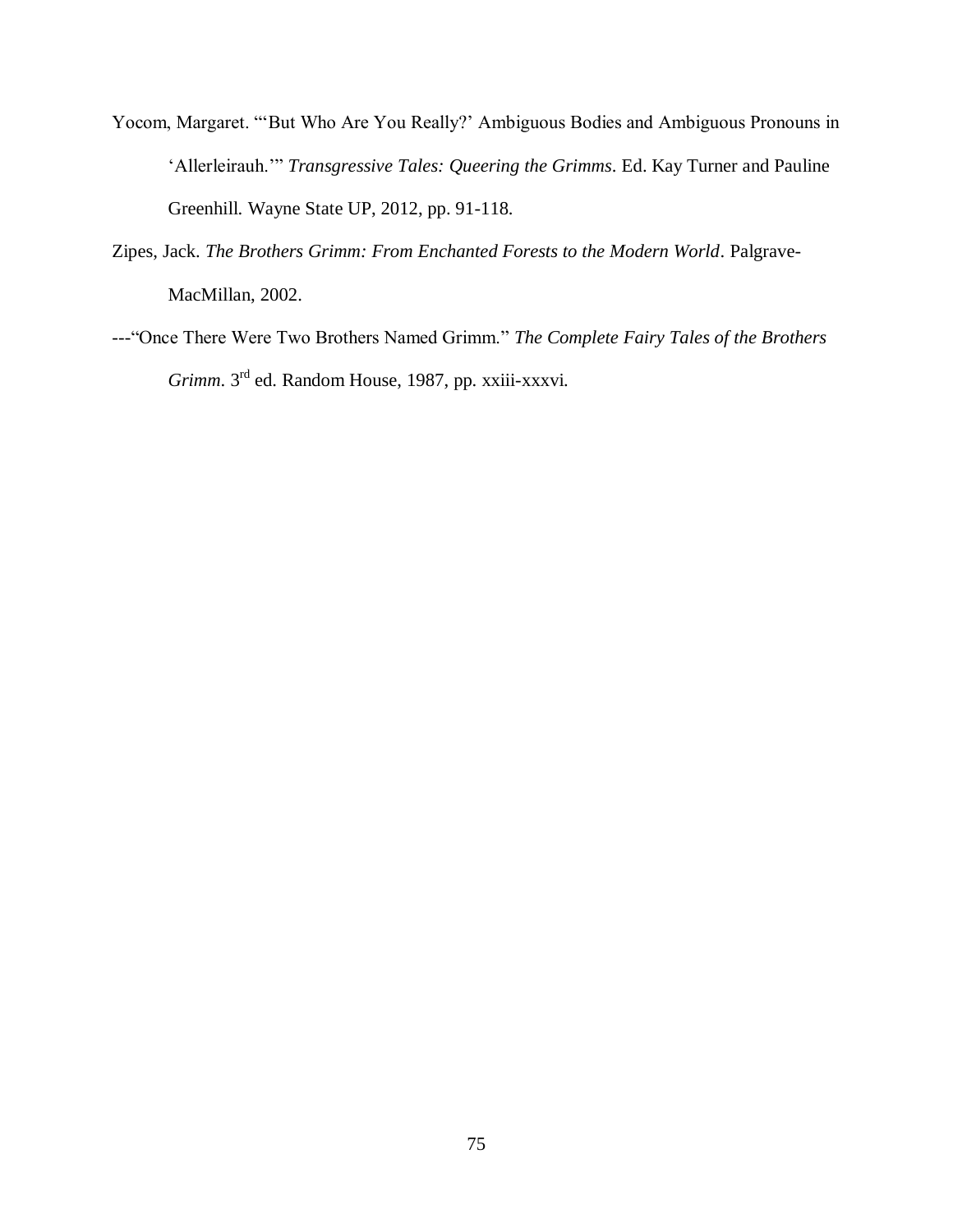## VITA

## RACHEL MAYNARD

| <b>Education:</b>                | B.A. in English, West Virginia State University,  |
|----------------------------------|---------------------------------------------------|
|                                  | Institute, WV, 2013                               |
|                                  | M.A. in English, East Tennessee State University, |
|                                  | Johnson City, TN, 2017                            |
| Professional Experience:         | Graduate Assistant, East Tennessee State          |
|                                  | University, Department of Literature and          |
|                                  | Language, Fall 2015-Spring 2017                   |
| <b>Conference Presentations:</b> | "'Each Shall Do According to His Place':          |
|                                  | Ideological Manipulation in 'Eve's Unequal        |
|                                  | Children," LILA Research Symposium,               |
|                                  | 2016                                              |
|                                  | "Deconstructing the Grimm Brothers' Utopian       |
|                                  | Visions: Mary Shelley's Mathilda as a Dark        |
|                                  | Variant of 'Allerleirauh," South Atlantic         |
|                                  | Modern Language Association (SAMLA),              |
|                                  | 2016                                              |
|                                  | "That Child of Shower and Gleam': Water and Air   |
|                                  | Imagery in Jane Eyre," Tennessee                  |
|                                  | Philological Association (TPA), 2017              |
|                                  | "Outsiders Looking In: Ancestry, Alterity, and    |